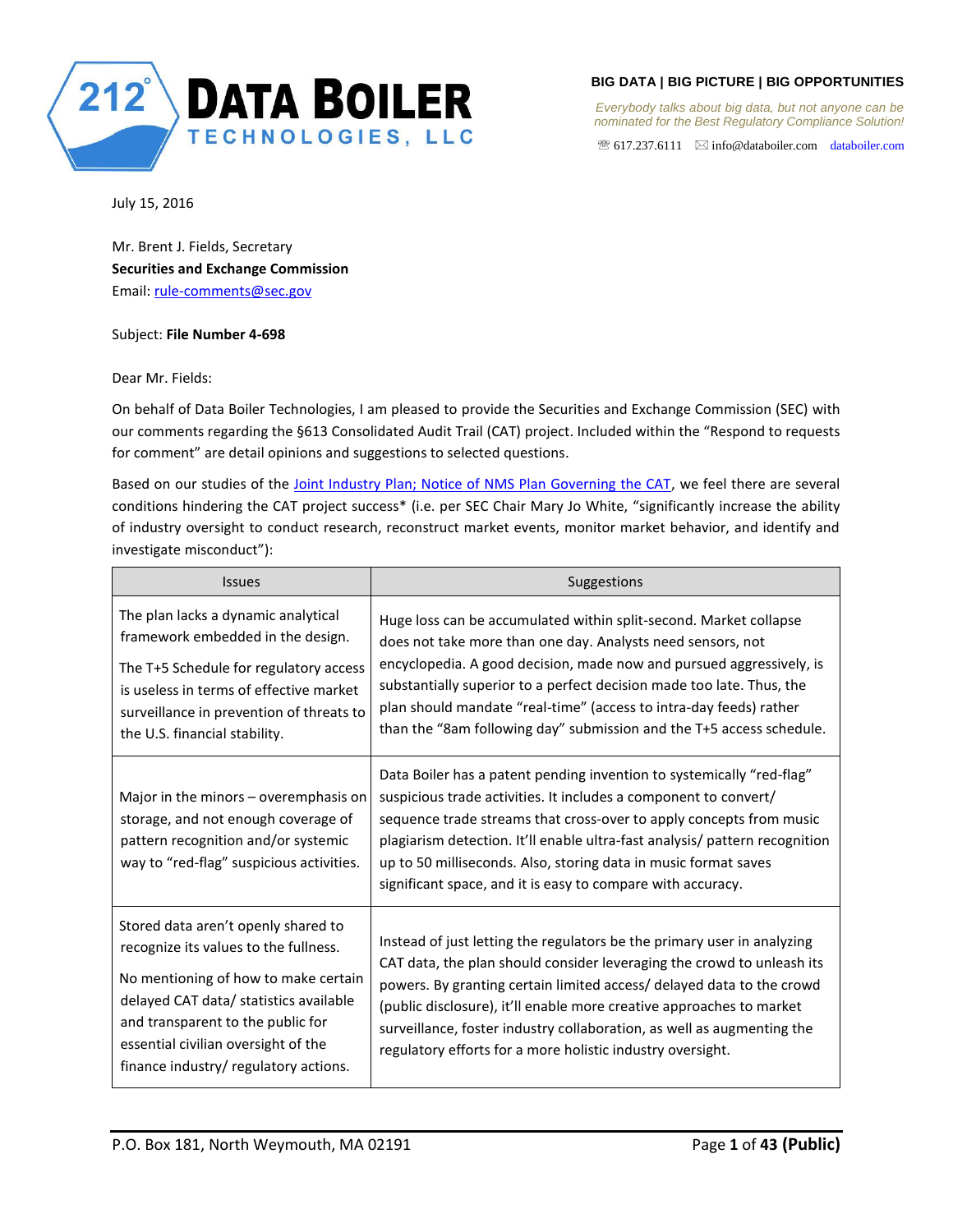

617.237.6111 info@databoiler.com databoiler.com

| A gigantic vault overemphasis on | (1) Segregation of duties: uses micro-tasking to farm out and distribute |
|----------------------------------|--------------------------------------------------------------------------|
| structure while there are other  | the work to various functional units so no one particular unit would     |
| techniques, such as "chaos", to  | have the full big picture. (2) Anti-reverse engineering: obfuscation,    |
| comprehend the security defense. | introduce randomness, separate and scramble. (3) Vulnerability scan      |

We hope the above highlights and the enclosed comments will be helpful to advance the CAT project. Feel free to contact us for any questions, and/or shall our expertise be required. Thank you.

P.S. This letter and the enclosure are also available at: www.DataBoiler.com/index\_htm\_files/DataBoiler%20CAT613%20Comments.pdf

Sincerely,

# *Kelvin To*

Founder and President

# **Data Boiler Technologies, LLC**

# **Table of Contents**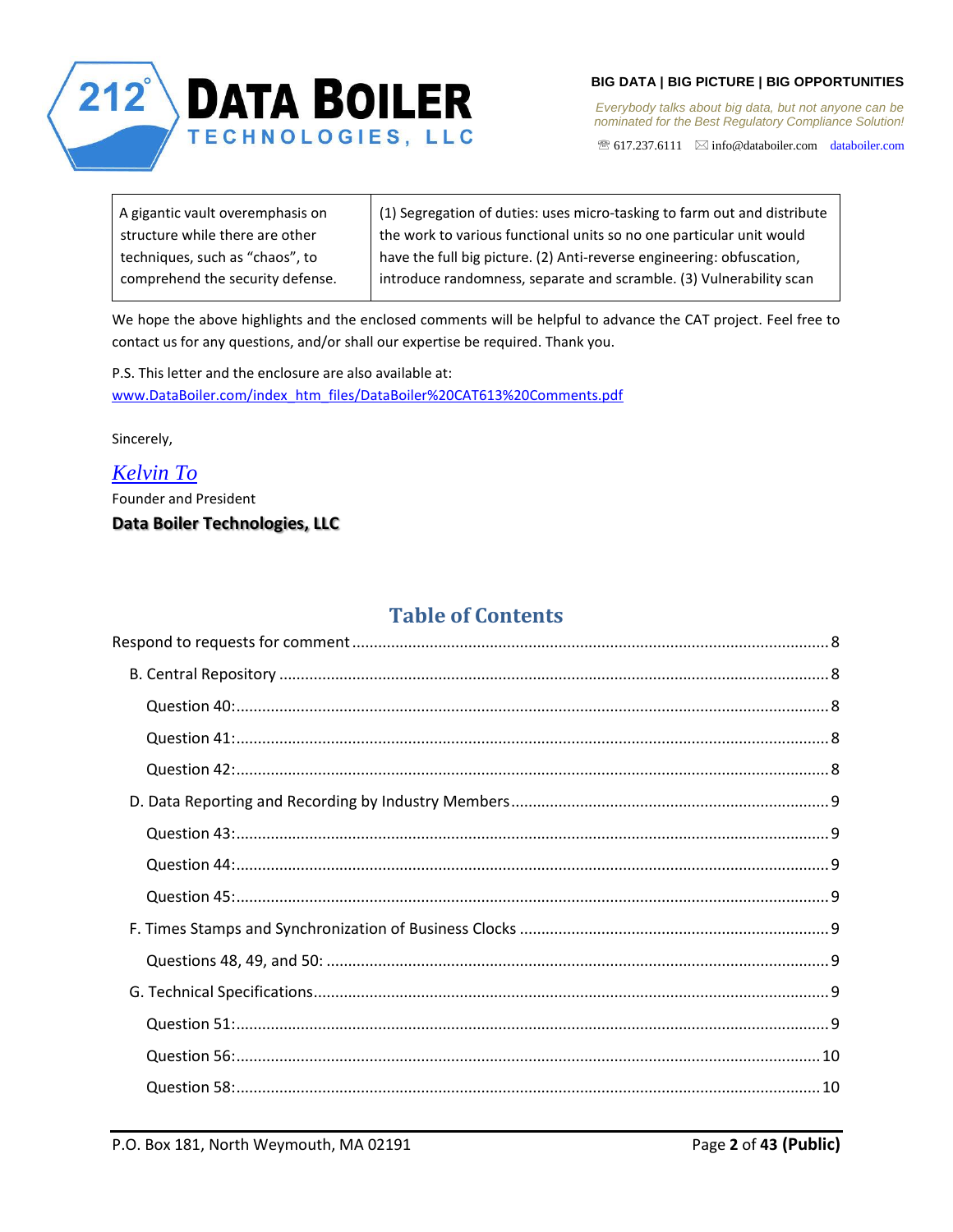

Everybody talks about big data, but not anyone can be<br>nominated for the Best Regulatory Compliance Solution!

| B. Summary of Additional CAT NMS Plan Provisions - 1. Reporting Procedures 18 |  |
|-------------------------------------------------------------------------------|--|
|                                                                               |  |
|                                                                               |  |
|                                                                               |  |
|                                                                               |  |
|                                                                               |  |
|                                                                               |  |
|                                                                               |  |
|                                                                               |  |
|                                                                               |  |
|                                                                               |  |
|                                                                               |  |
|                                                                               |  |
|                                                                               |  |
|                                                                               |  |
|                                                                               |  |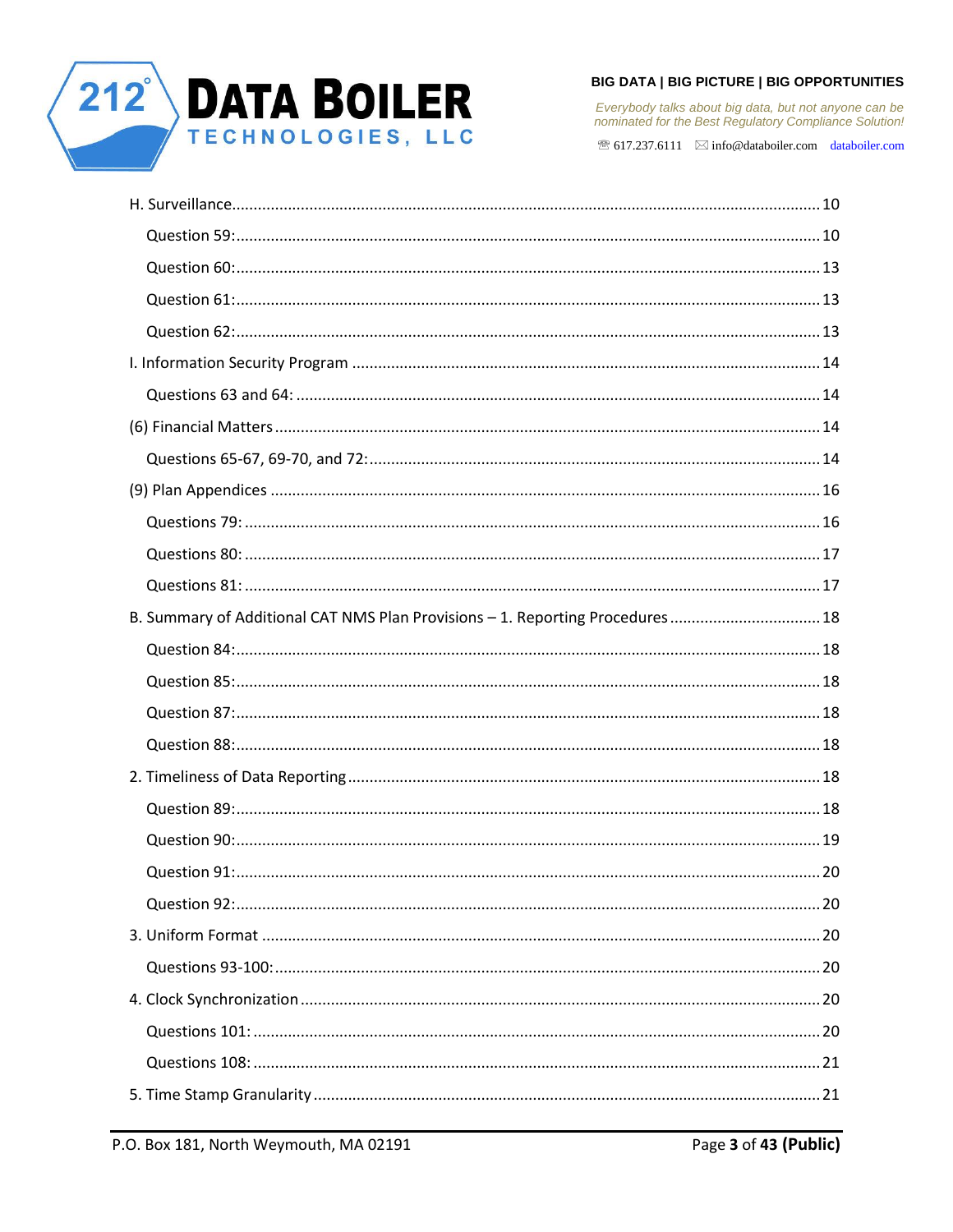

Everybody talks about big data, but not anyone can be<br>nominated for the Best Regulatory Compliance Solution!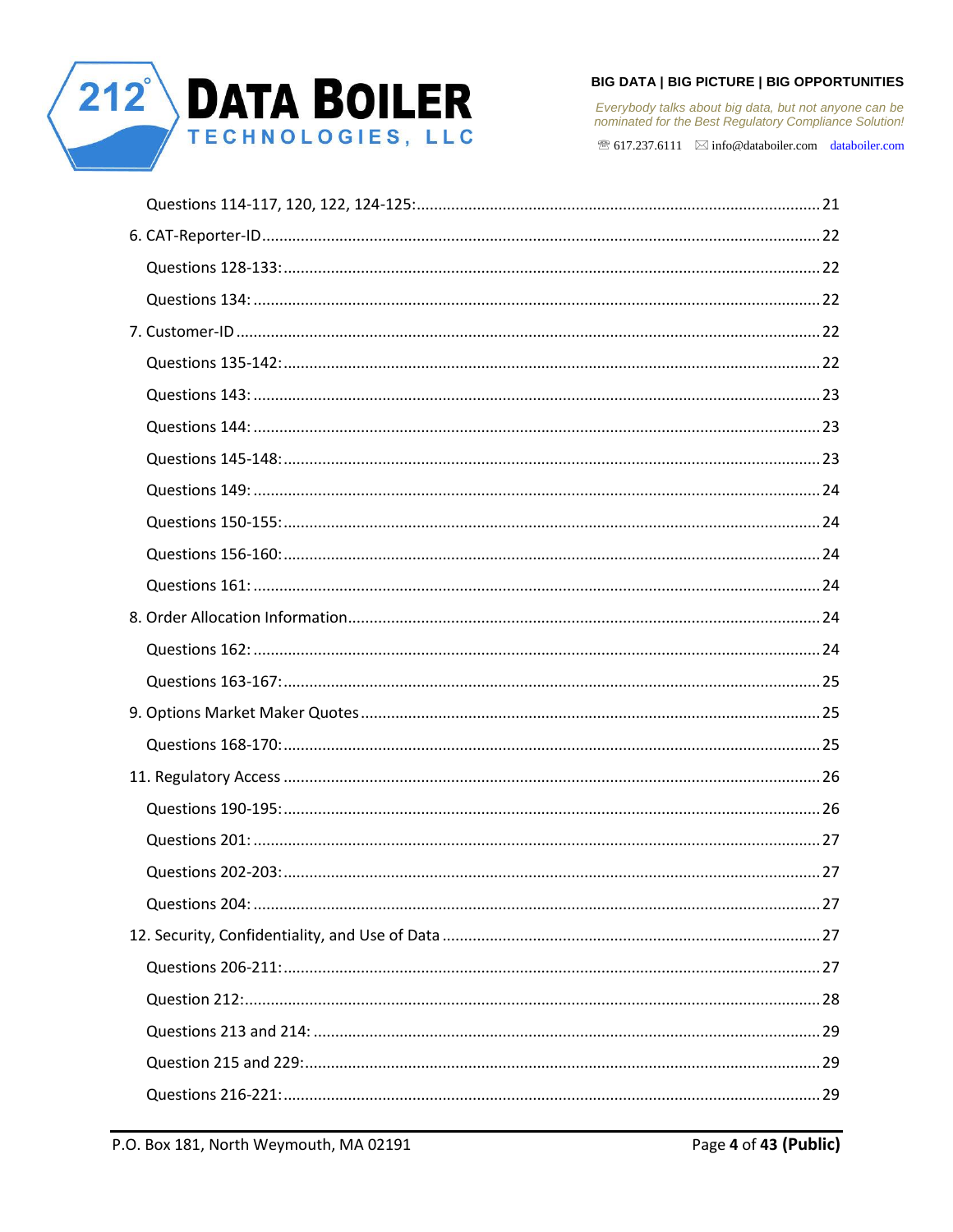

Everybody talks about big data, but not anyone can be<br>nominated for the Best Regulatory Compliance Solution!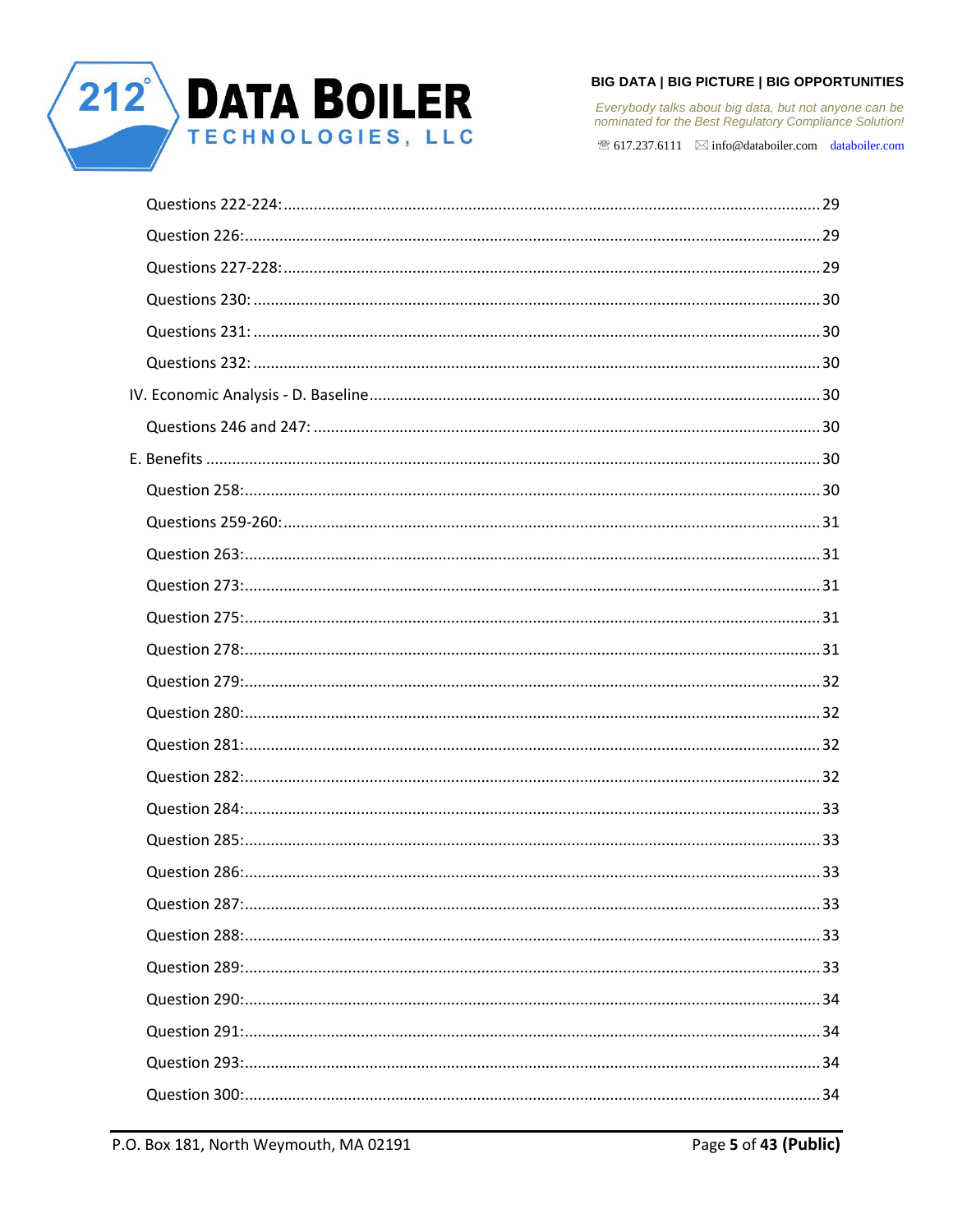

Everybody talks about big data, but not anyone can be<br>nominated for the Best Regulatory Compliance Solution!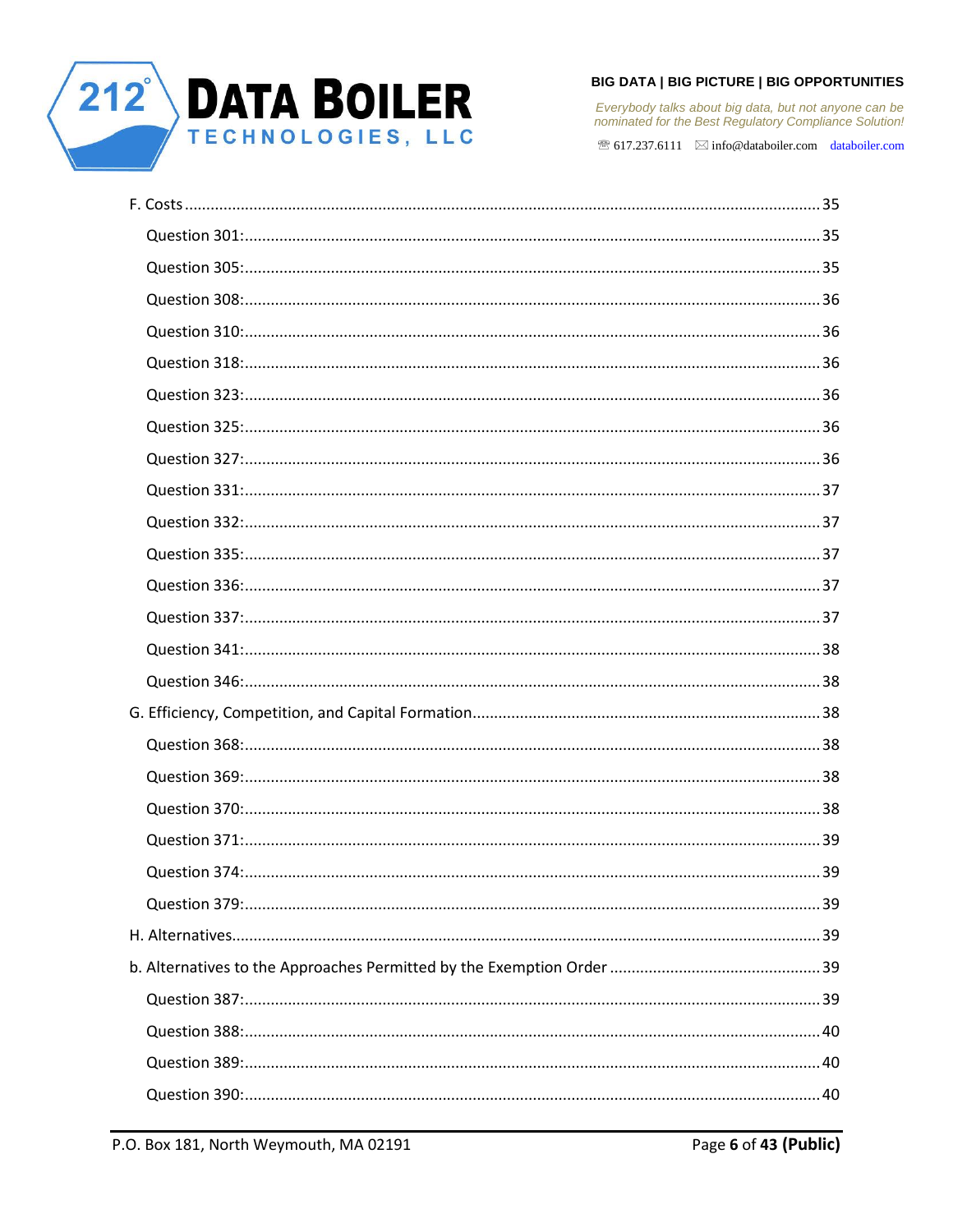

Everybody talks about big data, but not anyone can be<br>nominated for the Best Regulatory Compliance Solution!

| d. Alternatives to the Scope of Certain Specific Approaches in the CAT NMS Plan 41 |  |
|------------------------------------------------------------------------------------|--|
|                                                                                    |  |
|                                                                                    |  |
|                                                                                    |  |
|                                                                                    |  |
|                                                                                    |  |
|                                                                                    |  |
|                                                                                    |  |
|                                                                                    |  |
|                                                                                    |  |
|                                                                                    |  |
|                                                                                    |  |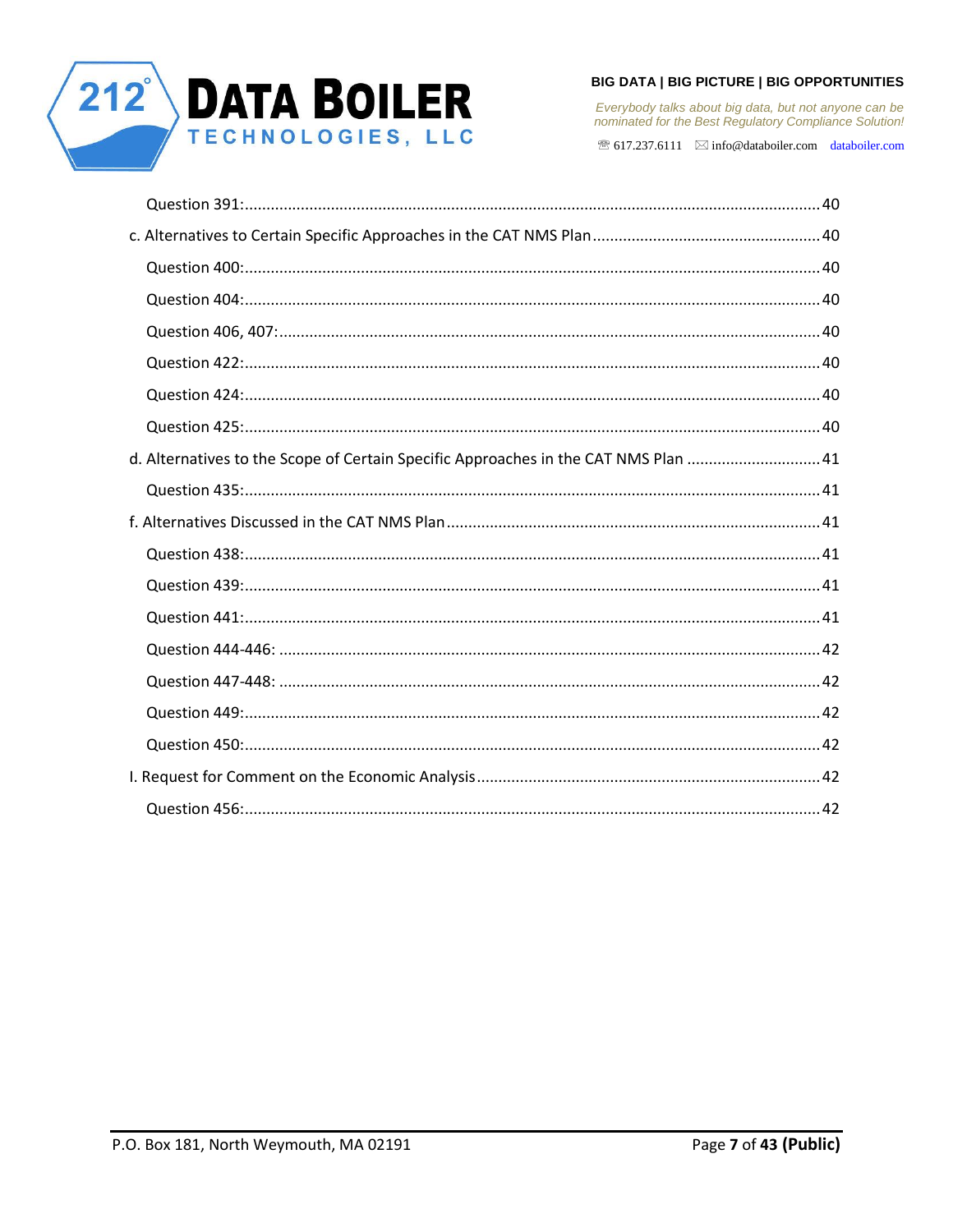

 $\mathcal{F}$  617.237.6111  $\boxtimes$  info@databoiler.com databoiler.com

# **Respond to requests for comment**

#### <span id="page-7-1"></span><span id="page-7-0"></span>**B. Central Repository**

## <span id="page-7-2"></span>**Question 40:**

No. The purpose of CAT should be about analytics. Analysts need sensors, not an encyclopedia in a "Central Repository". The question should NOT be framed from the prospective of "receiving, consolidating and retaining data", but one should ask "what are the vital few components to enable analytic works be done over the "captured intelligence" (audit trails)?" The plan ought to embed in its design a dynamic analytical framework. For example, having sensors directly conduct real-time analytics over streamed data where it was originated (see our respond to  $Q.59$ ,  $Q.85$ ,  $Q.87$ ,  $Q.88$ , and  $Q.89$  for an elaborated discussion). Hence, any irregular activities are spotted timely to become intelligence for further pursuit (i.e. research, and/or investigate collectively with other collected insights/ augmenting facts).

## <span id="page-7-3"></span>**Question 41:**

No. A good Data Loss Prevention/ Protection (DLP) infrastructure should incorporate, not only the access to stored data "At rest", but also consider treatments for data "In-motion", "In-use", as well as "Disposed". Some typical DLP methods include but not limited to the followings:

| <b>Data</b> | Typical protection methods, but not all                                                                                                                                                                                                                       |  |
|-------------|---------------------------------------------------------------------------------------------------------------------------------------------------------------------------------------------------------------------------------------------------------------|--|
| In Motion   | Use SSL/TLS or IPsec and HAIPE encryption of the data transmitted<br>over the network, Layer 2 "100Gbps" & "ESS" requirements                                                                                                                                 |  |
| At Rest     | Incorporate encryption by the Storage Area Network (SAN)<br>Protect data at rest from access by a rogue host or from physical<br>Note: virtual disk appears unencrypted to the server, and                                                                    |  |
|             | administrator with full access rights could see the unencrypted<br>data even if s/he is not authorized to do so. Hence, n/a for DIU                                                                                                                           |  |
| In Use      | Because DIU has to be decrypted before it can be used, therefore<br>tokenization is needed to encrypt more narrowly, or use database<br>encryption to mitigate full exposure of data (i.e. restrict usage to<br>specific range of data fields and/or records) |  |
| Disposed    | Use a degausser to thoroughly wiped device before it is discarded                                                                                                                                                                                             |  |

## <span id="page-7-4"></span>**Question 42:**

No, the plan should NOT mandate a particular data storage method. It'll make the structure too rigid and static, hindering the flexibility for future scalability. Therefore, we recommend the CAT development team to continuously learn from other industries to consider any innovative approaches.

Indeed, Data Boiler has a patent pending invention to systemically "red-flag" suspicious trade activities (see related suggestions in our respond to  $Q.59$ ). It includes a component to convert/ sequence trade streams that cross-over to apply concepts from music plagiarism detection. It'll enable ultra-fast analysis/ pattern recognition up to 50 milliseconds. Also, storing data in music format saves significant space, and it is easy to compare with accuracy. We highly recommend CAT to consider using our patent pending invention.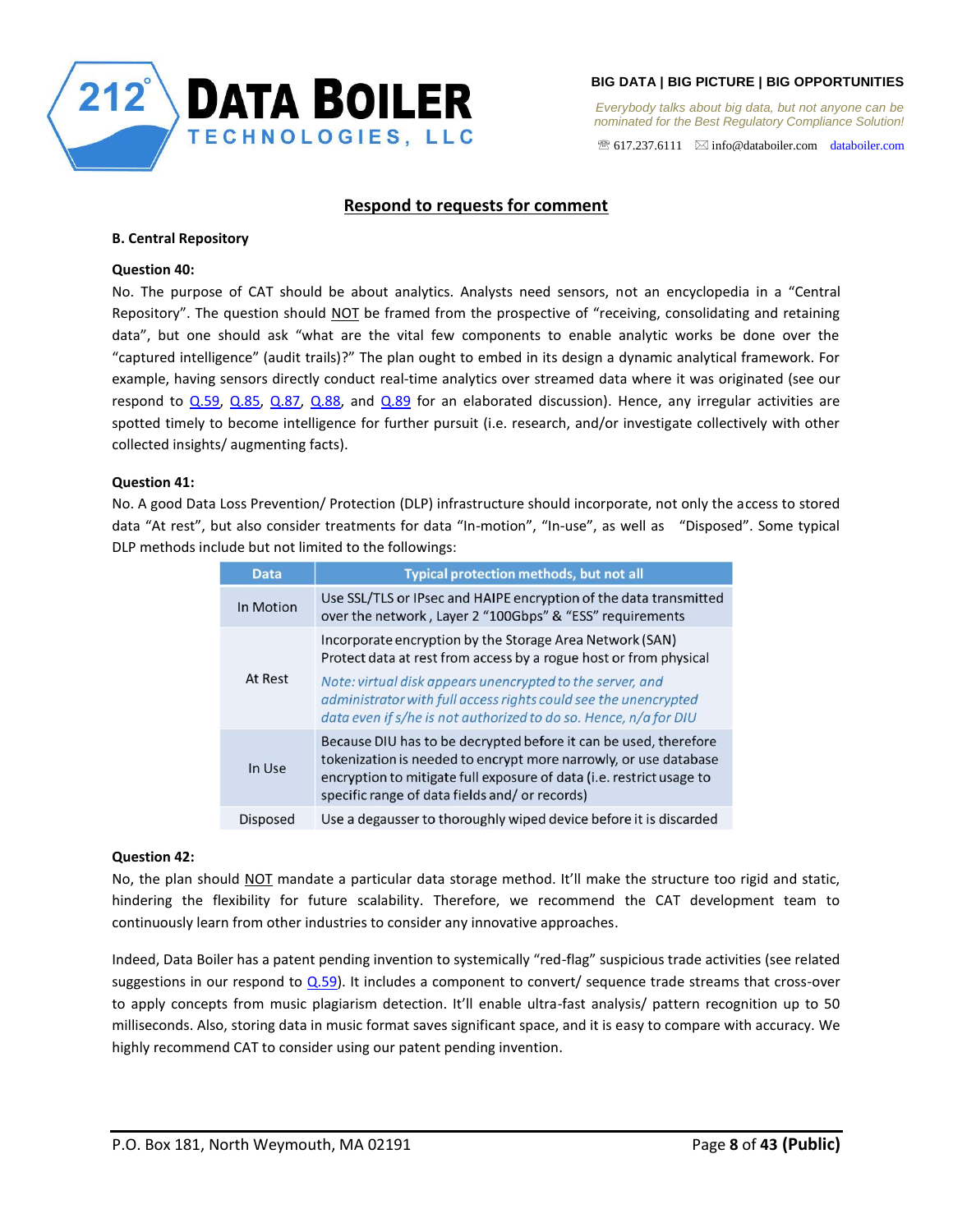

 $\mathcal{F}$  617.237.6111  $\quad \boxtimes$  info@databoiler.com databoiler.com

## <span id="page-8-0"></span>**D. Data Reporting and Recording by Industry Members**

## <span id="page-8-1"></span>**Question 43:**

No. In order to "link information" to accurately reflect the lifecycle of an order, there requires a robust event sequencing method (suitable for subsequent patterns recognition and analytic processes), which we feel the plan lack sufficient coverage of the topic.

We applaud the efforts to capture both the trade execution information as well as order level details in CAT. Yet, we suggest a closer attention on how those data points would best be represented in a meaningful manner. In our opinions, trade order streams would best express in audio/ music notes form using our patent pending techniques, so it can be played out, reconstructed, orchestrated, and compared with ease and accuracy.

# <span id="page-8-2"></span>**Question 44:**

No, not until the system may robustly provide insights for the U.S. Suspicious Activity Reporting (SAR), as well as reconcilable and suitable for EU's Suspicious Transaction and Order Reporting (STOR).

# <span id="page-8-3"></span>**Question 45:**

We recommend the 'audio/ music note method' as stated in our respond to  $Q.43$ , while we discourage the plan to prescribe any single approach that may hinder scalability/ future system development.

# <span id="page-8-4"></span>**F. Times Stamps and Synchronization of Business Clocks**

# <span id="page-8-5"></span>**Questions 48, 49, and 50:**

We recognize the importance of clock synchronization and time stamp granularity, while we feel it is equally important to be practical. CAT's proposal is indeed synchronized with FINRA's proposal (Regulatory Notice 14-47): "the tolerance for computer clocks would be reduced to 50 milliseconds. The tolerance for mechanical time stamping devices would remain at one second (from the National Institute of Standards and Technology atomic clock)", which we agree.

Please refer to our responds to [Q.101,](#page-19-5) [Q.108,](#page-20-0) [Q.114-117, 120, 122, 124-125](#page-20-2) for elaborated discussion.

# <span id="page-8-6"></span>**G. Technical Specifications**

## <span id="page-8-7"></span>**Question 51:**

No. The list of items included in the Technical Specifications inappropriately constrained the design to be too rigidly follows a traditional SQL database design, when there can be better alternatives. The industry needs digitization, but not necessarily means "submitting" data in particular "format" and/or organizing the data in particular "structure".

Data analysts prefer flexibility to slice and dice data, so matters can be analyzing from multi-dimensional angles in discerning truths, or we refer it as "object-oriented analysis and design" (OOAD). We can adopt data in 'any digitized form' so long as it can be read by computers, rather than emphasis on Extract/ Transform/ Load (ETL) to convert data in particular format to feed certain SQL database's structure.

Modern technologies are capable of analyzing data beyond just text or structured data. Snapchat and other multimedia based apps are gaining popularity. Facebook just predict "the end of written word" (see related news).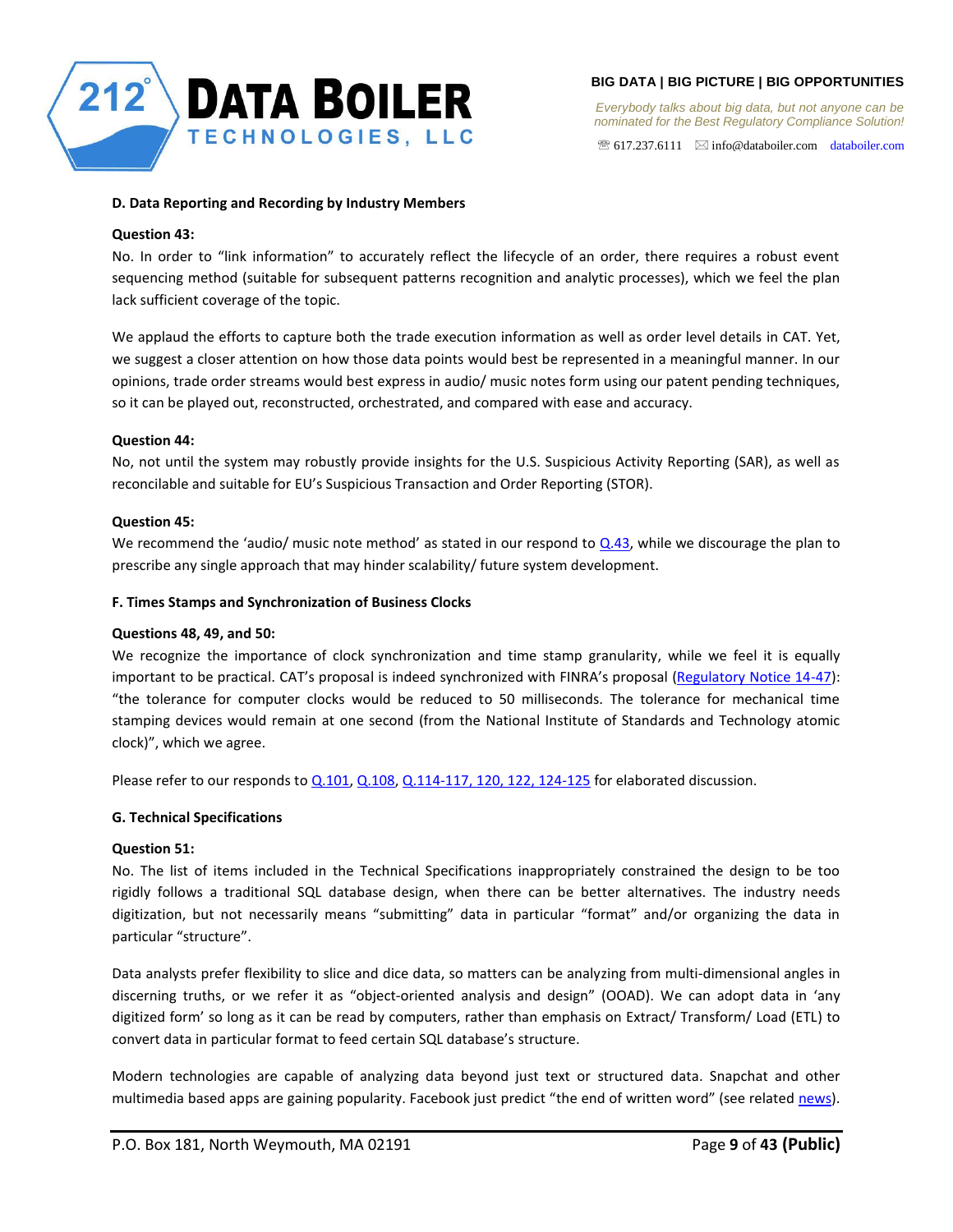

 $\mathcal{F}$  617.237.6111  $\boxtimes$  info@databoiler.com databoiler.com

There are many advantages in analyzing multimedia and/or voice recognized data than interpreting text or structured data alone. Multimedia describes messages in richer 'colors', whereas 'treated data' after the ETL process may discount a lot of useful signals. (Please also see [Q.318](#page-35-2) and [Q.337](#page-36-4) regarding standardized symbology)

Therefore, we encourage the plan to consider using "sensors" to capture digitized signals in real-time and in raw form so as to preserve the richness of signals, rather than requiring CAT-reporters to "submit" data in certain format and/or structure. CAT ought to embrace a forward looking design, in order to be flexible and scalable to cope with tomorrow's challenges.

# <span id="page-9-0"></span>**Question 56:**

Indeed we advocate for material amendments to the technical specification, because we see it as unsuitable to deal with modern day's surveillance challenges. See our respond to  $Q$ .51 for more info.

# <span id="page-9-1"></span>**Question 58:**

"The goal of next day recovery" and/or "48-hour recovery and restoration period" are nice to have. Consider the national exchange may have experienced down time in the past which management decided not to fall back to contingency mode and halt trading momentarily. If that's acceptable by the market, CAT's Business Continuity Plan/ Disaster Recovery (BCP/DR) should have requirements in relative to the national exchange, but not tighter because there are costs associated with it.

# <span id="page-9-2"></span>**H. Surveillance**

## <span id="page-9-3"></span>**Question 59:**

No, the "minimum functional and technical requirements" for the Plan Processor set forth in Appendix is NOT consistent with the creation of enhanced surveillance system. It lacks a dynamic analytical framework embedded in the design. Analysts need sensors, not encyclopedia in a "Central Repository". We recommend the use of sensors to perform real-time analytics over streamed data where it was originated. Hence, any irregular activities are spotted timely to become intelligence for further pursuit (i.e. research, and/or investigate collectively with other collected insights/ augmenting facts).

To facilitate the creation of enhanced surveillance system, we suggest the CAT NMS Plan to follow the approach of our patent pending invention to include the following features or components. Please see below diagram for a high-level illustration:

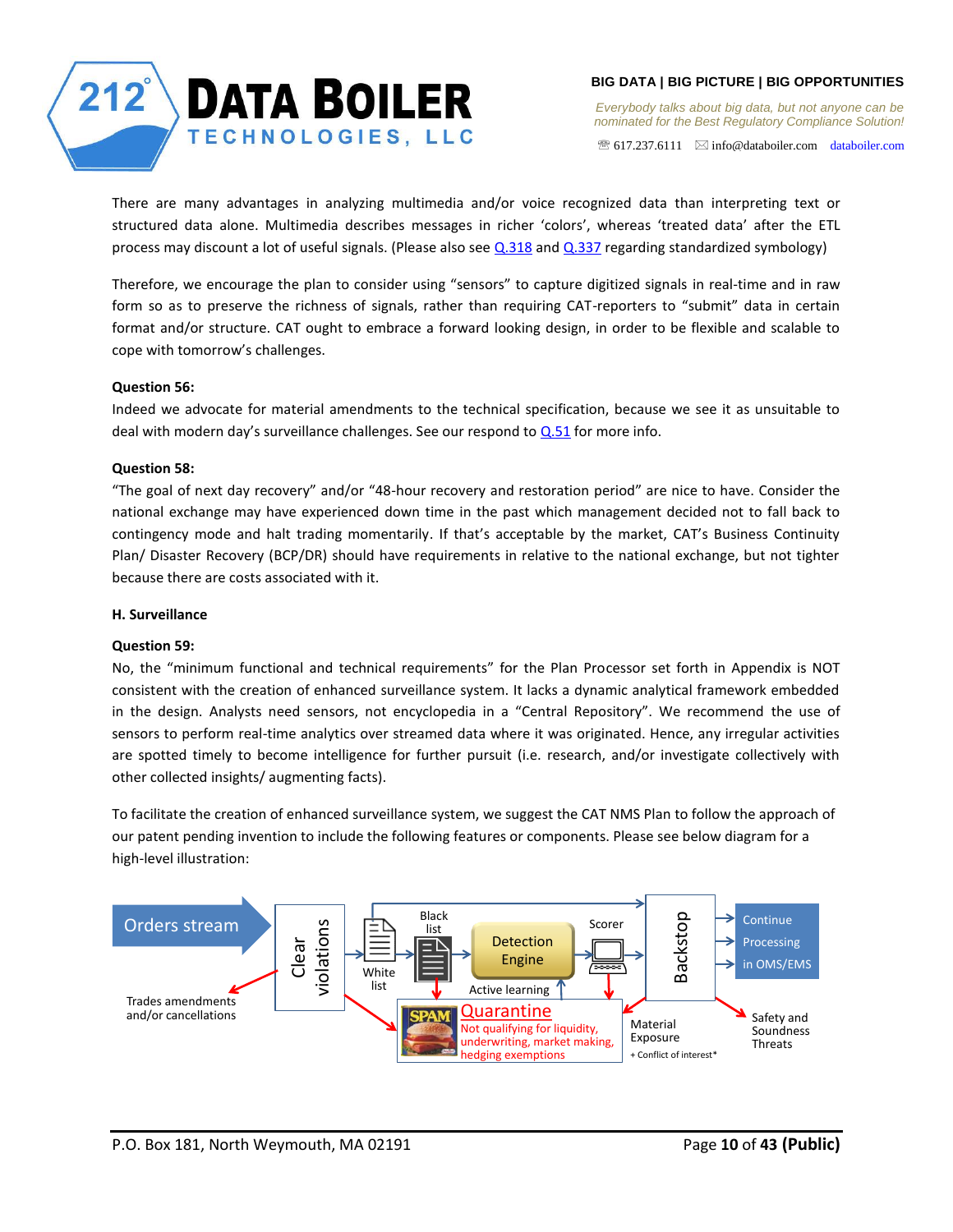

*Everybody talks about big data, but not anyone can be nominated for the Best Regulatory Compliance Solution!* 

 $\mathcal{F}$  617.237.6111  $\boxtimes$  info@databoiler.com databoiler.com

(a) Clear violations:

All clear violations (e.g. short selling for liquidity management trading desk, use of OTC derivatives for underwriting, etc.) are immediately treated as spam to block from further processing, or be flagged for further investigation. Then the orders stream goes through a comprehensive algorithm to distinguish any prohibited trades from the permitted hedging, market making, and underwriting activities. It automatically red-flags and/or quarantines transactions that are not in clear violation or legitimately clean. It preserves a full audit trail of all released approvals and incorporates a final QA check for backstop provision.

# (b) White List:

A 'white list' in the algorithms specifies particular trade types and instruments that are precluded from prohibited trading activities. Let say repos or reverse repos for commercial banking transactions are allowed under Dodd-Frank Volcker Rule, it will bypass all other checking to go directly for a backstop final QA as a result. The backstop provision will examine repo transactions as if they may result in an effect of synthetic short sales for the appropriate quarantine, and prevention of other threats and/or material exposure.

(c) Black List:

As opposed to the 'white list', the 'black list' defines what isn't. Let's look at an example about market making. The algorithms should determine when and what inventory levels are 'inappropriate' for market makers. In other words, orders that are beyond the Dodd-Frank Volcker Rule reasonable expected near term demand (RENTD) limit and passively provide liquidity to the served markets need to be flagged for further investigation. So to establish the proper basis with valid assumptions for what is considered 'reasonable', one would make predictions on different liquidity and/or stress test scenarios. Market Risk analysts got to study the buying behaviors of clients, customers, and counterparties, different market scenarios, and which trade instruments to use. In short, advanced analytics can help develop and substantiate a 'reasonable' securities inventory plan.

(d) Detection Engine:

Moving on to the detection engine's filtering algorithm, it is basically a 'pattern recognition' tool used to quantify matters into a scoring model. For example, the detection engine performs an ABC analysis to look up and identify the value category for the trade order and adjusts the score accordingly to reflect the higher likelihood of that the trade should be flagged for suspicious activities. There are other parameters to consider, while the filtering mechanism depends on the sufficiency of signals picked up by many connected computers. This method implements in a low-latency system for real-time risk prevention has the advantage over human for its objectivity and consistency. More importantly, it is superfast and cheap, so it will save financial institutions from requiring "a lawyer, a compliance officer and a doctor … to detect traders' intents (see related news)".

(e) Backstop Quality Assurance (QA) Check: Backstop is a final QA step serves like a catch-all clause that allows regulators to step in anytime if anything "may become a threat" to the U.S. financial stability. This shouldn't be treated merely as the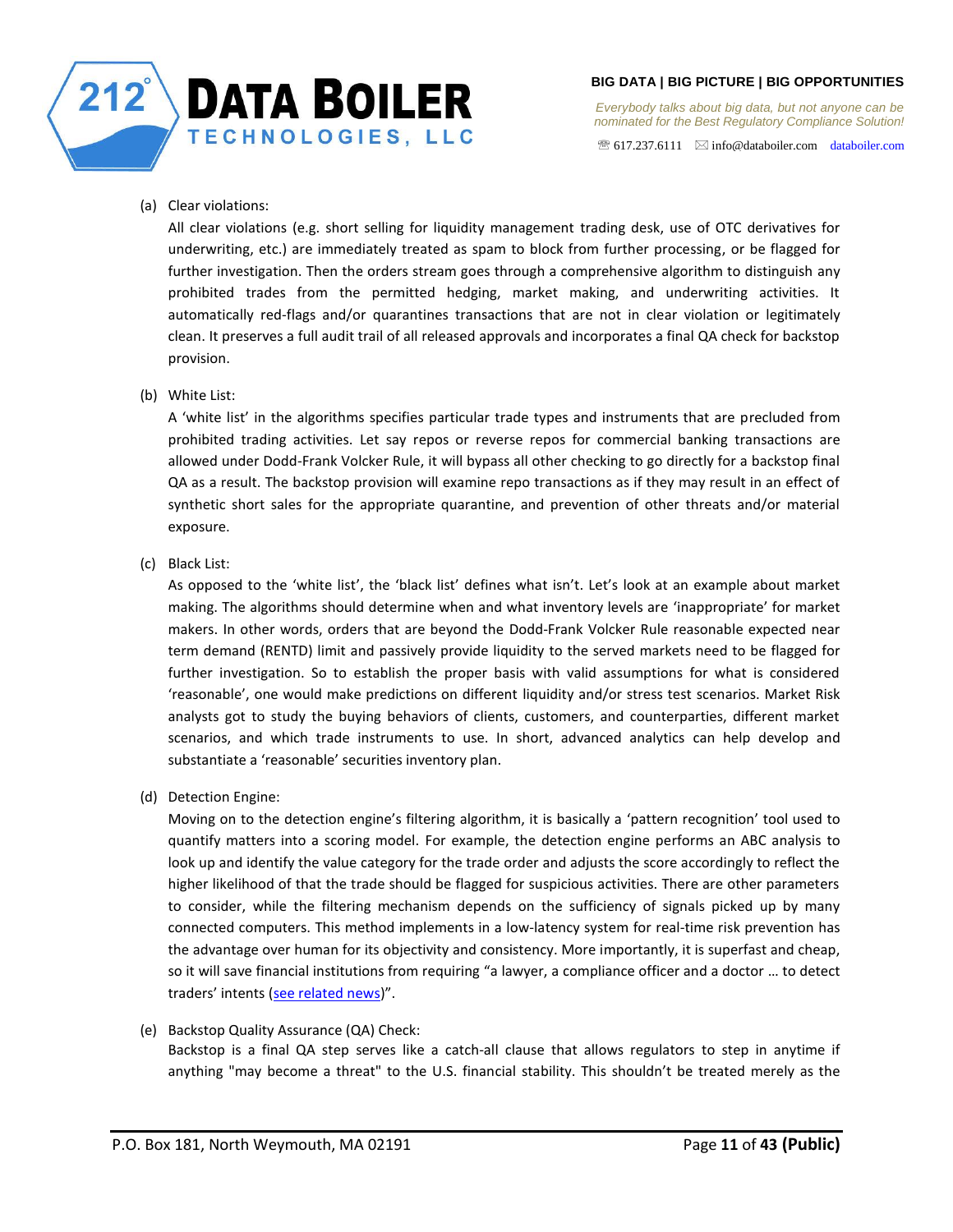

*Everybody talks about big data, but not anyone can be nominated for the Best Regulatory Compliance Solution!* 

 $\mathcal{F}$  617.237.6111  $\boxtimes$  info@databoiler.com databoiler.com

"spirit of the law" to tell them not to do anything stupid with taxpayers' and/or depositors' money. Instead this provision can be enforceable by considering the following practical implementation:

- (i) Determine percentages of individual non-bank counterparty exposure and bank CET1/ Tier 1 capital which can be considered materially excessive following BCBS283 guideline: measuring and controlling large exposure;
- (ii) Use a system to detect if permissible trades (e.g. repos, securities loans under the Volcker Rule) may synthetically be combined to become prohibited activities before execution;
- (iii) Use a system to curb possible market manipulations.

In order to effectively curb any inappropriate use of derivatives and/or other exotic products that created through abusive use of financial engineering techniques, system to facilitate market surveillance must also adopt an engineering approach to address the problems as stated in (ii) and (iii). Data Boiler has a patent pending invention to systemically "red-flag" suspicious trade activities. It includes a component to convert/ sequence trade streams that cross-over to apply concepts from music plagiarism detection. It'll enable ultra-fast analysis/ pattern recognition up to 50 milliseconds. Also, storing data in music format saves significant space, and it is easy to compare with accuracy. We highly recommend CAT to consider the fit-for-purpose of our patent pending invention.

We also urge CAT design team to get familiar with these supervisory frameworks - OFR: Analyzing Threats to Financial Stability, and FSOC: Framework to Mitigate Systemic Risk.

(f) Workflow, dynamic upgrades, and others supporting features:

The system will need workflow processes to alert and escalate the suspicious activities to the relevant management of the financial institutions, trading venues, and related regulatory agencies in real-time. It will then document any released approvals (e.g. dismissal of any early warning signals and/or unflagging any suspicious trades), and change of course actions to the surveillance policies, procedures, and/or approaches.

The surveillance policies, procedures, and/or approaches resided in the system should not be static, but dynamically evolve through machine learning - "reinforcement model". This will enable continuous fine tuning of the system' parameters, to address any concerns about the consistent application of static formulas may potentially be reverse-engineered by rogue traders to bypass the system. The system's algorithms will evolve and benefit from the crowd collective intelligence. It's a machine that assimilates knowledge quickly from every move of its users (e.g. dismissal of any false positives or false negatives, and special scrutiny of particular nuances). The more users experience the system can accumulate, the better the detection algorithms will get.

If CAT reporters feel this utility model for CAT system design may expose their trading strategies to other participants in the network, there ought to be obfuscation techniques for necessary protection. Introduce randomness to resist pattern recognition, making it incompatible, separating and scrambling and/or aggregating rollup are effective mitigation methods. However, if in case there may be sufficient warning signal(s) of impending threat(s) to the U.S. financial stability, an emergency situation may be declared.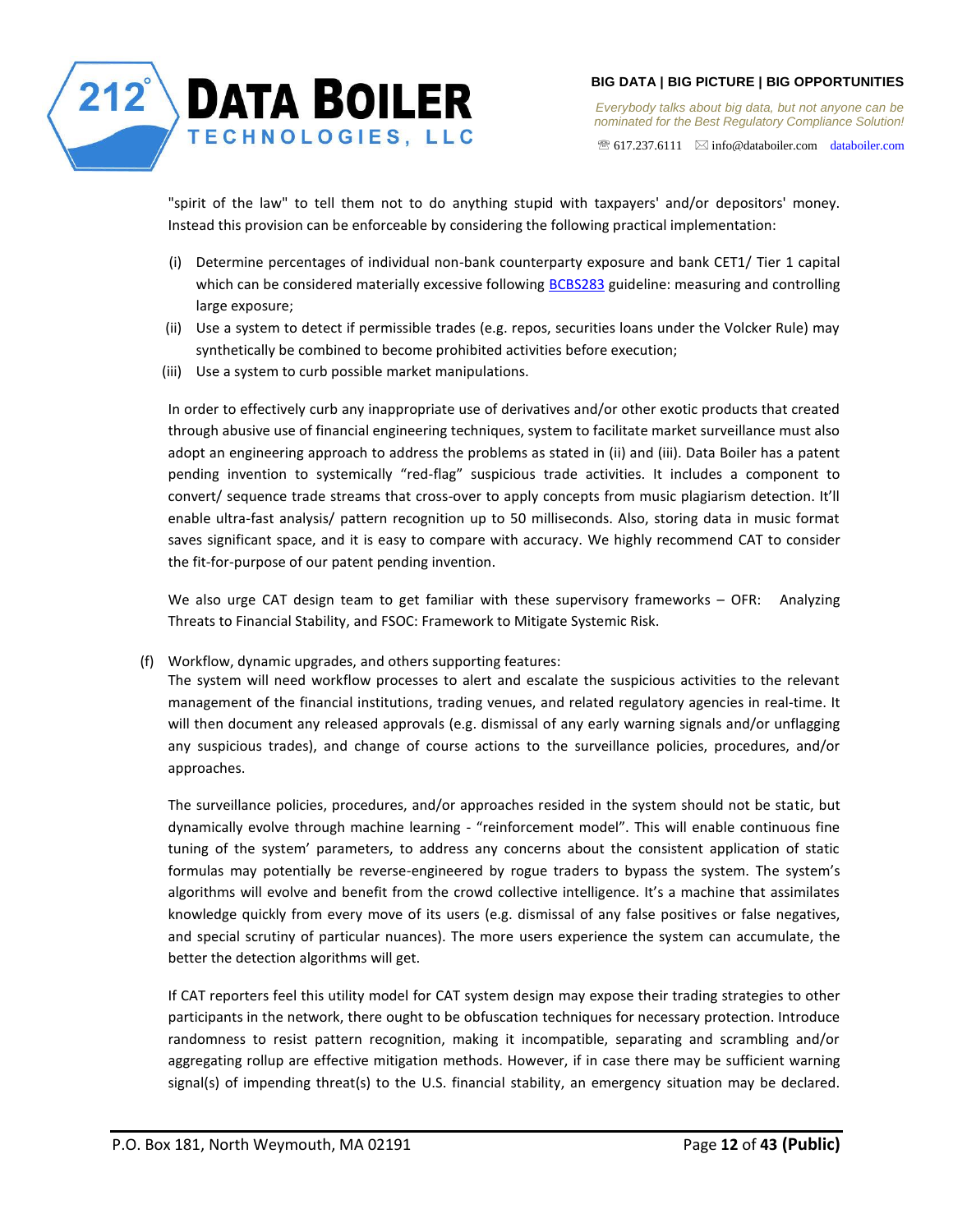

 $\mathcal{F}$  617.237.6111  $\boxtimes$  info@databoiler.com databoiler.com

During which, appropriate trade streams with complete transparency (unmasked) may feed into a highertier analytic platform, in order to facilitate a more in-depth study of the market dynamics by the regulators in monitoring any contagious effect/ systemic risks.

# <span id="page-12-0"></span>**Question 60:**

No, the online targeted query tool and user-defined direct queries and bulk extracts described in Sections 8.1 and 8.2 of Appendix D will NOT enable regulatory Staff to use the data. These query and/or bulk extract methods are "generic" and NOT fit for the purpose of financial market surveillance. Despite direct queries may be "userdefined", they AREN'T "engineering" approach to unveil whether trades may be synthetically created to bypass control.

Again, in order to effectively curb any inappropriate use of derivatives and/or other exotic products that created through abusive use of financial engineering techniques, system to facilitate market surveillance must also adopt an "engineering" approach to address the problems as stated in our respond to  $Q.59$  – point (e)(ii) and (iii). Data Boiler has a patent pending invention to systemically "red-flag" suspicious trade activities. It includes a component to convert/ sequence trade streams that cross-over to apply concepts from music plagiarism detection. It'll enable ultra-fast analysis/ pattern recognition up to 50 milliseconds. Also, storing data in music format saves significant space, and it is easy to compare with accuracy. We highly recommend the CAT to consider using our patent pending invention.

# <span id="page-12-1"></span>**Question 61:**

No. There ought to be better obfuscation techniques for the necessary protection. Introduce randomness to resist pattern recognition, making it incompatible, separating and scrambling and/or aggregating rollup are effective mitigation methods that we suggest the plan to consider. Also, please refer to our suggestions in [Q.150-155](#page-23-1) regarding the use of trade pattern as "fingerprint" unique ID.

As per our respond to  $Q.59$  - last paragraph, "However, if in case there may be sufficient warning signal(s) of impending threat(s) to the U.S. financial stability, an emergency situation may be declared. During which, appropriate trade streams with complete transparency (unmasked) may feed into a higher-tier analytic platform, in order to facilitate a more in-depth study of the market dynamics by the regulators in monitoring any contagious effect/ systemic risks."

# <span id="page-12-2"></span>**Question 62:**

No, the CAT user support functionality (as described in Section 10.2 of Appendix D) does NOT provide sufficient assistance to regulators in carrying out their regulatory functions. Again, in order to effectively curb any inappropriate use of derivatives and/or other exotic products that created through abusive use of financial engineering techniques, system to facilitate market surveillance must also adopt an "engineering" approach to address the complexity of today's financial markets' problems. See our respond to [Q.59](#page-9-3) for a more elaborated discussion.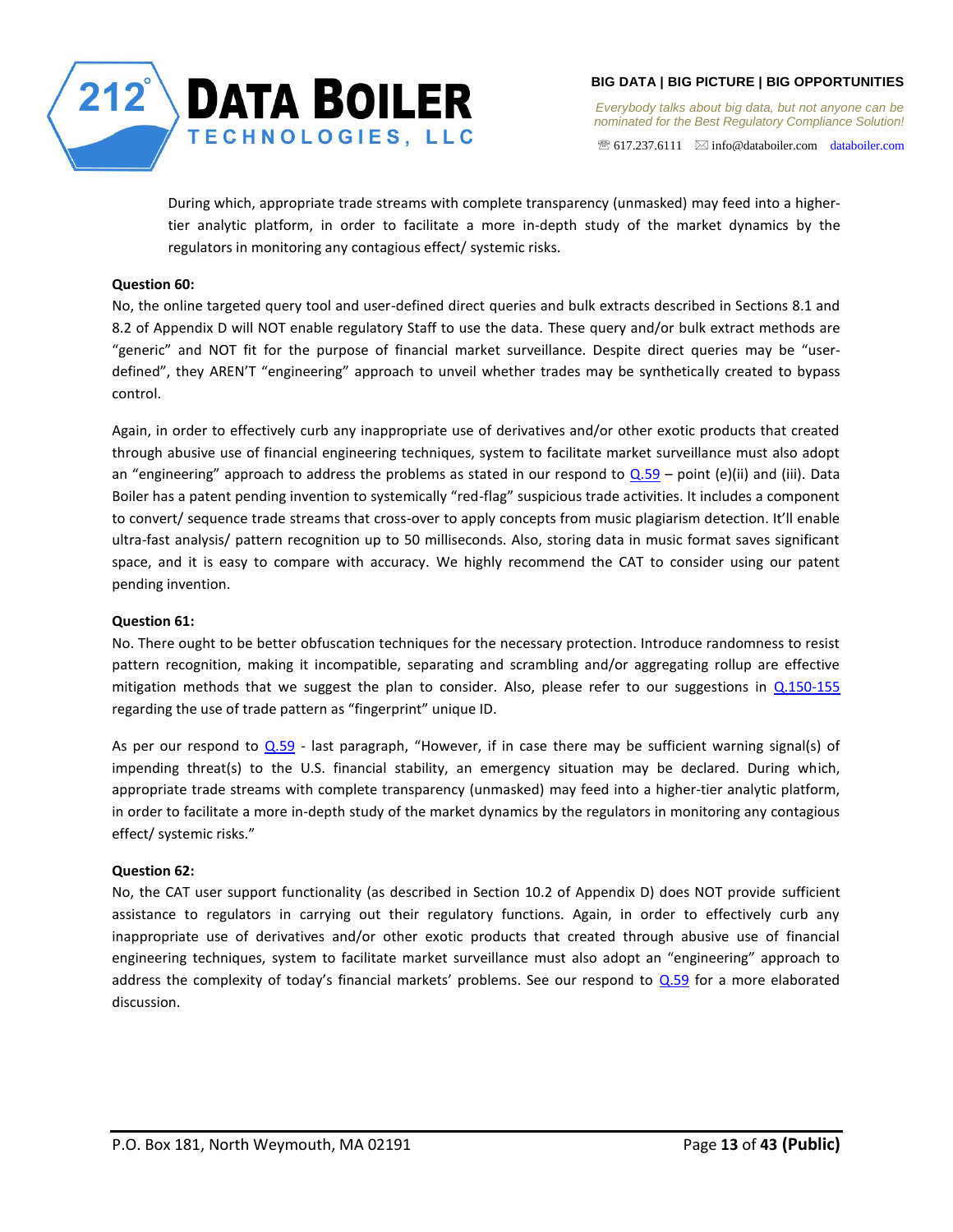

 $\mathcal{F}$  617.237.6111  $\boxtimes$  info@databoiler.com databoiler.com

## <span id="page-13-0"></span>**I. Information Security Program**

#### <span id="page-13-1"></span>**Questions 63 and 64:**

The CAT information security program is largely off-the-mark to support CAT's intent purpose (i.e. "significantly increase the ability of industry oversight to conduct research, reconstruct market events, monitor market behavior, and identify and investigate misconduct").

If CAT is designed with the analytic framework as suggested per our respond to  $Q.59$ , then regulatory users should theoretically be accessing CAT data only under the following circumstances:

- Query historical data for cases currently or previously under investigations/ prosecutions;
- Access to current trade activities information upon alert of early warning signals;
- Declared emergency when there may be sufficient warning signal(s) of impending threat(s) to the U.S. financial stability (see our respond to  $Q.59$  – last paragraph for further details).

Other than the above scenarios, no one (Regulatory users, CAT-Reporters, Plan Processors, and Information Security Team included) should have access to unmasked "order level details" (i.e. transaction-by-transaction) information.

However, instead of just letting the regulators be the primary users in analyzing CAT data, the plan should consider leveraging the crowd to unleash its powers. By granting certain limited access/ delayed data to the crowd, it'll enable more creative approaches to market surveillance, foster industry collaboration, as well as augmenting the regulatory efforts for a more holistic industry oversight. Therefore, obfuscated CAT data on an "aggregated" level should be shared as public information.

Moreover, delayed CAT data pertaining to historical "prosecution" events (e.g. London Whale, LIBOR manipulation) and/or major financial crisis (e.g. LTCM, 2008 mortgage meltdown) should be scrambled and stored into database libraries, to be consumed by the public under registered access. It will facilitate the private sector (i.e. the academic and financial technology companies) to discover better approaches (as compared to sole effort by the regulators) to market surveillance. Hence, there will be continuous innovations (like there are FREE music libraries for anyone who can contribute to better music plagiarism detection) to help foster financial stability.

Given the above suggestions, the CAT information security program should consider a "multi-tiers" approach rather than one generic set of policies and procedures.

## <span id="page-13-2"></span>**(6) Financial Matters**

## <span id="page-13-3"></span>**Questions 65-67, 69-70, and 72:**

The funding and budget for CAT should benchmark in reference to the costs of the Dodd-Frank Volcker Rule compliance. In order to build a reasonably designed compliance program to effectively prevent Volcker Rule proprietary trading ban violations, we envisage a "utility model" similar to CAT that its cost will be shared by participating financial institutions. Given said that, the Office of Comptroller of Currency (OCC)'s had conducted an "analysis of 12 CFR Part 44" for the Volcker rule compliance (a salvaged copy may be downloaded at: https://perma.cc/BA7-R4PG).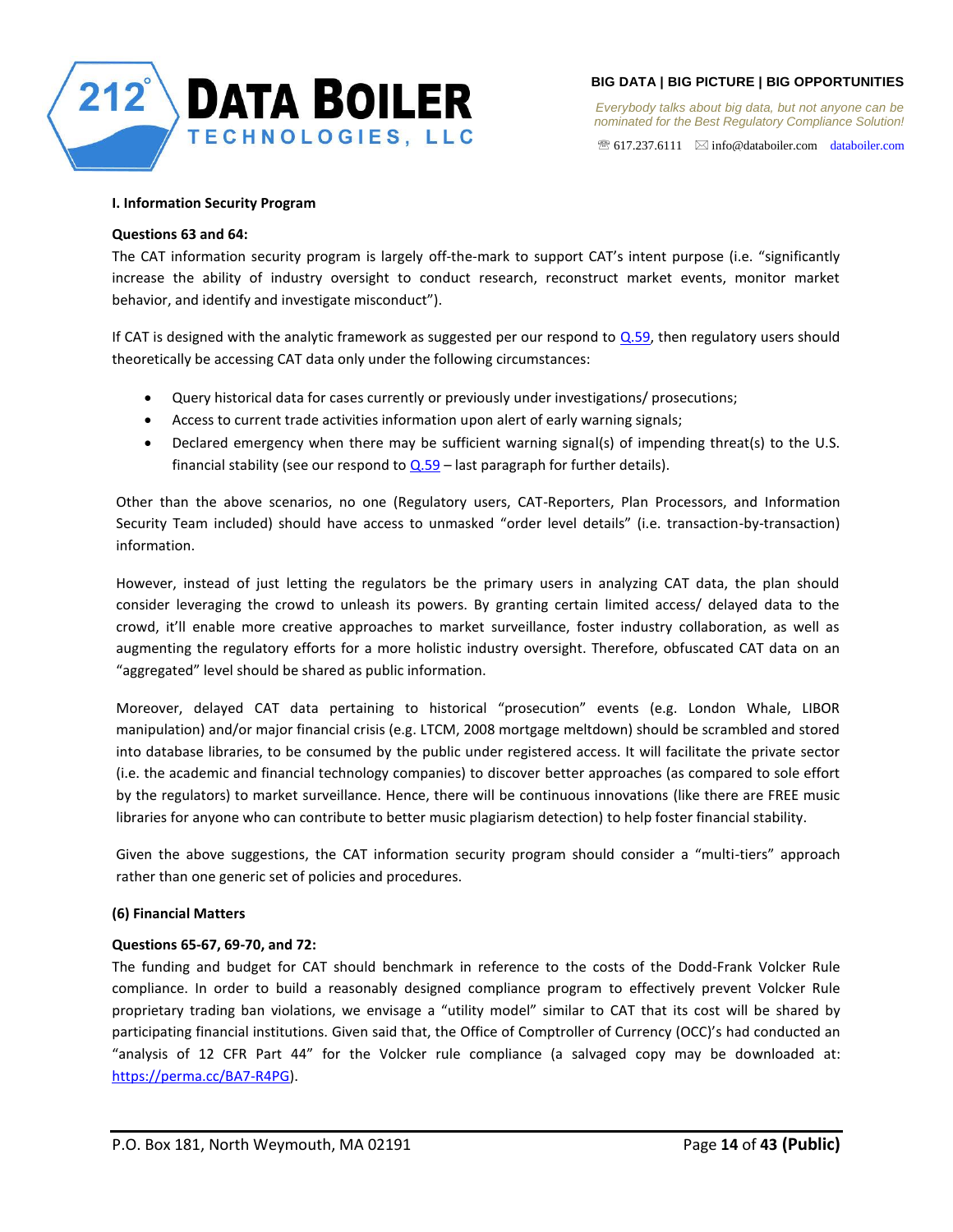

 $\mathcal{F}$  617.237.6111  $\boxtimes$  info@databoiler.com databoiler.com

| <b>RENTD Testing</b><br>& Validtion | 7 large banks | 39 other banks | sub-total     |
|-------------------------------------|---------------|----------------|---------------|
| 2014                                | \$70,900,000  |                | \$70,900,000  |
| 2015                                | \$70,900,000  | \$31,700,000   | \$102,600,000 |
| 2016                                | \$70,900,000  | \$31,700,000   | \$102,600,000 |
| 2017                                | \$70,900,000  | \$31,700,000   | \$102,600,000 |
| Total                               | \$283,600,000 | \$95,100,000   | \$378,700,000 |
| Average                             | \$40,514,286  | \$2,438,462    | \$8,232,609   |

The following numbers are extracted from "the OCC analysis of 12 CFR Part 44":

Reasonable expected near-term demand (RENTD) is only one of the key components of the Volcker rule compliance, whilst algorithms to decipher trades as permissible versus prohibited should be the primary cost driver for a system that facilitate market surveillance. Therefore, the industry should expect an annual cost for CAT of approximate \$2 million to 40 million per financial institution during the initial years.

We estimate the on-going costs for the CAT infrastructure (inclusive of BCP/ DR costs), to be about \$28 million to \$36 million annually assuming a low-latency platform running at about 50 millisecond speed.

Regarding the funding model for CAT on-going operations, we feel a toll charge based on "successful" quarantine or red-flag of suspicious trade messages would be a better alternative. If imposing toll charge on all trade messages that goes through CAT, it would essentially be like a "financial transaction tax" (see related news) that is unjustifiable and detrimental to the overall health of the U.S. capital markets.

Our recommended "successful red-flagging" approach will incentivize the CAT design team to come up with an effective algorithm to discern permissible versus suspicious/ prohibited activities. There should also be moving targets for number of trade messages expected to be quarantined/ red-flagged (in the range of at least 1 billion, to not over 12 billion in volume per annum) to ensure there won't be too many "false alarms" generated from the CAT algorithms. In return, the toll charge per "successful" quarantined/ red-flagged message should vary with its volume (in range of at least 0.5¢ to not over 5¢).

The price range and volume targets should be reviewed regularly on annual basis. The consideration factors for the review should include but not limited to: (1) the industry's capacity to review queue of "quarantined/ red-flagged" messages; (2) CAT algorithms' effectiveness; (3) price affordability per trading desk in average; (4) on-going operating and development costs for CAT. Given the diversified consideration factors for the price range and volume targets' review, the review and setting of standardize fee table would be appropriate to be done by an Independent Advisory Committee, rather than the Operating Committee.

In conclusion, our short answers to the various questions are – Q.65: NO, NOT appropriate and reasonable; Q.66: NO, NOT a fair allocation of CAT-related fees between Participants, other types of Execution Venues, and Industry Members. Q.67: NO, assessing fees based on market share and message traffic, as described in Sections 11.2 and 11.3 of the CAT NMS Plan, is NOT appropriate and reasonable; Q.69-70 and Q.72: NO, Operating Committee should provide information for the advisory board to consider, but NOT making decision that tolerates from a standardized fee table set by the Advisory Committee annually.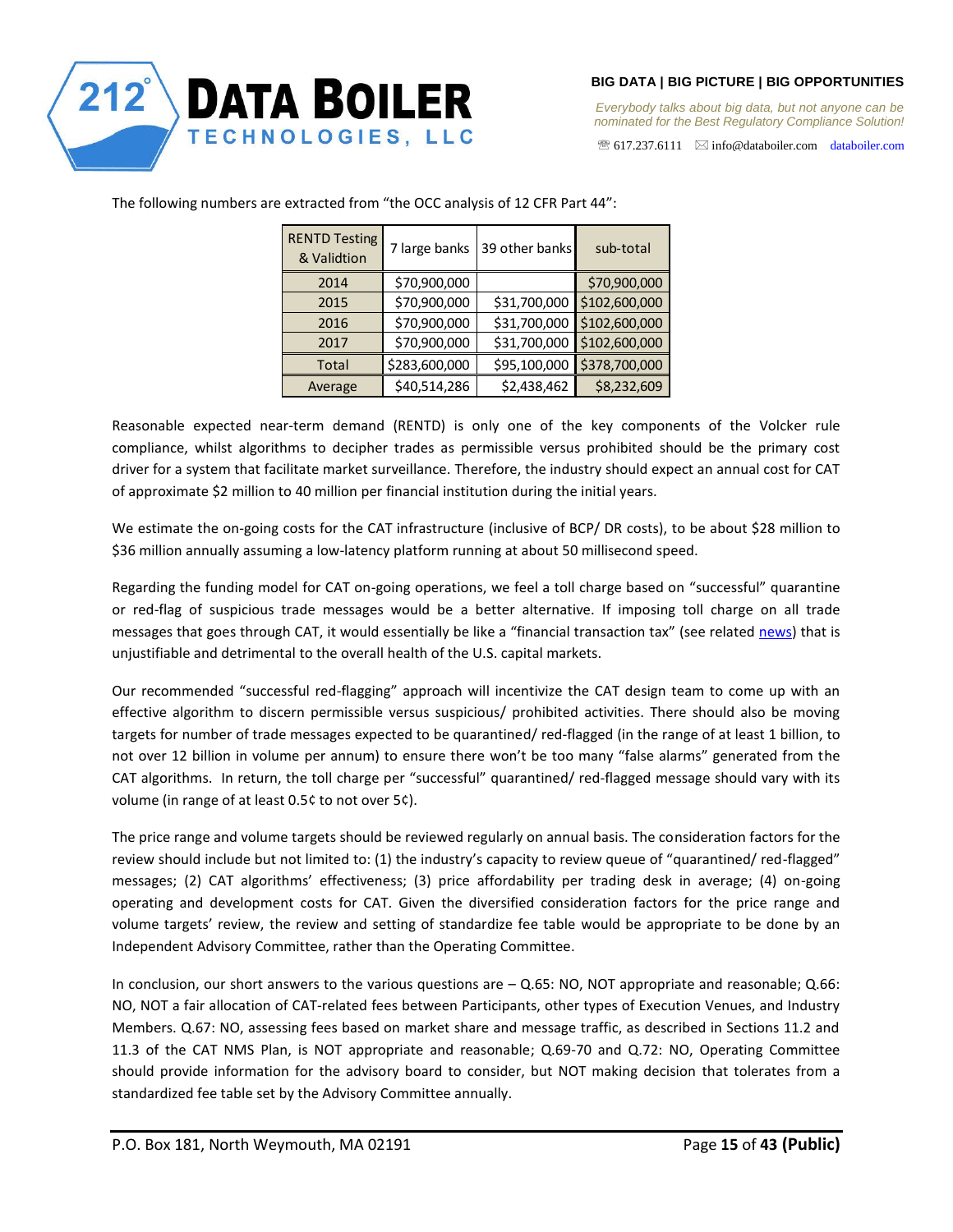

*Everybody talks about big data, but not anyone can be nominated for the Best Regulatory Compliance Solution!* 

 $\mathcal{F}$  617.237.6111  $\quad \boxtimes$  info@databoiler.com databoiler.com

## <span id="page-15-0"></span>**(9) Plan Appendices**

#### <span id="page-15-1"></span>**Questions 79:**

Using CAT as a replacement to OATS may just be "majoring in the minors". CAT should aim for facilitating a "significantly increase the ability of industry oversight to conduct research, reconstruct market events, monitor market behavior, and identify and investigate misconduct", as well as enabling the identification of threats to the U.S. financial stability. Thus, CAT should be a boiling plate to holistically look into:

- (a) Irregularities in trade orders (SAR, STOR);
- (b) Excessive risk-taking and positioning;
- (c) Capital adequacy, risk tolerance under stress scenarios;
- (d) Market structure and liquidity issues (LCR, NSFR, leverages, PPNR);
- (e) Risk convergence (e.g. a swift from market risk to credit risk, and vice versa);
- (f) The migration of activities due to financial innovation and regulatory arbitrage;
- (g) Clear and settlement pressure, market bubbles and any systemic risk concerns.

U.S. regulators have been collecting data and metric reports for the above matters separately (e.g. CCAR/DFAST, TLAC, Volcker, Basel III, BCBS-283, etc.) CAT presents an opportunity where all metrics reports may be consolidated to cross-tabulate into insights to better monitor and advance the development of the U.S. capital market.

Therefore, in addition to real-time monitoring of order level information, CAT should measure and scan the market, gauge the supply and demand of different instruments, venues, and the needs of investors in different segments. There ought to be continuous assessment of changing dynamics (e.g. maker-taker model versus trade execution quality, arbitrage versus market making, meaningful quoting, demand of liquidity timing, rebalancing, etc.). Other measurements include the appropriate accounting of instruments turnover rate, periodic review on reliability of securities supply, check for deterioration or losses in accrual loan portfolio, etc. All these measurements will help substantiate a meaningful scorecard metrics for reasonable activities in the market, and curbing any excessive risk taking. Please click here to see a related whitepaper for more information.

Besides, below is an extraction of Figure 2-6 from the Office of Financial Research (OFR)'s annual report that the agency has nicely laid out a list of risk indicators. We urge the CAT NMS Plan to consider.

Figure 2-6. Financial Stability Monitor Risk Classification and Examples of Indicators

| <b>Risk</b>           | <b>Definition</b>                                                                                                                                                                                 | <b>Indicators</b>                                                                                                                                                                                                                          |
|-----------------------|---------------------------------------------------------------------------------------------------------------------------------------------------------------------------------------------------|--------------------------------------------------------------------------------------------------------------------------------------------------------------------------------------------------------------------------------------------|
|                       |                                                                                                                                                                                                   |                                                                                                                                                                                                                                            |
| Macro-<br>economic    | Evaluates risks that have the potential to<br>affect financial stability through various macro<br>channels such as growth, external balances, fiscal<br>vulnerabilities, and confidence channels. | Financial conditions, output gap, sovereign debt<br>levels and financing costs, foreign exchange<br>reserves, current account balances, consumer and<br>business confidence, inflation volatility, and inflation<br>expectations           |
| <b>Market</b>         | Assesses the risk of destabilizing losses across key<br>asset classes and investment strategies as a result<br>of adverse movements in asset prices.                                              | Duration, positioning, risk premiums valuations, and<br>volatility                                                                                                                                                                         |
| Credit                | Measures the propensity of a counterparty to<br>meet its financial obligations, and includes market-<br>implied and balance-sheet measures of risk.                                               | Corporate credit spreads, balance-sheet leverage,<br>lending conditions, delinquencies, asset quality of<br>households, corporates, banks, and nonbank financial<br>institutions                                                           |
| Funding/<br>liquidity | Captures market liquidity, balance-sheet liquidity<br>ratios, stress in funding markets, and the potential<br>for vulnerabilities that arise from excessive<br>leverage.                          | Broker-dealer inventories, turnover, volume, cash<br>balances, dependence on wholesale funding,<br>changes in short-term investor assets under<br>management and tenors, foreign exchange basis<br>swaps, short-term funding rates/spreads |
| Contagion             | Measures the vulnerability of the financial system<br>to sudden shocks that may spread as a result of<br>interconnectedness.                                                                      | Contingent claims analysis, conditional value at risk,<br>systemic expected shortfall, distressed insurance<br>premium, network analysis, cross-border exposures,<br>sovereign-bank exposures, correlation risk                            |
| Source: OFR analysis  |                                                                                                                                                                                                   |                                                                                                                                                                                                                                            |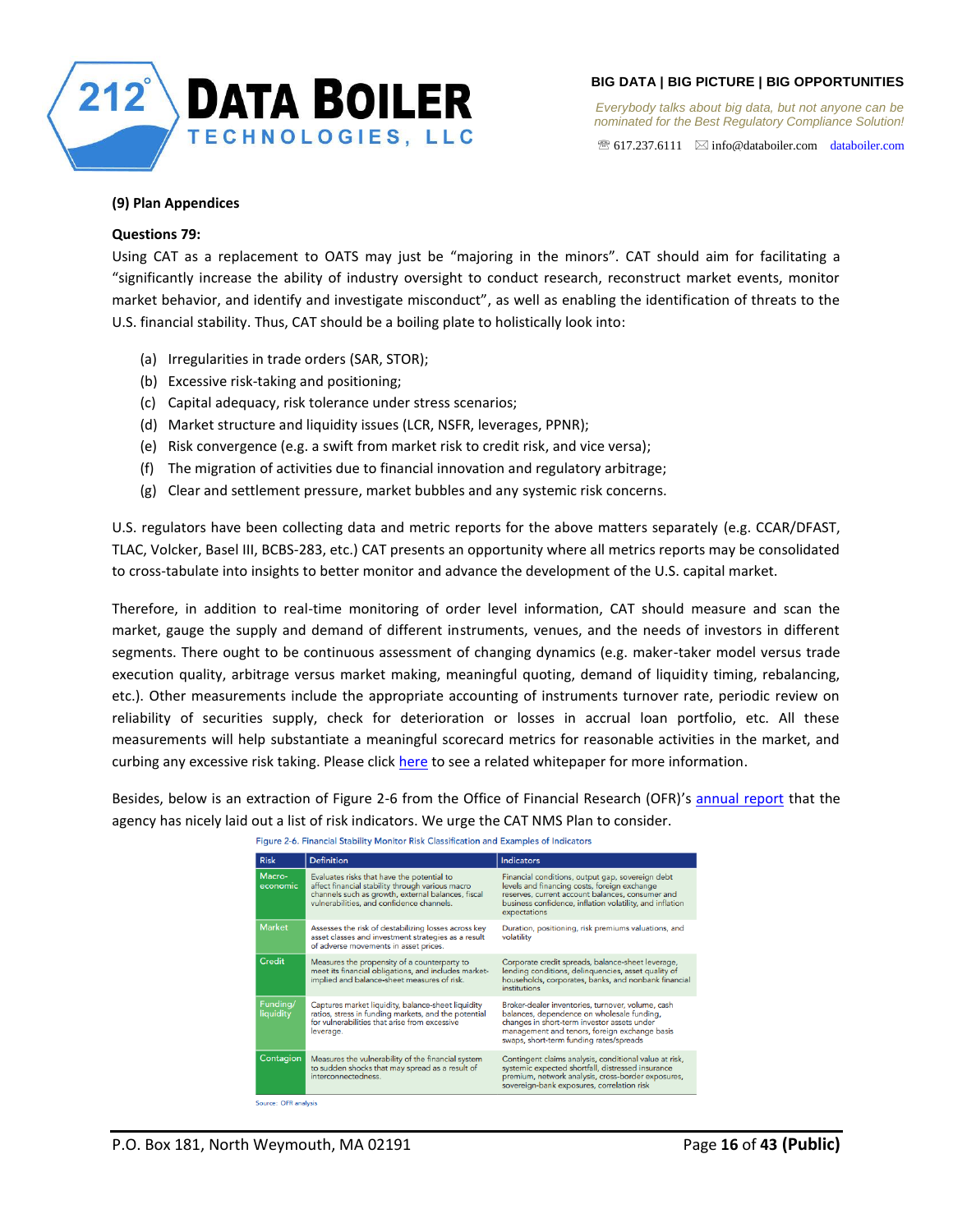

*Everybody talks about big data, but not anyone can be nominated for the Best Regulatory Compliance Solution!* 

 $\mathcal{F}$  617.237.6111  $\boxtimes$  info@databoiler.com databoiler.com

Our short answer to Q.79 is: it should. At a minimum target, CAT should replace OATS on day-one of its implementation, while scope of CAT should be much broader as we have suggested above.

## <span id="page-16-0"></span>**Questions 80:**

No, there are not enough incentives for continuous CAT innovation and cost reductions by the Plan Processor and the Participants. As we have mentioned in section [\(6\) Financial Matters,](#page-13-2) we recommend a "successful red-flagging" approach to incentivize the CAT design team to come up with an effective algorithm to discern permissible versus suspicious/ prohibited activities. There should also be moving targets for number of trade messages expected to be quarantined/ red-flagged (in the range of at least 1 billion, to not over 12 billion in volume per annum) to ensure there won't be too many "false alarms" / too little "early warning signals" generated from the CAT algorithms. In return, the toll charge per "successful" quarantined/ red-flagged message should vary with its volume (in range of at least 0.5¢ to not over 5¢).

We envisage that CAT algorithms will enable automated surveillance to help prevent financial crisis (which a crisis could cost the US economy more than \$22 trillion per a study by the Government Accountability Office). We feel it will be appropriate to link CAT / surveillance budget with how effective the system can effectively mitigate threats to the U.S. financial stability. Therefore, we welcome competition in designing better surveillance algorithms to foster further innovations. Again, delayed CAT data pertaining to historical "prosecution" events (e.g. London Whale, LIBOR manipulation) and/or major financial crisis (e.g. LTCM, 2008 mortgage meltdown) should be scrambled and stored into database libraries, to be consumed by public under registered access. It will facilitate the private sector (i.e. the academic and financial technology companies) to discover better approaches (as compared to sole effort by the regulators) to market surveillance. Hence, there will be continuous innovations (like there are FREE music libraries for anyone who can contribute to better music plagiarism detection) to help foster financial stability.

In terms of CAT infrastructure cost, it should come down naturally according to Moore's law (processing power doubles every 18 months). CAT management should actively scout out for such technology advancements to consider possible cost reduction. Again, we suggest CAT to adopt our patent pending invention to convert/ sequence trade stream into music format for possible data storage cost savings and other benefits – ease of comparison with accuracy (pattern recognition speed up to 50 milliseconds).

## <span id="page-16-1"></span>**Questions 81:**

The plan lacks a dynamic analytical framework embedded in the design as we have mentioned in [Q.59.](#page-9-3) CAT milestones need to be aligned with its objective (i.e. facilitate market surveillance), not for the shake of building a gigantic vault to store data. Hence the milestones set forth by the proposed CAT NMS Plan are unacceptable. As we have suggested in our respond to  $Q.79$ , CAT presents an opportunity where all the regulatory data submission and/or metrics reports (e.g. CCAR/DFAST, TLAC, Volcker, Basel III, BCBS-283, etc.) may be consolidated to crosstabulate into insights for better market surveillance. We demand to see a better "roadmap" of how these data, metrics reports, and/or audit trails may be consolidated.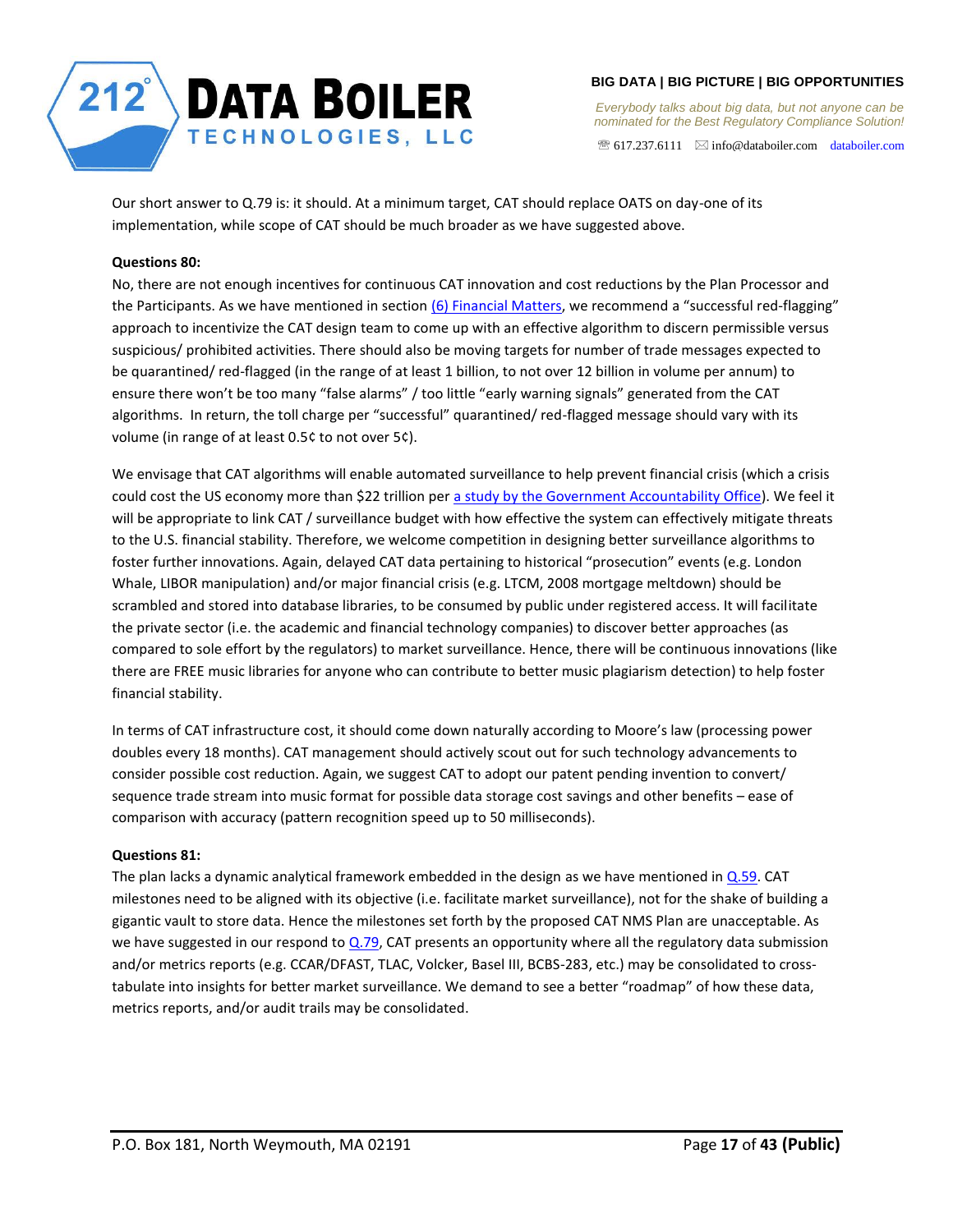

*Everybody talks about big data, but not anyone can be nominated for the Best Regulatory Compliance Solution!* 

 $\mathcal{F}$  617.237.6111  $\boxtimes$  info@databoiler.com databoiler.com

# <span id="page-17-0"></span>**B. Summary of Additional CAT NMS Plan Provisions – 1. Reporting Procedures**

## <span id="page-17-1"></span>**Question 84:**

No, data recording, reporting, and formatting procedures described in the CAT NMS Plan are inappropriate and unreasonable. Please see our respond to  $Q.43$ ,  $Q.44$ , and  $Q.45$  for an elaborated discussion.

# <span id="page-17-2"></span>**Question 85:**

Outreach, support, training, guidance and/or documentation are of minor relevancy to ensure that CAT Reporters are able to make data transmissions to the Central Repository. In order to major in the major, CAT should consider censoring (or tag information from) order management system (OMS)/ execution management system (EMS)/ portfolio management system (PMS), and other data sources that information was originated. Again, as we have mentioned in respond to  $Q.40$ , the plan ought to embed in its design a dynamic analytical framework (e.g. having sensors directly conduct real-time analytics over streamed data where it was originated). Hence, any irregular activities are spotted timely to become intelligence for further pursuit.

# <span id="page-17-3"></span>**Question 87:**

If CAT may adopt our suggestion to tag information as they were originated, there should not be worries about any updates and/or correction to CAT Reportable events. In big data, we prefer and believe the most original the data, the slighter the chance of introducing any noises and/or discounting the signals during the ETL process. According to Viktor Mayer-Schönberger and Kenneth Cukier in their book – Big Data: A Revolution That Will Transform How We Live, Work, and Think, "any particular reading may be incorrect (in a messy dataset), but the aggregate of many readings will provide a more comprehensive picture." Essentially, the messy whole can outperform exact, accurate subsets.

# <span id="page-17-4"></span>**Question 88:**

Why a more detailed schedule, with milestones, for CAT Reporters to adhere to in setting-up or configuring their systems to become CAT Data reporting compliant?! If CAT may adopt our suggestion per respond in [Q.85](#page-17-2) an[d Q.87](#page-17-3) to tag information as data were originated in (or censoring) OMS/ EMS/ PMS, and other data sources, it won't be as invasive to the CAT Reporters to convert and submit data in particular standardized format (that it may introduce noises and/or discount the signals during the cumbersome ETL process).

# <span id="page-17-5"></span>**2. Timeliness of Data Reporting**

# <span id="page-17-6"></span>**Question 89:**

Analysts need sensors, not encyclopedia. A good decision, made now and pursued aggressively, is substantially superior to a perfect decision made too late. Thus, the plan should mandate "real-time" (intra-day feeds) rather than "8am Eastern Time the following day" submission.

Per our respond t[o Q.59](#page-9-3) – point (e), in order to effectively curb any inappropriate use of derivatives and/or other exotic products that created through abusive use of financial engineering techniques, system to facilitate market surveillance must also adopt an engineering approach to address the problems as stated in (ii) and (iii). Data Boiler has a patent pending invention to convert/ sequence trade streams and using a financial engineering approach to recognize patterns. It'll enable ultra-fast analysis up to 50 milliseconds.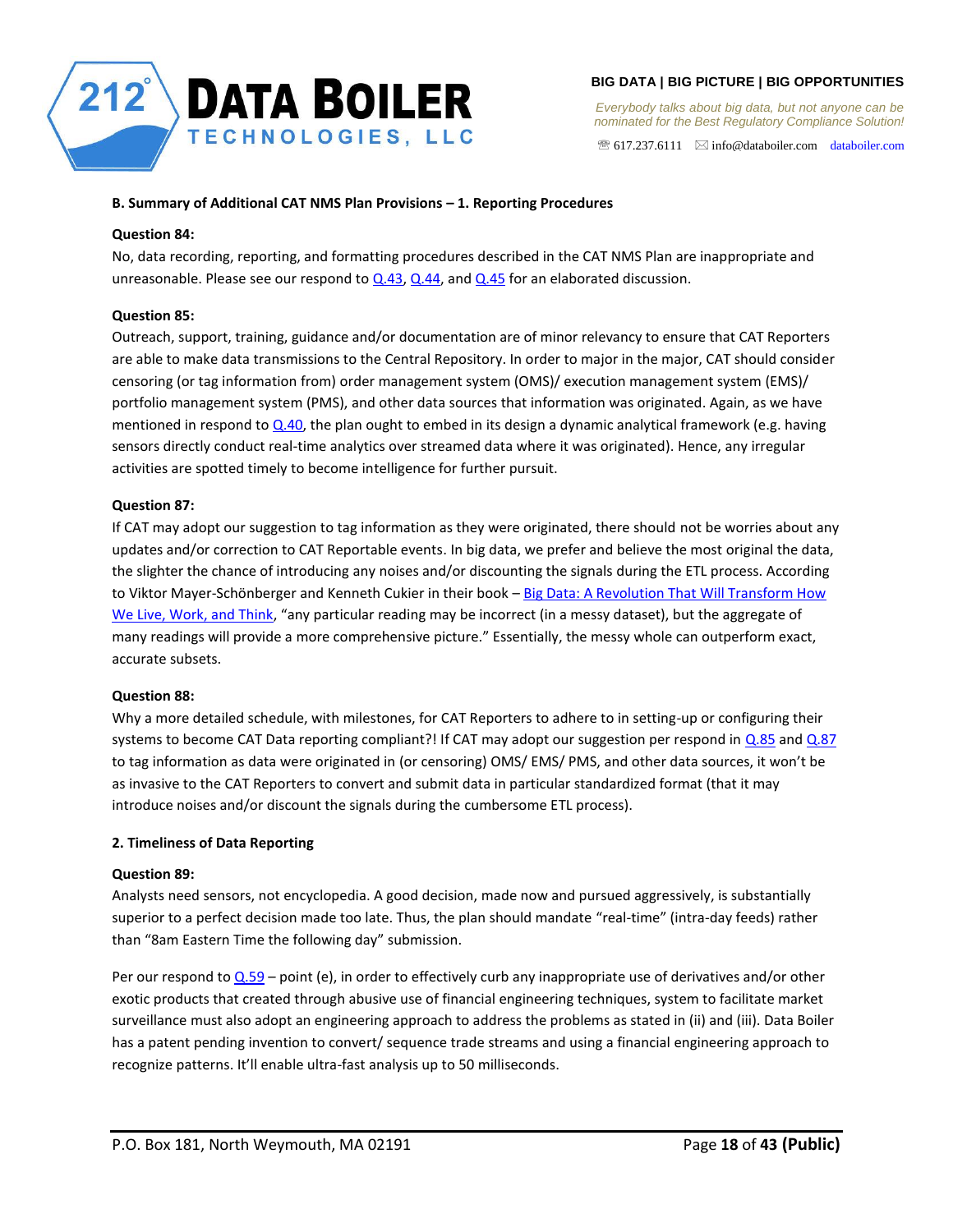*Everybody talks about big data, but not anyone can be nominated for the Best Regulatory Compliance Solution!* 

 $\mathcal{F}$  617.237.6111  $\boxtimes$  info@databoiler.com databoiler.com

Today, front office traders are using artificial intelligence (A.I.) and high frequency trading (HFT) algorithms. Regulators and the industry's middle-office risk and compliance team need to be equipped with real-time market surveillance in order to match-up with the front-office, or else huge losses in billions could happen in split second triggering another possible crisis. We can't turn back the clock, and CAT NMS plan must adopt a data timeliness standard at near real-time speed (i.e. 50 milliseconds in our opinion). We recommend the regulators to monitor a live feeding queue of irregular patterns/ suspicious activities that detected by the CAT filtering algorithms (see our respond t[o Q.59](#page-9-3)) using sensors captured "real-time" data. Please also see our respond to [Q.194 and 195.](#page-25-1)

**DATA BOILER** 

TECHNOLOGIES, LLC

## <span id="page-18-0"></span>**Question 90:**

We believe that CAT Reporters will submit their reports at or about the same time, if an "unnecessary" deadline is set, such as 8:00 a.m. Eastern Time. Per our respond i[n Q.89](#page-17-6), we advocate for "real-time censoring" of trade activities, to eliminate the need of data "submission" by a certain time.

Regarding spike in data submission volume at particular time frame, that should not be an "excessive" burden on the Plan Processor. If CAT infrastructure cannot even handle the "normal" day's spike in data volume, how would it be capable to handle the data deluge when the market goes haywire?!

Given said that, we are not undermining the challenge to make CAT infrastructure sturdy and scalable. One may be tempted by the petabyte processing power of Hadoop at less than a fraction of a percent cost to the upgrades quoted by certain "branded" vendors. The temptation is real because many have long been held hostile by these "branded" vendors who charges premium price for the necessary upgrades without giving the buyers any alternatives (i.e. locked-in because of compatibility issue). However, one should not jump to the conclusion in favoring a particular infrastructure approach.

To optimize Big Data's performance, creative methods are invented for specialized functions. Various NoSQL databases (column store, document store, key-value, graph DB, etc.) have different purposes. On top of that, there are the mix-and-matches of Flume/ SQOOP, HIVE/ PIG, B-Trees/ LSM, and more. There are relative advantages and compromises for each of these functions. Besides, how ready is CAT in letting go the structural schema of traditional database to gain efficiency in analyzing Big Data? If the CAT infrastructure team still has their mind anchored in the old-school approaches, such as traditional ETL (extract, transfer, and load) how would CAT move forward in the Big Data era (see  $Q.51$ 's respond)?! Our point here is: it is likely going to be a mix-and-match approach for CAT.

The way to come up with the best mix indeed depends NOT on the hardware, but on the fundamental issue of "what problem CAT is trying to solve". Reference to our respond in  $Q.40$ , the plan ought to embed in its design a dynamic analytical framework. For example, having sensors directly conduct real-time analytics over streamed data where it was originated. Hence, any irregular activities are spotted timely to become intelligence for further pursuit. Instead of building a gigantic vault (see  $Q.81'$ s respond), we suggest CAT to follow our suggestions in  $Q.59$ so that CAT may effectively use a "divide and conquer" approach to deal with only the relevant signals at each "stage" (i.e. clear violation, white list/ black list, detection engine, and backstop QA).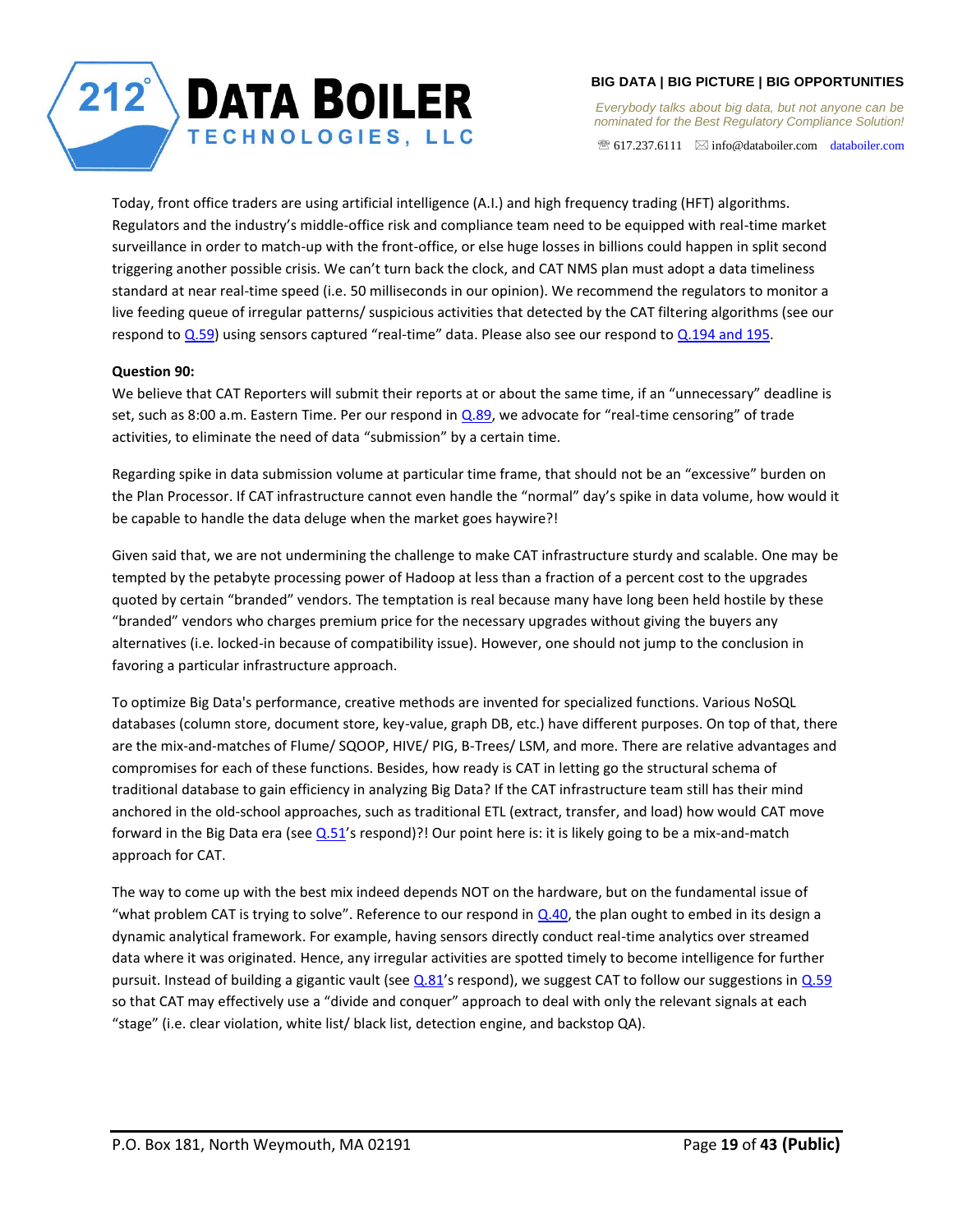

617.237.6111 info@databoiler.com databoiler.com

In our opinion, there is no point in storing any data if users do not know when and where to use them. Our suggested "divide and conquer" approach will ensure "fit-for-purpose" that every data stored will be used effectively to facilitate the necessary surveillance goals, as well as minimizing resources waste.

# <span id="page-19-0"></span>**Question 91:**

The capacity is all depended on the CAT infrastructure design. If the technical specification stated in its current form, it would never be sufficient. If CAT may adopt our suggested "divide and conquer" approach to CAT infrastructure design (see  $Q.90'$ s respond), then the capacity matter is much easier to manage because only meaningful signals are captured and stored at each stage, rather than storing the entire data deluge of everything.

# <span id="page-19-1"></span>**Question 92:**

1,800 CAT Reporters may sound a lot, but there are only a handful of major technology vendors (Calypso, Murex, Charles River, SunGard, Fidessa, Bloomberg, Markit, Aladdin, Advent, Eze, etc.) that most CAT Reporters are using their OMS/EMS/PMS (see [Q.85\)](#page-17-2). If CAT may consider censoring these systems directly, rather than having individual financial institutions submitting data, then the task will be easier to manage.

# <span id="page-19-2"></span>**3. Uniform Format**

# <span id="page-19-3"></span>**Questions 93-100:**

Please refer to our respond in [Q.87](#page-17-3), "the messy whole can outperform exact, accurate subsets" per Big Data: A Revolution That Will Transform How We Live, Work, and Think. It'll take "forever" to come up with a "golden" unified "single source of truth", and by the time a common standard is adhered, value of the data subsided to almost worthless in the context of market surveillance. Again, analysts need sensors, not encyclopedia. A good decision, made now and pursued aggressively, is substantially superior to a perfect decision made too late. Thus, our recommendations are:

- Preserve data in its most original form (the slighter the chance of introducing any noises and/or discounting the signals during the ETL process).
- Then convert/ sequence trade streams into "music format" for ease of comparison and storage advantages, as well as capable of facilitating real-time market surveillance (see  $Q.42$ ).

Quality, reliability and accuracy, should be determined in relevant to the achievement of CAT's purpose (i.e. "significantly increase the ability of industry oversight to conduct research, reconstruct market events, monitor market behavior, and identify and investigate misconduct"). Anything that deviates from such purpose cannot and should not be recognized as "quality", no matter how glamorous the CAT "Vault" / "Encyclopedia" may be. We feel that if CAT may adopt our patent pending invention (including a pattern recognition method that crossover from "music plagiarism detection" – see  $Q.59$ ), it will help optimize the reliability and accuracy to extract sufficient insights in a timely manner to rightly serve the CAT's purpose.

## <span id="page-19-4"></span>**4. Clock Synchronization**

# <span id="page-19-5"></span>**Questions 101:**

Yes, a clock offset tolerance of 50 milliseconds is appropriate and reasonable.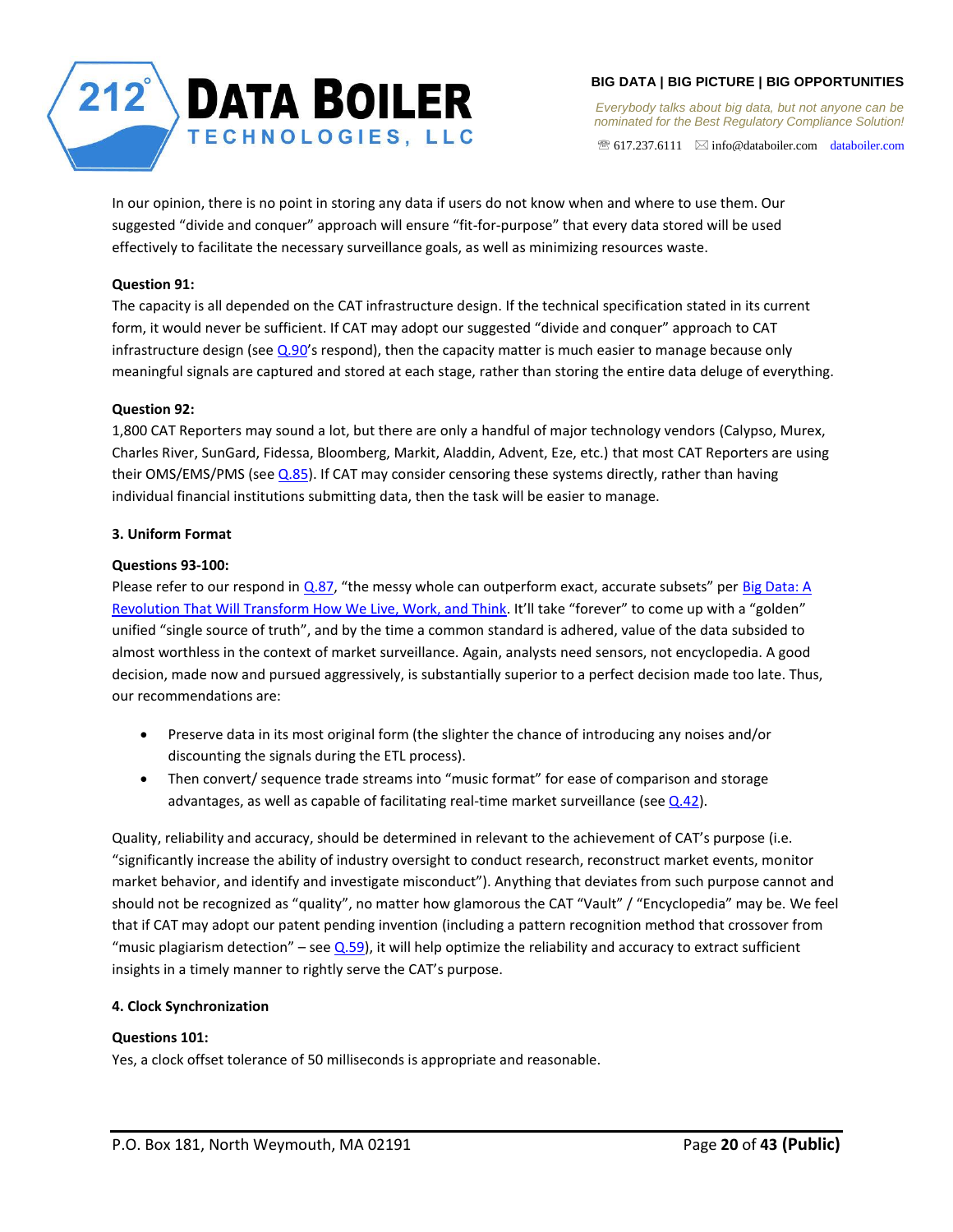

*Everybody talks about big data, but not anyone can be nominated for the Best Regulatory Compliance Solution!* 

 $\mathcal{F}$  617.237.6111  $\boxtimes$  info@databoiler.com databoiler.com

## <span id="page-20-0"></span>**Questions 108:**

If certain categories of market participants can hold to a smaller clock offset tolerance of 50 milliseconds, then they should. Clock offset tolerance speed requirement should go hand-in-hand with how fast a market participant is allowed to conduct their HFT activities. In terms of sequencing of reportable events, it's all about "onset detection", or in other words: the likelihood of irregular activities detect within a time interval. We are aware that "NASDAQ is making investments in the Securities Information Processor that will dramatically increase its speed from 225 milliseconds a decade ago to 500 microseconds today, and soon to 50 microseconds". While there will always room for improvements, in the meanwhile, we feel the 50 milliseconds' clock offset tolerance is appropriate and reasonable for the time being.

Note: this requirement of 50 milliseconds clock offset tolerance should be reviewed regularly if it may introduce too much noise and/or overly distorted signals for market surveillance and manipulation detection purposes.

## <span id="page-20-1"></span>**5. Time Stamp Granularity**

# <span id="page-20-2"></span>**Questions 114-117, 120, 122, 124-125:**

We feel it is okay to record and report the time of each Reportable Event using time stamps that reflects current industry standards (i.e. at least the millisecond for electronic reportable event). Time stamp granularity requirement should go hand-in-hand with how fast a market participant is allowed to conduct their HFT activities. If certain categories of market participants can originate, modify, cancel, route, execute trade, and/or allocate an order in substantially less than one millisecond, then they should record and report the time of each reportable event using time stamps reflecting their sub-millisecond or microsecond processing capability.

Note: No one particular reportable event is more time-sensitive than the others from the perspective of market surveillance.

In terms of sequencing of reportable events, it's all about "onset detection", or in other words: the likelihood of irregular activities detect within a time interval. We are aware that "NASDAQ is making investments in the Securities Information Processor that will dramatically increase its speed from 225 milliseconds a decade ago to 500 microseconds today, and soon to 50 microseconds". While there will always room for improvements, in the meanwhile, we feel the one millisecond time stamp granularity standard for record and report the time of each electronic reportable event deems sufficiently precise for analytic purpose, including enabling the regulators' ability to reliably and accurately sequence events that occur in different execution venues.

Note: this requirement of one millisecond time stamp granularity for electronic reportable events should be reviewed regularly if it may introduce too much noise and/or overly distorted signals for market surveillance and manipulation detection purposes.

We acknowledge the SROs note in the Exemption Request that recording and reporting "manual order events" with a time stamp granularity of at least one second would result in little additional benefit, but we disagree with the "false sense of precision" part. CAT has to set a particular time granularity standard for non-electronic reportable events. Should one-minute or one-second be the appropriate time stamp granularity for "manual order events", it depends if it may introduce too much noise and/or overly distorted signals for market surveillance and manipulation detection purposes. In order to be practical, we suggest moving forward the CAT project with a more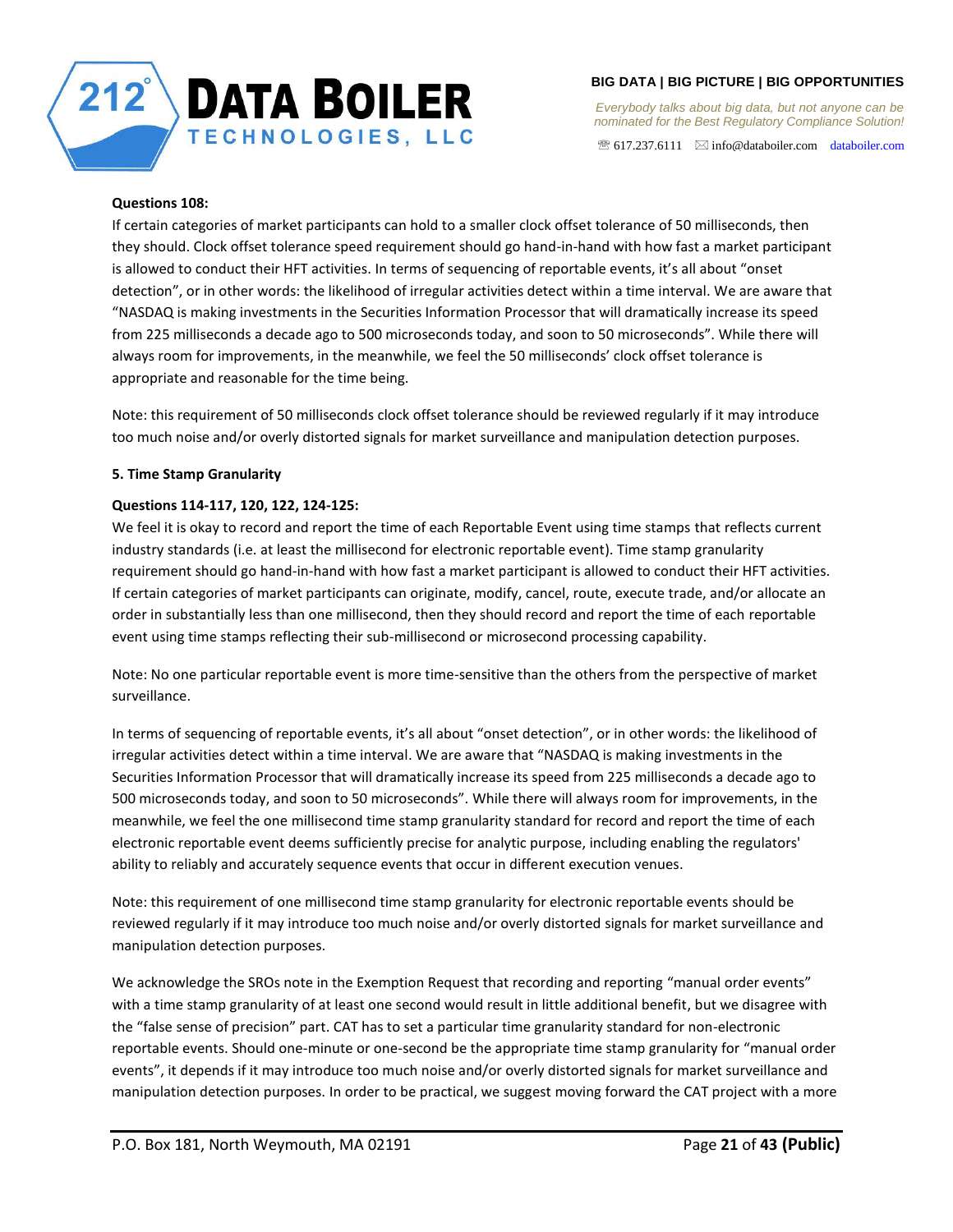

*Everybody talks about big data, but not anyone can be nominated for the Best Regulatory Compliance Solution!* 

 $\mathcal{F}$  617.237.6111  $\boxtimes$  info@databoiler.com databoiler.com

relaxing time stamp granularity than the one-second for "manual order events" at the beginning. CAT may tighten the requirement/ standard during subsequent review (at least on annual basis).

After all, any time stamp granularity requirements must be enforceable by the CAT processor, or else the standard would be meaningless. In conclusion, our short answers to the various questions are  $-$  Q.114: Yes for electronic, No for non-electronic; Q.115: Yes, it is precise enough; Q.116: Yes, enable; Q.117 No particular reportable event is more time sensitive from the perspective of market surveillance; Q.120 Yes, the one-second time stamp granularity standard is appropriate and reasonable; Q.122: We partially agree with the SROs note to grant exemption for manual order events; Q.124: Yes; Q.125: CAT processor's ability to enforce the one-second time stamp granularity requirement.

# <span id="page-21-0"></span>**6. CAT-Reporter-ID**

# <span id="page-21-1"></span>**Questions 128-133:**

We believe that allowing the Existing Identifier Approach would be more efficient and cost-effective than the Rule 613 approach of requiring a CAT-Reporter-ID to be reported for each order and reportable event in accordance with Rule 613(c)(7). Regardless of which approach, CAT should tag related trade pattern with each identifiable trading desk and trader. The tag along trade pattern would become the unique "fingerprint" to hunt down rogue traders if they may hop from one trading desk or entity to another. Therefore, implementation of the Existing Identifier Approach would not mean transferring costs from CAT Reporters to the Central Repository.

CAT's purpose is to enable "significantly increase the ability of industry oversight to conduct research, reconstruct market events, monitor market behavior, and identify and investigate misconduct", thus tagging unique trade pattern and assigning unique identifier are part of CAT's responsibilities.

Our short answers to the various questions are  $-$  Q.128: Yes, we believe the Existing Identifier Approach is more efficient and cost-effective; Q.129: No it shouldn't affect accuracy; Q.130: No, it shouldn't affect accessibility; Q.131: No, it shouldn't affect timeliness; Q.132: No, it shouldn't affect the security and confidentiality; Q.133: The challenges to link all SRO-Assigned Market Participant Identifiers to the appropriate CAT-Reporter-IDs are real, but that's part of CAT's responsibilities.

## <span id="page-21-2"></span>**Questions 134:**

We believe the CAT NMS Plan should mandate that Industry Members provide their LEIs, in condition of such information being already captured at respective systems where CAT may install appropriate "sensors" to capture the information (see  $Q.40$ ,  $Q.51$ ,  $Q.85$ ,  $Q.87$ ,  $Q.88$ , and  $Q.89$ ).

## <span id="page-21-3"></span>**7. Customer-ID**

# <span id="page-21-4"></span>**Questions 135-142:**

We believe that allowing broker-dealers to report a Firm Designated ID to the Central Repository is more efficient and cost-effective than the Rule 613 approach of requiring broker-dealers to report a unique Customer-ID upon original receipt or origination of an order. We believe implementation of the Customer Information Approach would not mean transferring costs from individual broker-dealers to the Central Repository.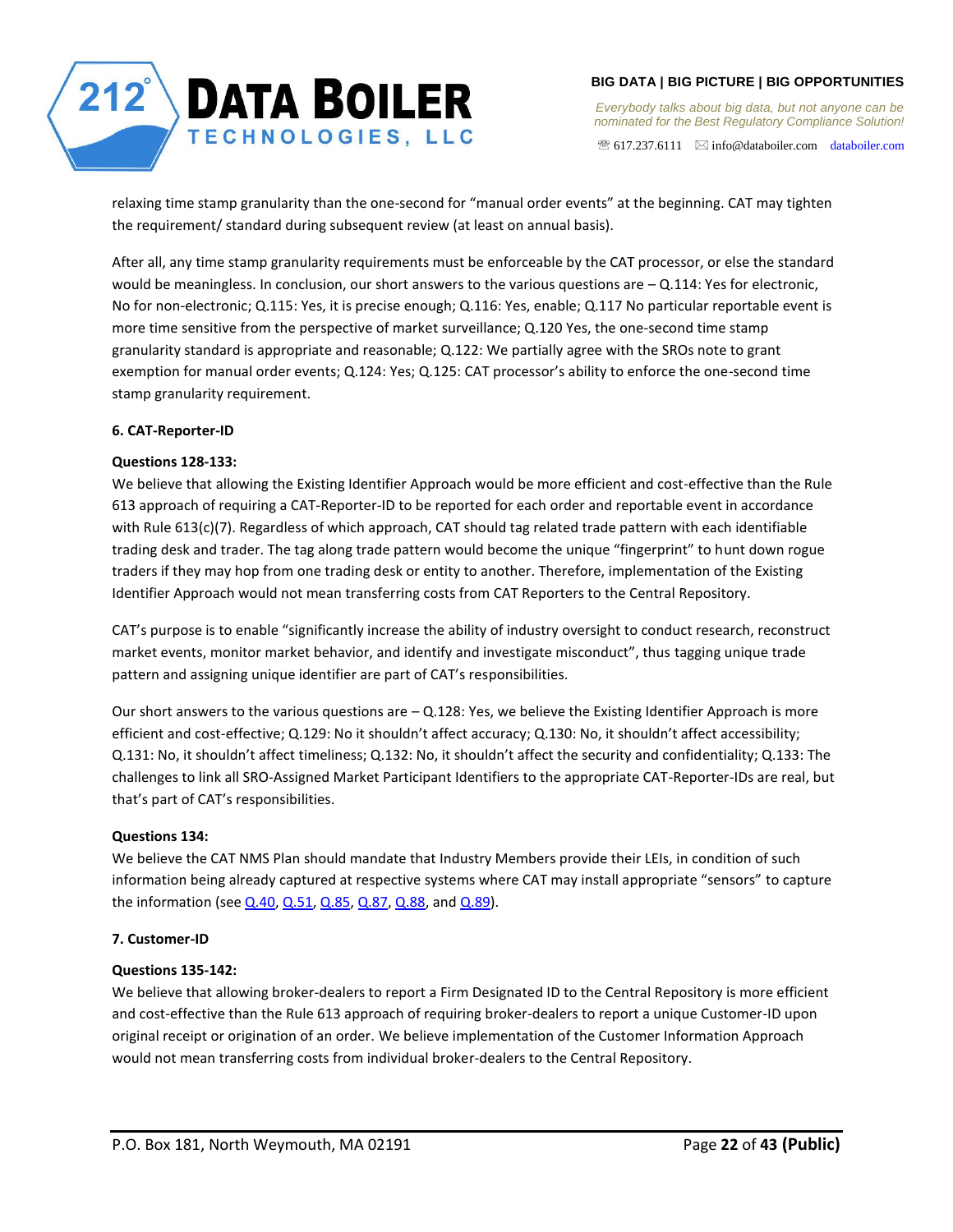# **DATA BOILER** TECHNOLOGIES, LLC

# **BIG DATA | BIG PICTURE | BIG OPPORTUNITIES**

*Everybody talks about big data, but not anyone can be nominated for the Best Regulatory Compliance Solution!* 

 $\mathcal{F}$  617.237.6111  $\boxtimes$  info@databoiler.com databoiler.com

Regardless of which approach, CAT should tag related trade pattern with each identifiable customer and counterparties. The tag along trade pattern would become the unique "fingerprint" (unique ID) to hunt down if a market maker may conveniently flip between categorizing a customer as counterparties (to escape fiduciary responsibility), and vice versa (e.g. relatively easier to qualify for the Volcker Rule exemption). Also, this is the only way CAT NMS Plan may provide sufficient safeguards or enforceable policies to assure that the same Firm Designated ID would not be used for multiple customers.

Besides, it is possible for a customer to concurrently be dealing with the same or another division of the same financial institution as counterparty. However, possible "conflict of interests" (a form of violation) may arise in such situation. Thus, tagging trade patterns as "fingerprint" (unique ID) to a customer and/or counterparty is part of CAT's responsibilities because it helps facilitate an exam by the regulators to check for consistency that supports their prosecution works. Again, CAT's purpose is to enable "significantly increase the ability of industry oversight to conduct research, reconstruct market events, monitor market behavior, and identify and investigate misconduct".

Our short answers to the various questions are – Q.135: Yes, we believe allowing broker-dealers to report a Firm Designated ID to the Central Repository is more efficient and cost-effective; Q.136: No, insufficient details; Q.137: No it shouldn't affect accuracy; Q.138: No, it shouldn't affect accessibility; Q.139: No, it shouldn't affect timeliness; Q.140: It will be difficult for the Central Repository to utilize a Firm Designated ID for each account (e.g. to efficiently, reliably and accurately link orders and Reportable Events to a customer), but it is essential and part of CAT's responsibilities to tag trade pattern as "fingerprint" (unique ID); Q.141: No, insufficient details; Q.142: No, there are insufficient safeguards or policies.

# <span id="page-22-0"></span>**Questions 143:**

We believe the CAT NMS Plan should mandate that broker-dealers to provide LEI as part of the information used by the Plan Processor, but under a condition – such LEI information should be ready available at respective systems where CAT may install appropriate "sensors" to capture the data, rather than incurring additional efforts by broker-dealers to submit LEI data for CAT (see  $Q.40$ ,  $Q.51$ ,  $Q.85$ ,  $Q.87$ ,  $Q.88$ , and  $Q.89$ ).

# <span id="page-22-1"></span>**Questions 144:**

No, it shouldn't affect the security and confidentiality. However, how regulators may use reverse-engineering approach to cross tabulate with other intelligence to decipher masked-PII confidential customer information is indeed outside scope of CAT's responsibilities in our opinion.

## <span id="page-22-2"></span>**Questions 145-148:**

If CAT may adopt our suggestion to tag trade pattern as "fingerprint" (see our respond to  $Q.135$  - unique ID), then it doesn't matter to have the initial set of Customer Account Information and Customer Identifying Information being updated thereafter. We believe this approach is more efficient and cost-effective than the Rule 613 approach in kick starting the CAT launch date. It will always be difficult for the Central Repository to ingest the Customer Account Information and Customer Identifying information, and any updates thereafter. However, it is essential and part of CAT's responsibilities to tag trade pattern as "fingerprint" (unique ID) to efficiently, reliably and accurately link orders and Reportable Events to a Customer.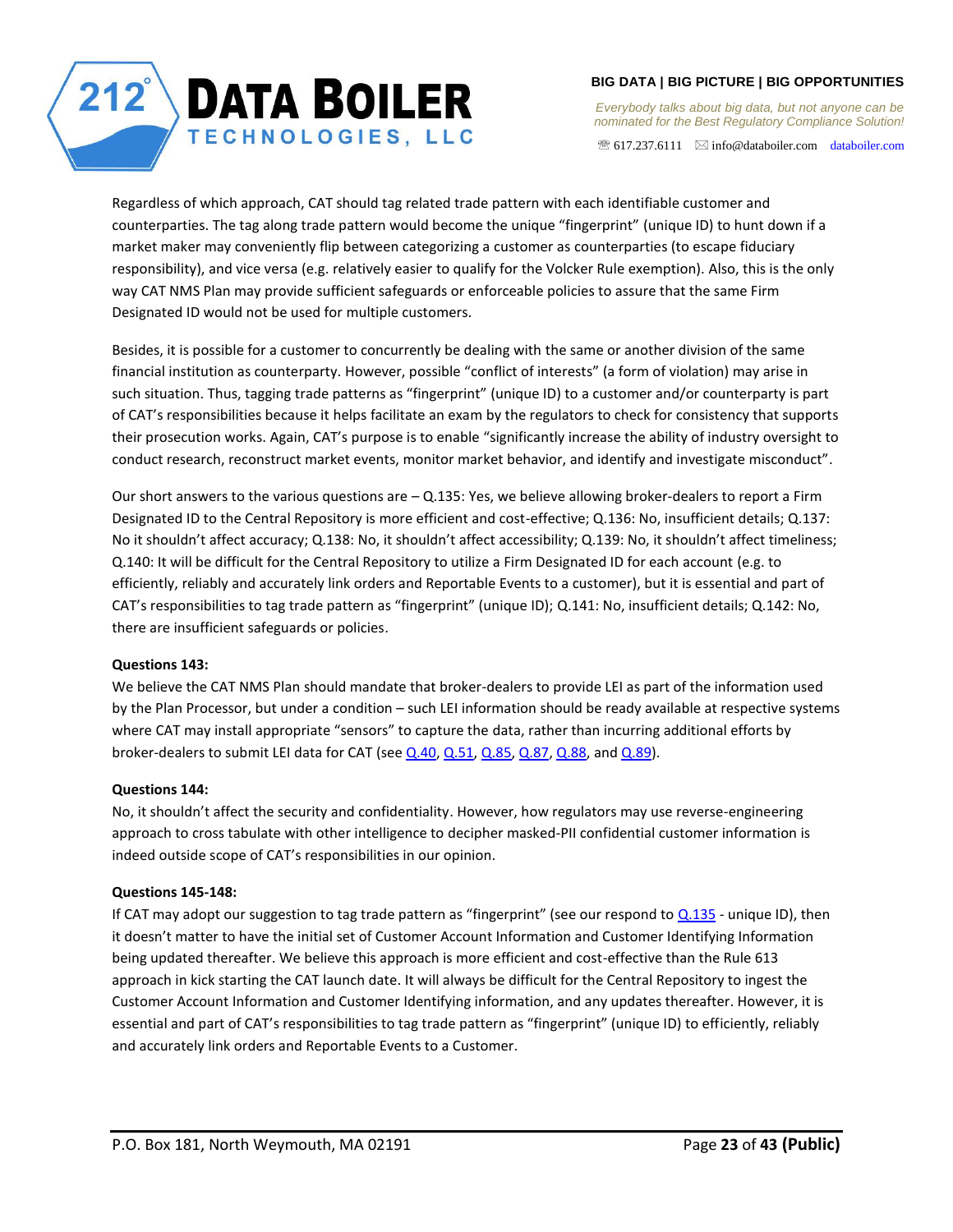

*Everybody talks about big data, but not anyone can be nominated for the Best Regulatory Compliance Solution!* 

 $\mathcal{F}$  617.237.6111  $\boxtimes$  info@databoiler.com databoiler.com

## <span id="page-23-0"></span>**Questions 149:**

No, it shouldn't affect the security and confidentiality. However, how regulators may use reverse-engineering approach to cross tabulate with other intelligence to decipher masked-PII confidential customer information is indeed outside scope of CAT's responsibilities in our opinion.

# <span id="page-23-1"></span>**Questions 150-155:**

Yes, instead of using Customer's name, address, date of birth, and ITIN/SSN, CAT may consider masking these data points plus adopting our suggestion to tag trade pattern as "fingerprint" (see our respond to  $Q.135$  - unique ID). Such approach will improve the completeness of the CAT audit trail and offers better confidentiality protection. Data quality and the related reliability of CAT audit trail will depend on the effectiveness of pattern recognition techniques to uniquely identify customers/ counterparties with minimum false positives / false negatives. Accessibility and timeliness shouldn't be affected and it offers better confidentiality protection.

Just relying on any "masked" data other than PII to identify a Customer wouldn't be a more efficient and costeffective way to identify Customers, but it will, if combine with our suggested approach to tag trade pattern as "fingerprint". It will always be difficult to efficiently, reliably and accurately link orders and Reportable Events to a Customer, but that's part of CAT's responsibilities.

# <span id="page-23-2"></span>**Questions 156-160:**

We feel the "Account effective date" is reasonable and good enough for analytic purpose. It deems more efficient and cost-effective than requiring the Rule 613 approach. Rule 613 approach adds little benefits to require "the date the Customer's account was opened" when the difference between the two dates are generally insignificant. Again, per our respond to  $Q.87$ , the messy whole essentially can outperform exact, accurate subsets. No, it won't affect the quality, accuracy, completeness, accessibility or timeliness of the CAT data. The Plan Processor's ability to link a Customer's account with the Customer would be indifference if CAT adopts our suggestion to tag trade pattern as "fingerprint".

# <span id="page-23-3"></span>**Questions 161:**

The modification and cancellation instruction are of equal importance to other CAT Reportable events. Indeed, the person giving the modification or cancellation instruction is vital information for market surveillance purpose (e.g. hunt down who may be manipulating the market with spoofing). Besides, the market is vulnerable to attack, such as the 'flash crash', from anyone and anywhere in the World. CAT audit trail shouldn't leave out detail information about who initiated a modification or cancellation of an order. Therefore, we are strongly against the said exemption, because it will merely provide analysts with a "drop down list or check box" of – order initiated by either: Customer / a Broker-dealer / Exchange. The exemption will be a huge detriment to the effectiveness of market surveillance.

## <span id="page-23-4"></span>**8. Order Allocation Information**

## <span id="page-23-5"></span>**Questions 162:**

An allocation report that includes the Firm Designated ID when an execution is allocated in whole or part is undeniably useful information for analytic purpose. However, the availability of the report may not be at timely as real-time censoring of system where an execution is allocated. We also foresee challenges to link account and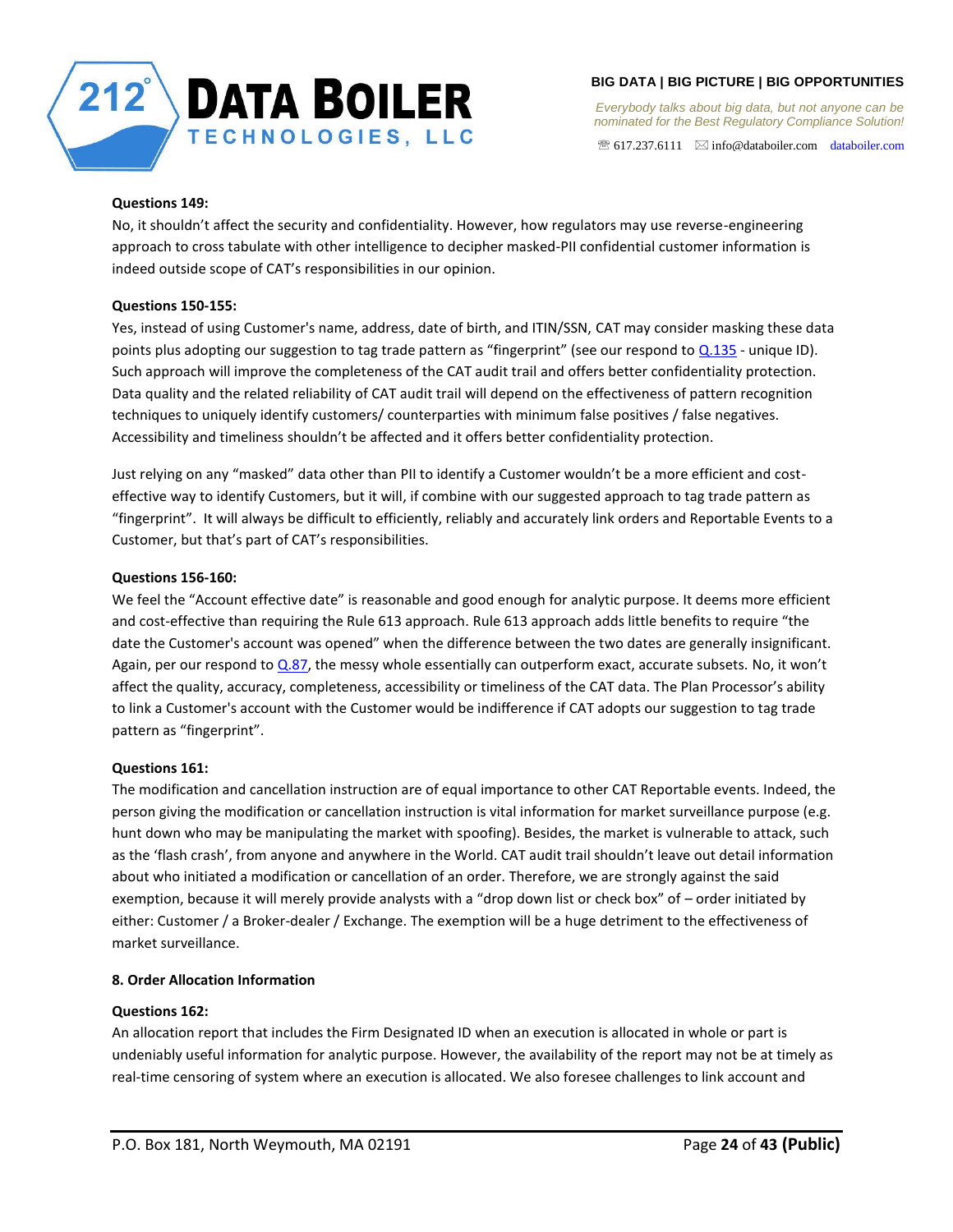

*Everybody talks about big data, but not anyone can be nominated for the Best Regulatory Compliance Solution!* 

 $\mathcal{F}$  617.237.6111  $\boxtimes$  info@databoiler.com databoiler.com

subaccount information to which an execution is allocated. Therefore, the said exemption should be reconsidered. It is not about the efficient and cost-effective concern, but the exemption is not a good alternative (in the context of facilitating market surveillance) in lieu of the requirement in Rule 613.

# <span id="page-24-0"></span>**Questions 163-167:**

Yes, it would affect the completeness of CAT data, as well as the accessibility and timeliness of allocation information. No, it should not affect the security and confidentiality of CAT data. We feel the Allocation Report Approach described by the SROs is not feasible (see  $Q.162$ ).

## <span id="page-24-1"></span>**9. Options Market Maker Quotes**

# <span id="page-24-2"></span>**Questions 168-170:**

Per our study of Cost Survey Report on CAT Reporting of Options Quotes by Market Makers, we acknowledged that the "quote-driven" listed options markets are different from the equity stock markets that are typically "order-driven". The alternative approach of permitting Options Exchanges to report Options Market Maker quotes to the Central Repository may "appear to be sensible" because the market is reliant on intermediaries. However, it is detrimental to achieving the objective of capturing a "complete audit trails" of all the market activities. Inconsistency in data collection methods between of options market and others may lead to risk of failure similar to the Citi Incomplete Blue Sheet Data case. Another risk of the "alternative" approach is: it overly discounted/ distorted signals for market surveillance and manipulation detection purposes.

Per our suggestion in [Q.40,](#page-7-2) [Q.85,](#page-17-2) [Q.87,](#page-17-3) [Q.88,](#page-17-4) and [Q.89](#page-17-6), by picking up "audit trails" where CAT Reporters have "left behind" (tagging information as data were originated) at any digitized mediums where market makers may initiate/ withdraw their quotes, this won't be invasive at all to the CAT Reporters (indifference in cost savings). Given said that, CAT will have to accept the fact that today's options market makers quotes are filled with nuances, such as: a single message may contain multiple instruments and multiple types of requests; withdrawals are not explicitly linked to a specific quote message. CAT is not meant to fix all the market structure problems, nor forcing "quote-driven" markets to convert into "order-driven" markets.

The advantages of our suggested "tagging/ censoring" approach are:

- Consistency market makers' order/ quote should "consistently" be censored regardless of options market or others;
- Completeness no worries of receiving piecemeal information from different trading desks (options market versus others) using different data submission methods;
- Timeliness "quote sent time" would already be captured, and no worries of reconciling in-fight conditions between new quotes and withdrawal requests due to data transmission delays and other interruptions, such as unexpected congestion in data traffic.

To deal with the mentioned nuances in the "quote-driven" listed options markets, CAT may encourage and incentivize the private sector to come up with creative "engineering" approach to "sort out" things such as: a single message may contain multiple instruments and multiple types of requests; withdrawals are not explicitly linked to a specific quote message. The techniques would likely involve "optimization" and cross-tabulation of data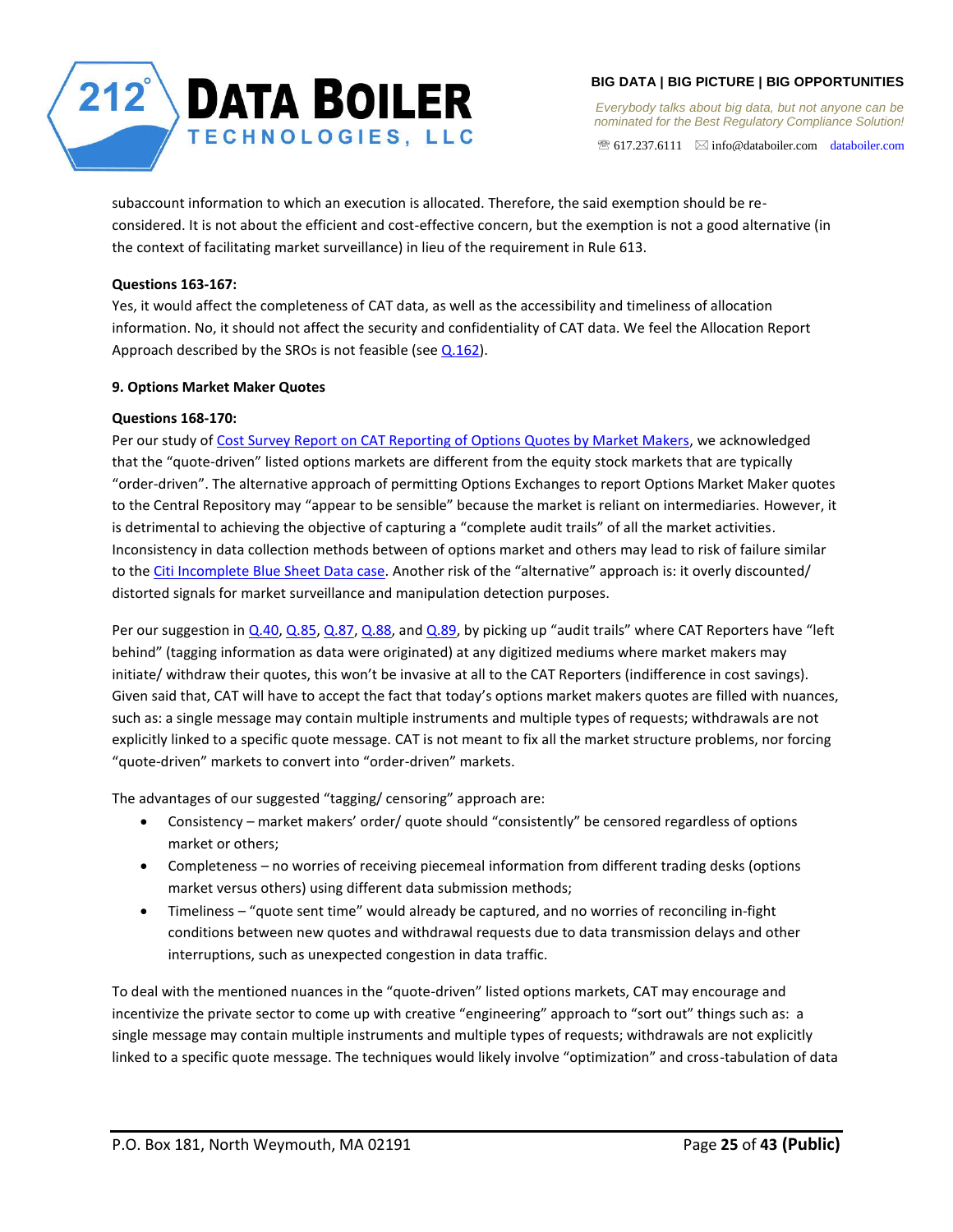

 $\mathcal{F}$  617.237.6111  $\boxtimes$  info@databoiler.com databoiler.com

about the market imbalance situation. Indeed, "censoring" gives regulators the complete picture to reconstruct all events, despite certain information are not make transparent in the Exchanges for listed options markets.

# <span id="page-25-0"></span>**11. Regulatory Access**

# <span id="page-25-1"></span>**Questions 190-195:**

No, we think there are insufficient details on how a regulator would access, use and analyze CAT data (see our suggestions in [Q.59](#page-9-3)). The "Functionality of the CAT System" Section is definitely insufficient to address all regulators' end-user requirements. Per our respond to  $Q.81$ , CAT presents an opportunity where all the regulatory data submission and/or metrics reports (e.g. CCAR/DFAST, TLAC, Volcker, Basel III, BCBS-283, etc.) may be consolidated to cross-tabulate into insights for better market surveillance. We demand to see a better "roadmap" of how these data, metrics reports, and/or audit trails may be consolidated.

Reference to our respond to  $Q.40$ , CAT NMS plan ought to embed in its design a dynamic analytical framework. For example, having (i.e. research, and/or investigate collectively with other collected insights/ augmenting facts).

Permitting regulators to analyze sets of data within the CAT using applications or programs selected by the Commission, is NOT the same as our suggested approach to "embed in CAT design a dynamic analytical framework" per  $Q.40$  and  $Q.59'$ s responds. Our expectation is to have sensors directly conduct real-time analytics over streamed data where it was originated. Hence, any irregular activities are spotted timely to become intelligence for further pursuit, which is different from any after-the-fact investigations.

CAT should under ABSOLUTELY NO CIRCUMSTANCE (including BCP/DR) allow anyone the option to download the "entire" data sets, because this essentially opens a "backdoor" to significant security risk. No advantage would be big enough to justify such risk, because we consider anyone who possesses the entire CAT data sets may pose tremendous threat to the U.S. financial stability if they turn evil!

Per our respond in  $Q.60$ , the online targeted query tool and user-defined direct queries and bulk extracts methods will not enable regulatory staff to use the data. These query and/or bulk extract methods are "generic" and not fitfor-the-purpose of financial market surveillance. Despite direct queries may be "user-defined", they aren't "engineering" approach to unveil whether trades may be synthetically created to bypass control (see  $Q.59 -$  point (e)(ii) and (iii)).

The T+5 Schedule for regulatory access is useless in terms of effective market surveillance in prevention of threats to the U.S. financial stability. Huge loss can be accumulated within split-second. Market collapse does not take more than one day (also see our respond to [Q.89\)](#page-17-6). We advocate for "real-time" stream analytic. System to facilitate market surveillance must also adopt an "engineering" approach to address the problems (e.g. abusive use of financial engineering techniques to synthetically create trades/ derivatives to bypass controls) as we have stated in  $Q.59$  – point (e)(ii) and (iii). Data Boiler has a patent pending invention to convert/ sequence trade streams and using a financial engineering approach to recognize patterns. It'll enable ultra-fast analysis up to 50 milliseconds.

Whereas the T+5 delayed CAT data would be appropriate to be consumed by the public under registered access, "if" they are properly being scrambled, aggregated, and/or partially released for selected historical "prosecution" events (e.g. London Whale, LIBOR manipulation) and/or major financial crisis (e.g. LTCM, 2008 mortgage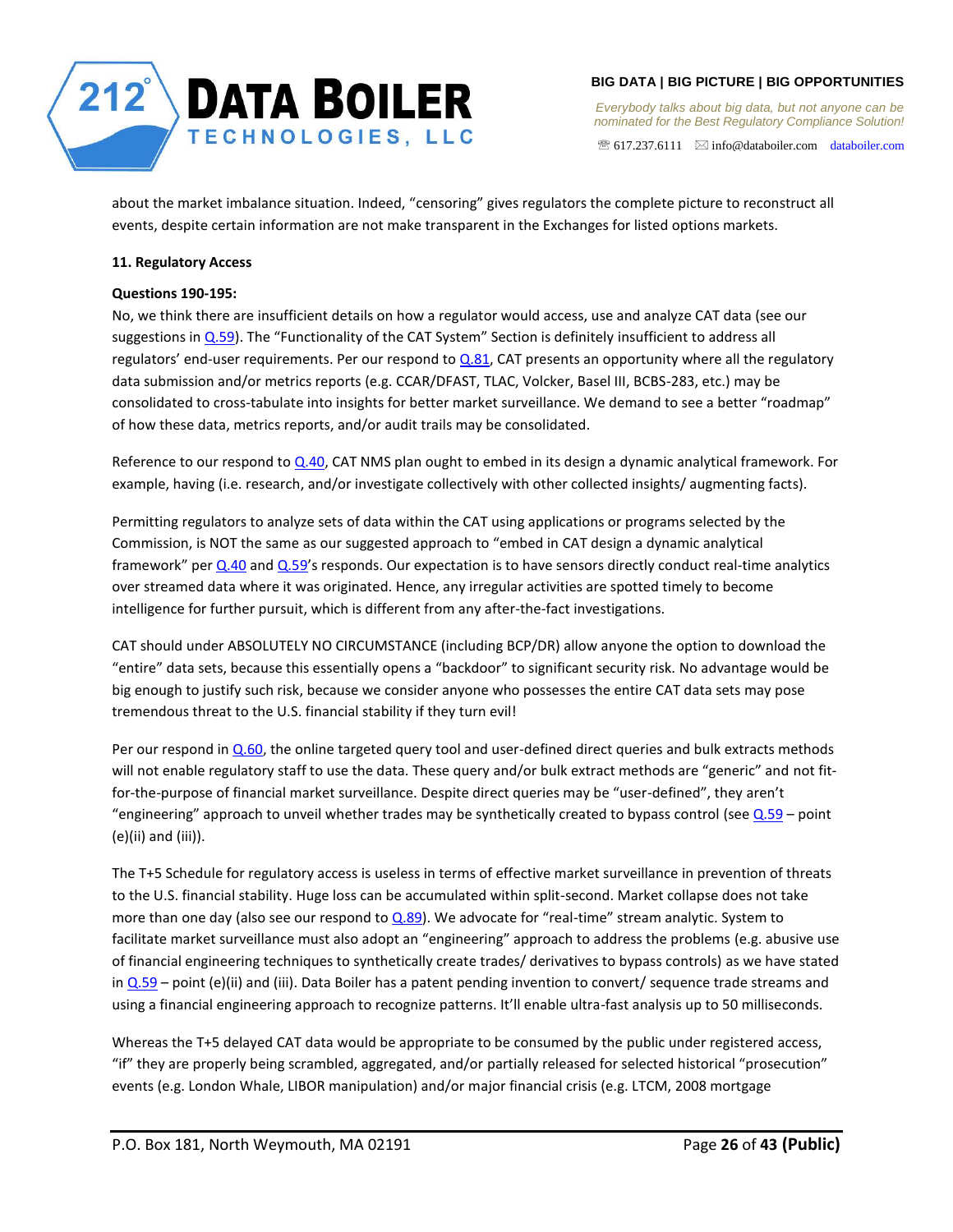

*Everybody talks about big data, but not anyone can be nominated for the Best Regulatory Compliance Solution!* 

 $\mathcal{F}$  617.237.6111  $\boxtimes$  info@databoiler.com databoiler.com

meltdown). Per our respond to [Q.63 and Q.64,](#page-13-1) it will facilitate the private sector (i.e. the academic and financial technology companies) to discover better approaches (as compared to sole effort by the regulators) to market surveillance. Hence, there will be continuous innovations (like there are FREE music libraries for anyone who can contribute to better music plagiarism detection) to help foster financial stability.

# <span id="page-26-0"></span>**Questions 201:**

No, we don't think CAT NMS Plan has appropriately encourages or incentivizes the Participants and the Plan Processor to incorporate new technology and to innovate. Throughout the CAT NMS Plan or any related documentation, they reflect a traditional approach to build a data vault, rather than developing a modern ecosystem. The plan overemphasized on storage, which is majoring in the minors.

In our opinion, a modern ecosystem would censor any data exhausts and conduct stream analytics in real-time at the original data sources. The ecosystem would incorporate an analytic framework, like what we have suggested in [Q.59,](#page-9-3) to allow noises to be filtered, and signals to be escalated and route to the respective decision makers for risk treatments at each stage of the analytic process.

We welcome this effort to solicit public comments, because it gives us an opportunity to showcase our patent pending inventions and other innovative technology ideas for the Participants and the Plan Processor to consider the fit-for-purpose. Nevertheless, to drive continuous innovations and ensure properly incorporate of new technologies, we recommend granting certain limited access/ delayed data to the crowd, it'll enable more creative approaches to market surveillance, foster industry collaboration, as well as augmenting the regulatory efforts for a more holistic industry oversight (see our respond to  $Q.63$  and  $Q.64$ ).

## <span id="page-26-1"></span>**Questions 202-203:**

No, per our respond in [Q.60,](#page-12-0) the online targeted query tool and user-defined direct queries and bulk extracts methods will NOT enable regulatory staff to use the data. These query and/or bulk extract methods are "generic" and not fit-for-the-purpose of financial market surveillance. Despite direct queries may be "user-defined", they aren't "engineering" approach to unveil whether trades may be synthetically created to bypass controls.

# <span id="page-26-2"></span>**Questions 204:**

Logs of "who accessed to what" are generally important to the Plan processor and the Operating Committee in ensuring a smooth CAT operations, while regulatory access may related to confidential investigation that is too sensitive for the Plan Processor and Operating Committee to know. Thus, there should be system logics to alert Plan Processor any abusive usage of CAT (e.g. attempts to steal the entire CAT datasets – see [Q.190-195\)](#page-25-1), as well as sharing "aggregated" log information with the CAT Operating Committee.

## <span id="page-26-3"></span>**12. Security, Confidentiality, and Use of Data**

## <span id="page-26-4"></span>**Questions 206-211:**

We think there are rooms for improvement for the data security requirements set out in Appendix D. CAT information security program may want to include details as we have suggested in  $Q.41$ .

Besides, if CAT is going to embed with an analytical framework as we have suggested in  $Q.59$ , then forensic analysis of malware (e.g. look for evidence of code injection, check for signs of a rootkit, etc.) for in-memory usage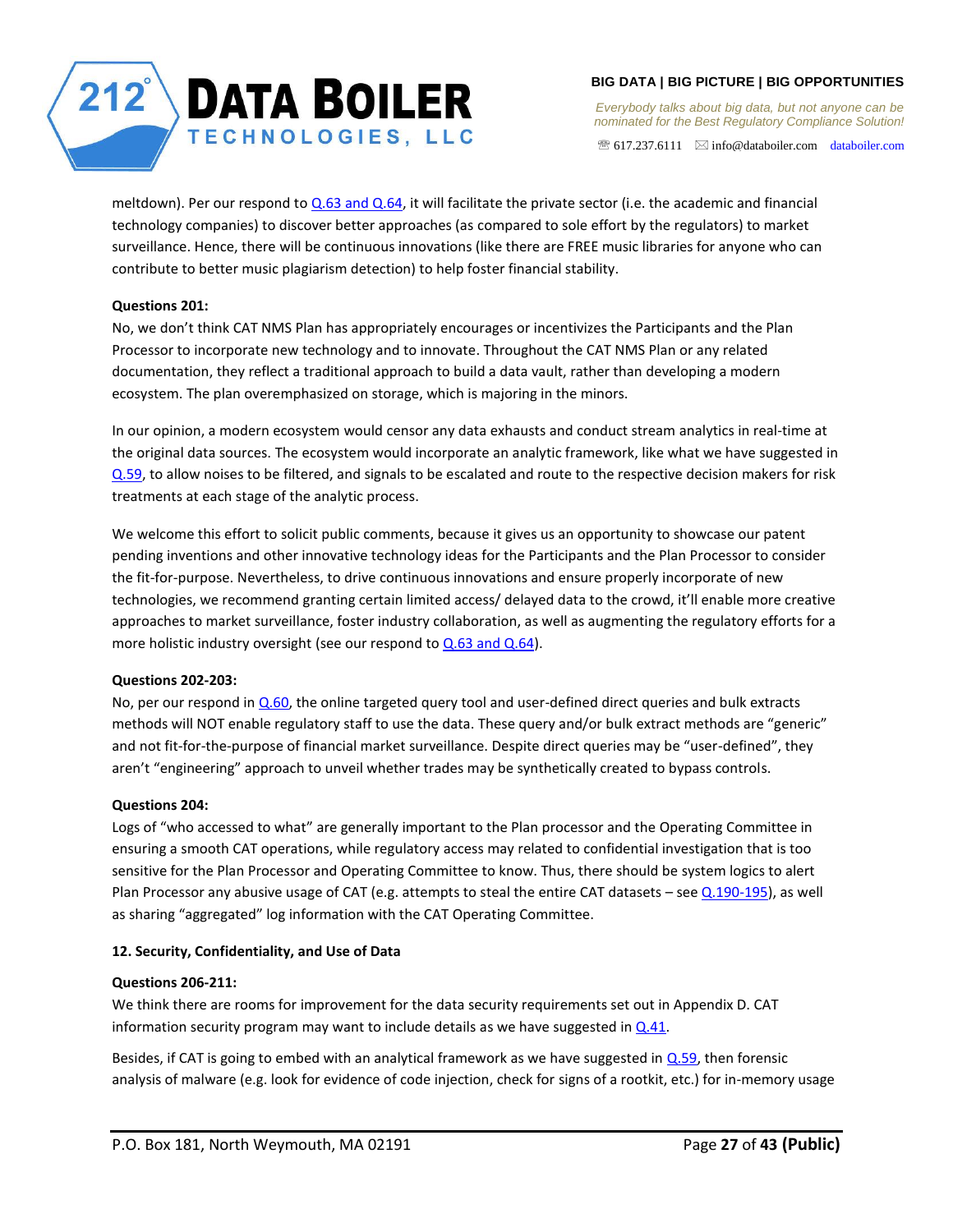

 $\mathcal{F}$  617.237.6111  $\boxtimes$  info@databoiler.com databoiler.com

is necessary. Also, CAT's privacy and security programs should consider eradication (removal of data as soon as it has been transmitted/ used) and obfuscation (e.g. traffic flow security to mask patterns, de-identification) as appropriate.

To safeguards and prevent the misuse of CAT data by employees or agents of the Participants or other persons with access to the Central Repository, we suggest the followings: (1) Segregation of duties - uses micro-tasking to farm out and distribute the work to various functional units so no one particular unit would have the full big picture; (2) Vulnerability scan and audit of processes to identify system nuisances that can cause a security breach; (3) Precognitive fraud prevention. (See a related whitepaper)

Regarding the distinction between regulatory and non-regulatory staff, we think additional details may be needed if CAT can consider granting certain limited access/ delayed data to the public (academic, financial technology companies, industry associations and other related bipartisan organizations), it'll enable more creative approaches to market surveillance, foster industry collaboration, as well as augmenting the regulatory efforts for a more holistic industry oversight (see [Q.63 and Q.64\)](#page-13-1).

Regarding the distinction between the appropriate and inappropriate use of CAT data for commercial purposes, please refers to our respond in [Q.212.](#page-27-0)

For data access and breach management provisions described in Appendix D of the CAT NMS Plan, we encourage CAT security policy to take a step back and consider the organization as a chain of capabilities. Who has the knowledge across most of these capabilities? Who are in control over most of the resources? Who can easily steal using their authorities, knowledge, and controlled resources? Middle and senior management of CAT indeed are most vulnerable. They face high temptations of wrong doing. The provisions may want to include additional details to address this issue.

In terms of who should have the responsibility to monitor for and prevent the misuse of CAT Data, this question will depend on the CAT management team dynamics and the person's ability instead of someone's title. From the perspective of RACI (a management framework), the information security team under leadership of the Chief Information Security Officer (CISO) should definitely have the monitoring "responsibility", while the CEO and/or Chief Compliance Officer would ultimately own the "accountability". During the monitoring process, there may be experts and other departments that the CISO should "consult" and/or "inform". A well-designed workflow and organization structure will help prevent the issue of "everybody owns nobody owns"!

# <span id="page-27-0"></span>**Question 212:**

It's not about what particular types of raw data would be appropriate or inappropriate to use for commercial purposes by Participants. The problem is: will participants use these data (regardless of it being a subset or its entire population) to develop algorithm(s) that can bypass surveillance controls. It will become threat(s) to the U.S. financial stability if they turn evil! "Introduce randomness" can be an effective way to resist pattern recognition and prevent the abusive situation.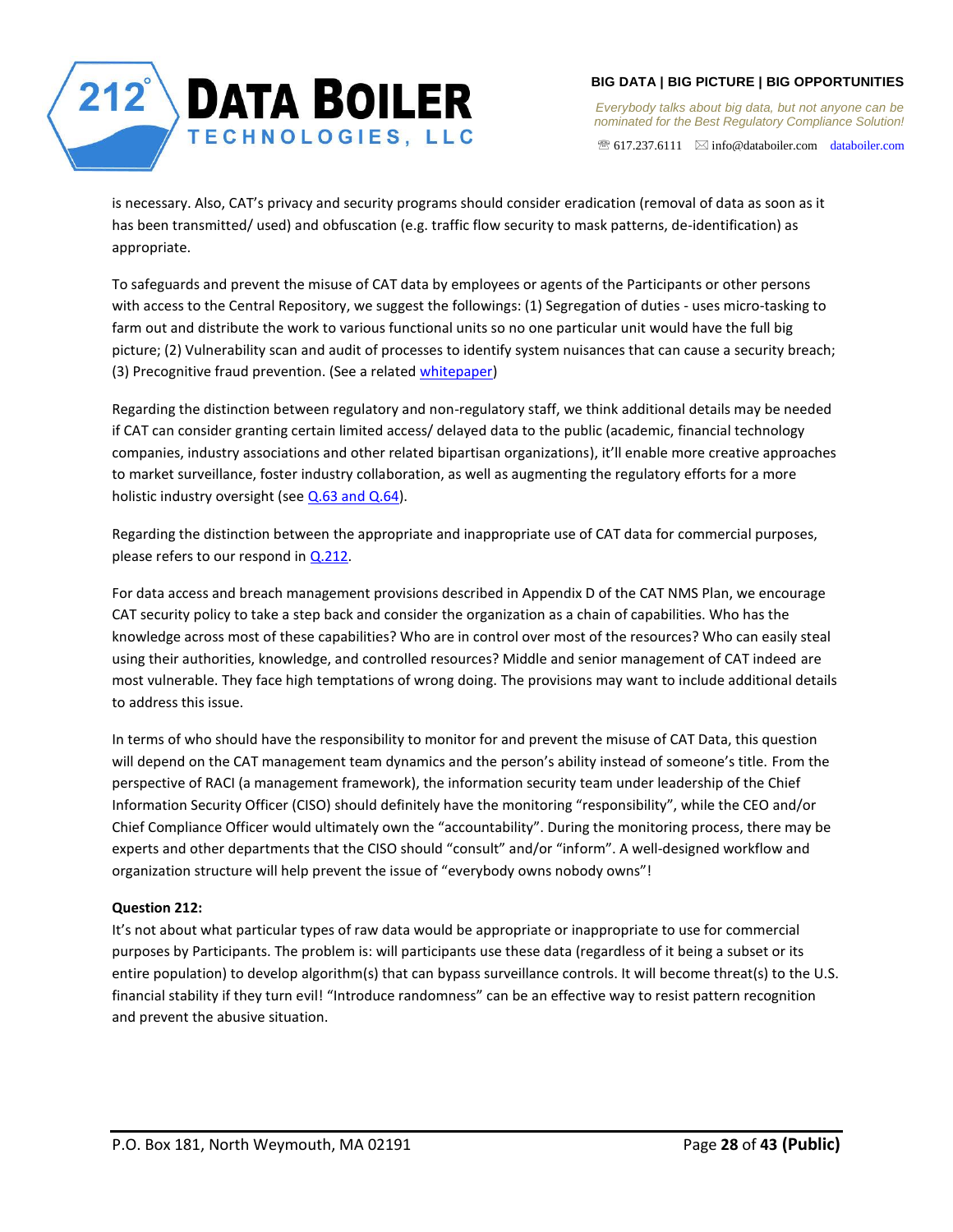

*Everybody talks about big data, but not anyone can be nominated for the Best Regulatory Compliance Solution!* 

 $\mathcal{F}$  617.237.6111  $\boxtimes$  info@databoiler.com databoiler.com

## <span id="page-28-0"></span>**Questions 213 and 214:**

PII should properly be safeguarded, while it will always be a race with any reverse-engineering approach to decipher who the person may be. Data obfuscation to mask, leave out certain details, or introduce randomness may help shield the person's identity, but nothing will be absolutely "bullet-proof". We believe the protection and security of PII in CAT is good enough, while using trade pattern as "fingerprint" (see our respond to [Q.128-133](#page-21-1) and [Q.135-142\)](#page-21-4) may supplement and/or replace the requirement to collect PII to the Central Repository.

## <span id="page-28-1"></span>**Question 215 and 229:**

For monitoring of threats, attacks, and anomalous activity, we recommend the Plan Processor to work with The National Cybersecurity & Communications Integration Centre (NCCIC).

# <span id="page-28-2"></span>**Questions 216-221:**

No, there may also be concerns for data-in-use and dispose (see our respond to  $Q.206-211$ ). Also, besides the encrypted connection requirement, CAT security program should also consider: bare-metal cloud, size of counter for scalability, secure in-band / out-band management, certificate generation, hardware tempering controls, … as well as using eradication and obfuscation techniques where appropriate.

Memoranda of Understanding or Interconnection Security Agreements are "formality" on the paper that does little to no benefit to deter away hackers and/or prevent internal security breach. Using "chaos" to add complexity and use multi-factors authentications to comprehend the security controls may be more effective to discourage wrong doing.

NIST family of guidance and any other "industry best practices", are "nice-to-have" reference documents for the CAT security program. A static checklist or widely adopted industry standard may not necessary be the best security defense for CAT. No one or no reference guidebook should restrict the creativity to custom design a unique security program for CAT.

## <span id="page-28-3"></span>**Questions 222-224:**

We agree the Plan Processor should categorize, include labeling the confidentiality/ sensitivity of, data. However, why NIST SP 800-53, why not ISO-27001 or other types of third party risk assessment?! The emphasis shouldn't be favoring on a particular prescribed standard. We are okay to consider the Federal Information Processing Standard ("FIPS") 199 or NIST SP 800-60 as a baseline framework, but the key is: CAT needs independence privacy and security assessment at regular intervals. The assessment will include: vulnerability scan and identifying system nuisances that can cause or already caused privacy and security issues.

## <span id="page-28-4"></span>**Question 226:**

Independent assessment in the form of audit  $3^{rd}$  line of defense) should be carried out at least annually, while it is an on-going process to have privacy and security frameworks build into the design of CAT "right from the get-go".

## <span id="page-28-5"></span>**Questions 227-228:**

The requirements for conducting ad-hoc penetration testing (vulnerability scan) by a reputable third-party deems reasonable. Application security code audit may touch appoint sensitive codes of CAT, thus it'll be better NOT to allow a single third-party to perform audit over all CAT codes, as well as additional measures to ensure the code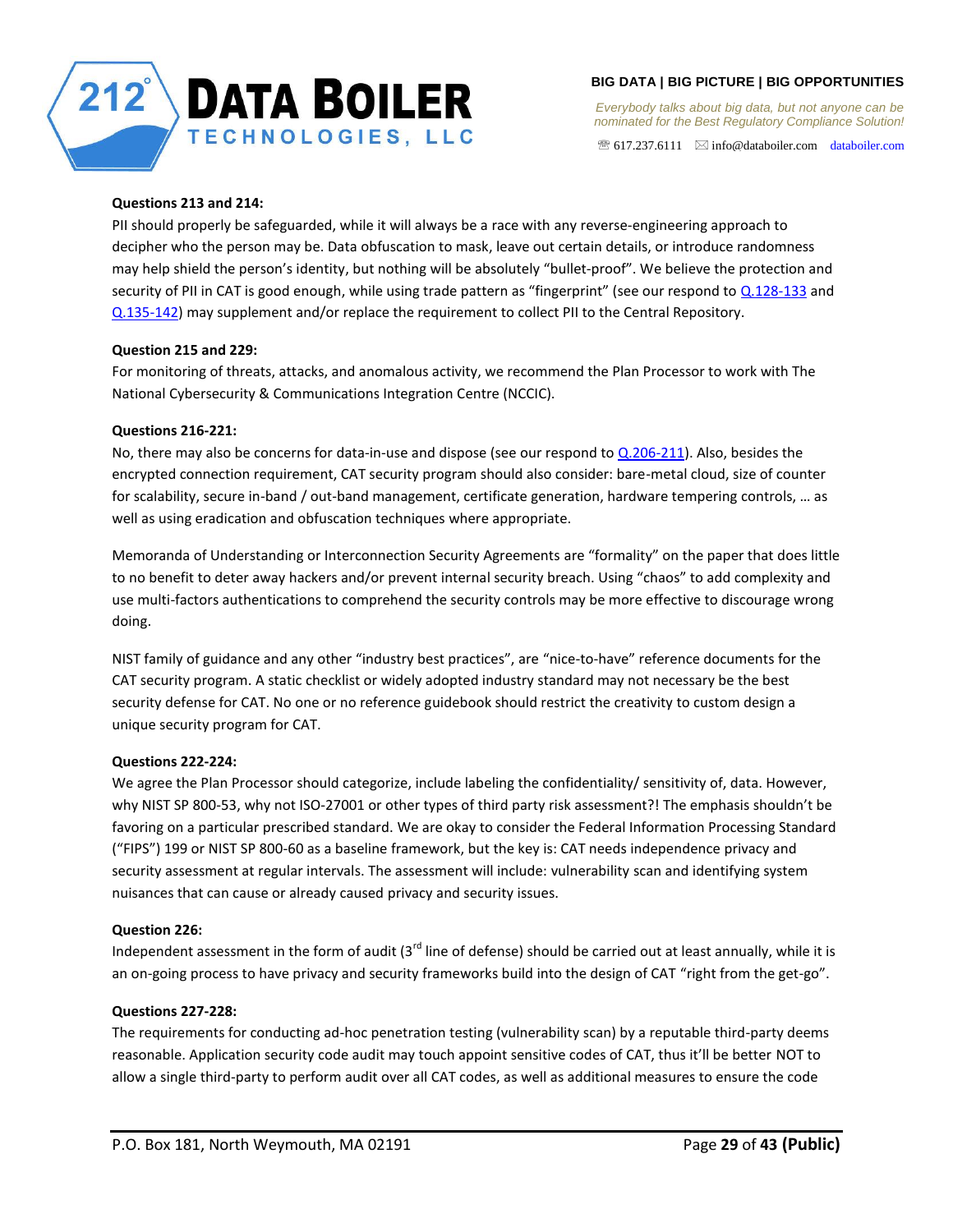

*Everybody talks about big data, but not anyone can be nominated for the Best Regulatory Compliance Solution!* 

 $\mathcal{F}$  617.237.6111  $\boxtimes$  info@databoiler.com databoiler.com

auditors won't turn evil in using his/her access to CAT codes to develop algorithms that may become threats to the U.S. financial stability (self-compromise the security or confidentiality of CAT data).

# <span id="page-29-0"></span>**Questions 230:**

Verifying CAT reporters connect to the repository is definitely needed, but there are insufficient details about: (1) how to prevent ingestion of junk data intentionally or inadvertently by CAT reporters and/or their logins were compromised by hackers using social engineering techniques; (2) where there may be any single point of failure possibilities caused by system nuisances.

# <span id="page-29-1"></span>**Questions 231:**

Instead of a direct answer, we only have a sided comment here: too much detail to determine whether a regulator's queries are shielded from the Plan Processor indeed may attract hackers' interest.

# <span id="page-29-2"></span>**Questions 232:**

We believe CAT reporters would already have annual audit of their data security, there is no point to carry out separate review unless there is indication of weak controls at a particular firm.

# <span id="page-29-3"></span>**IV. Economic Analysis - D. Baseline**

# <span id="page-29-4"></span>**Questions 246 and 247:**

The fragmented nature of current data sources does pose significant challenges to regulators seeking complete data. Thus, we do not believe the HYPE that there will ever be any single source of truth or golden standard of all the complete and accurate data.

In big data, we prefer and believe the most original the data, the slighter the chance of introducing any noises and/or discounting the signals during the ETL process. According to Viktor Mayer-Schönberger and Kenneth Cukier in their book - Big Data: A Revolution That Will Transform How We Live, Work, and Think, "any particular reading may be incorrect (in a messy dataset), but the aggregate of many readings will provide a more comprehensive picture." Essentially, the messy whole can outperform exact, accurate subsets.

# <span id="page-29-5"></span>**E. Benefits**

# <span id="page-29-6"></span>**Question 258:**

The first biggest uncertainty of CAT is: whether the plan will adopt our suggestion to incorporate a "real-time" analytical framework (see our responds to  $Q.40$  and  $Q.59$ ) in the CAT design.

The second biggest uncertainty to CAT implementation is posed by: the future decision pertaining to the "per message based" funding model versus our suggested "successful red-flag" method.

These two uncertainties will dramatically affect the assessment of potential benefits. If CAT (in its current form) be implemented without a proper analytical framework, we envisage there will be absolutely ZERO BENEFIT to be realized out of building a gigantic vault that its data won't be effectively used for real-time market surveillance purpose. If imposing toll charge on all trade messages that goes through CAT, it would essentially be like a "financial transaction tax" that is unjustifiable and detrimental to the overall health of the U.S. capital markets (see our responds t[o Q.65-67, 69-70 and 72\)](#page-13-3).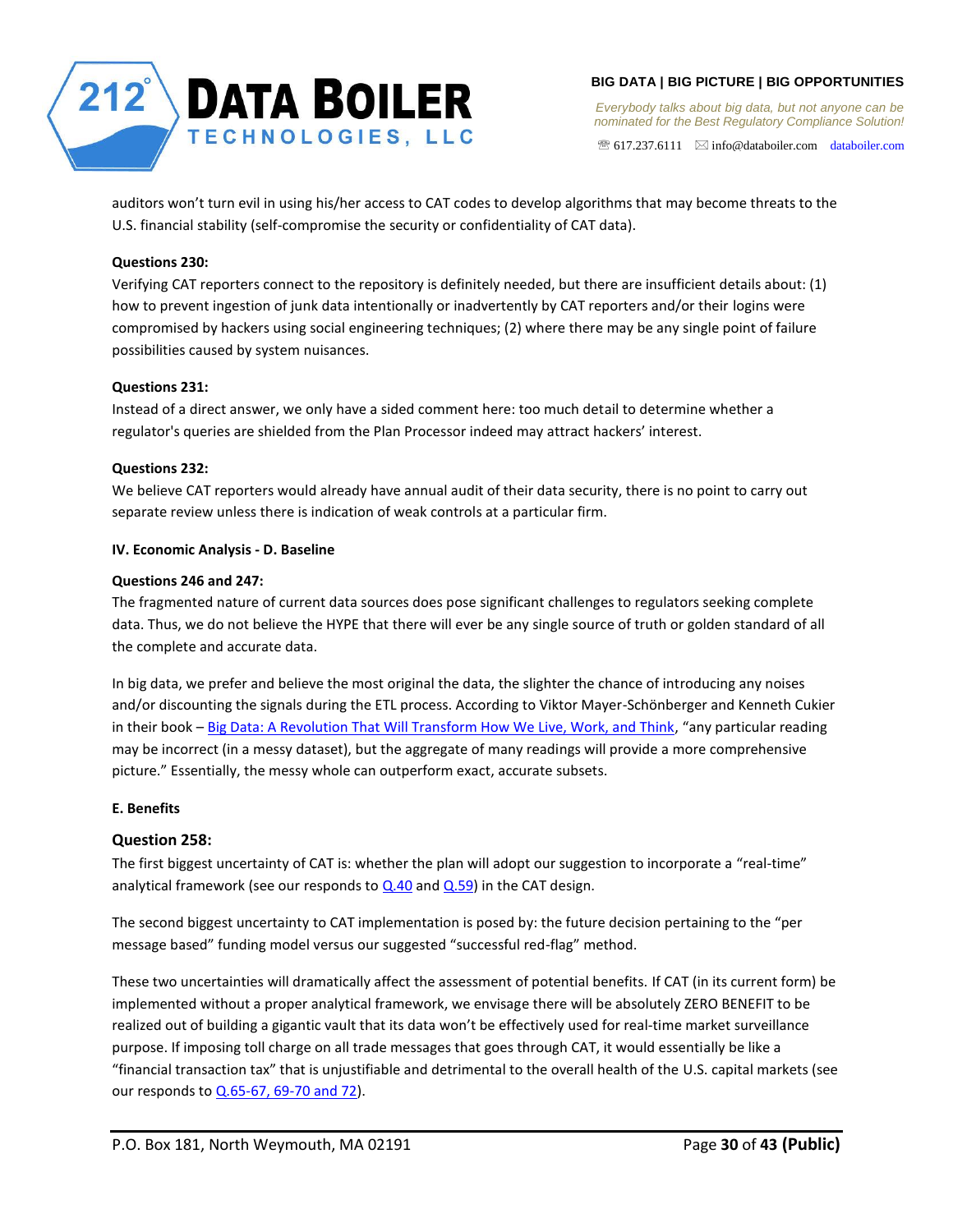

*Everybody talks about big data, but not anyone can be nominated for the Best Regulatory Compliance Solution!* 

 $\mathcal{F}$  617.237.6111  $\boxtimes$  info@databoiler.com databoiler.com

# <span id="page-30-0"></span>**Questions 259-260:**

We applaud the efforts to capture both the trade execution information as well as order level details in CAT, so "the inclusion of the data fields" part is welcoming. In fact, we disagree with "the centralized data source" part because we do not believe the HYPE that there will ever be any single source of truth or golden standard of all the complete and accurate data.

If CAT's objective is: "significantly increase the ability of industry oversight to conduct research, reconstruct market events, monitor market behavior, and identify and investigate misconduct", then there should be roadmap of how collected data and metrics (e.g. CCAR/DFAST, TLAC, Volcker, Basel III, BCBS-283, etc.) may be consolidated to crosstabulate into insights for better market surveillance (see our respond t[o Q.79\)](#page-15-1). It is disappointing to know CAT have concluded that certain OATS/ EBS information is not included (e.g., OATS data fields that allow off-exchange transactions to be matched to their corresponding trade reports at trade reporting facilities and certain EBS elements).

# <span id="page-30-1"></span>**Question 263:**

The answer to this question depends on how "accuracy" is defined. If "accuracy" means transforming data into standardize format (disregard of how invasive it will be to the CAT-Reporters for all the ETL and the data submission requirements), then the answer is "yes". If "accuracy" means preserving signals and avoiding possible introduction of any noises and/or discounting the signals during the ETL and data submission processes (as oppose to our non-invasive suggestion of using "sensors" to pick up "audit trails" where CAT Reporters have "left behind" at the original sources – see our responds to  $Q.85$ ,  $Q.87$ , and  $Q.88$ ), then our answer would be "NO".

## <span id="page-30-2"></span>**Question 273:**

Yes, but not enough. We feel the Plan Processor may be able to develop expertise in linking data more efficiently than the regulatory staff members from each entity could on their own because of technical specialization. However, the technical experts resided at the Plan Processor will always need to collaborate with regulatory staff members and the industry to understand the financial "engineering" aspect of why certain data should/ shouldn't be linked (or be analyzed together/ separate).

As a side note, the word "link" indeed seems old school, like a traditional RDBMS SQL "JOIN" syntax. Although we recognize the usefulness of SQL JOIN function, but modern technologies such as semantic/ schema-less database and neural networks may offer alternate ways to model and analyze data. We want CAT NMS Plan to aware of these technology innovations and explore the possibilities in using them where they may be appropriated.

## <span id="page-30-3"></span>**Question 275:**

There are flaws to the approaches of CAT Customer and Reporter Identifiers, thus it has little benefit to improve the accuracy of information. See our suggestions in  $Q.128-133$  and  $Q.135-142$ .

## <span id="page-30-4"></span>**Question 278:**

We believe "direct access" would help reduce the number of ad-hoc data requests. Whilst the question shouldn't be about sufficient capacity and functionality provided by the Plan. The core issue is: there is no point in keeping any data for the shake of keeping it. We see the plan lacks a dynamic analytical framework embedded in the design. The T+5 Schedule for regulatory access is useless in terms of effective market surveillance in prevention of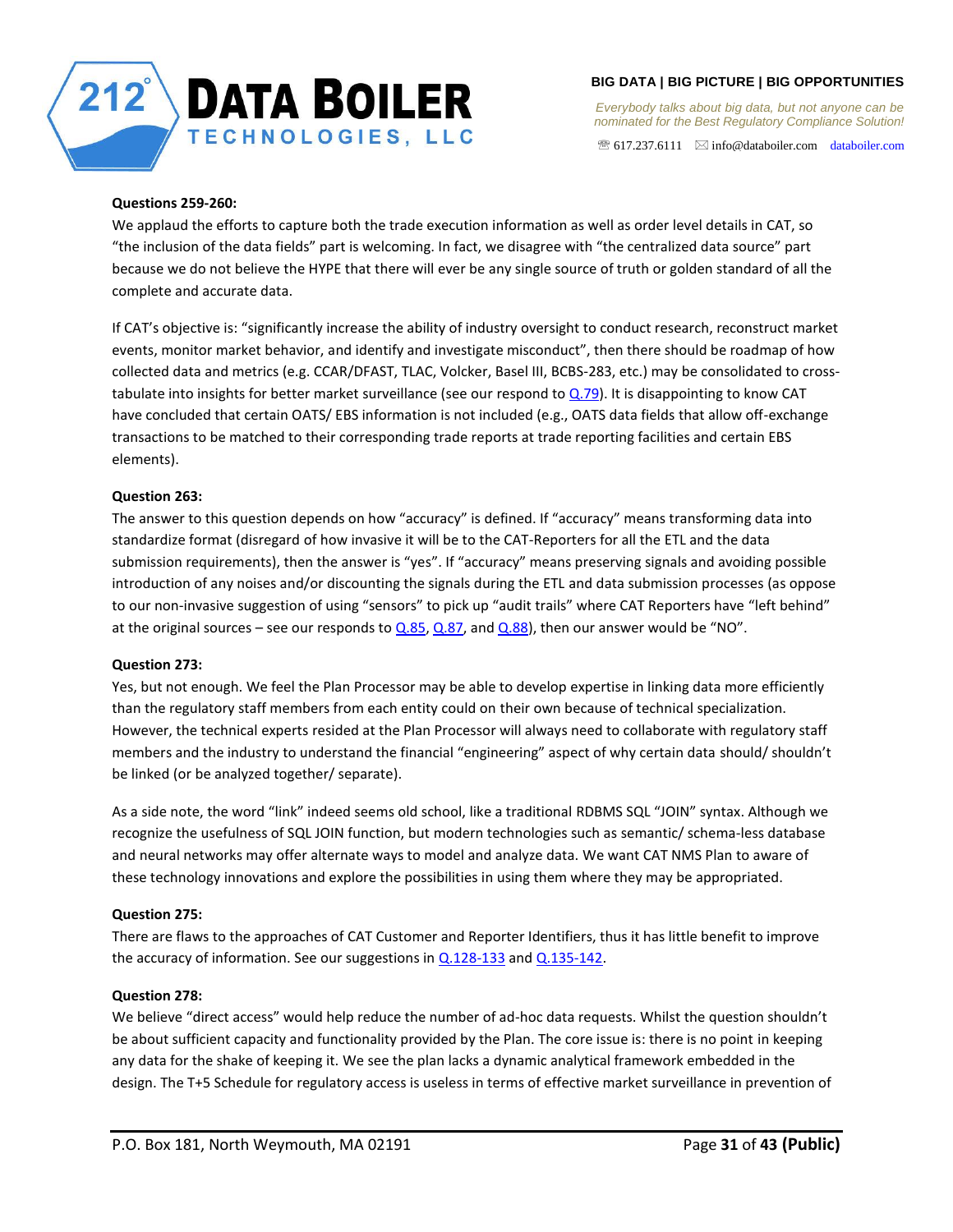

 $\mathcal{F}$  617.237.6111  $\boxtimes$  info@databoiler.com databoiler.com

threats to the U.S. financial stability. It discourages the end-users to effectively use the system to facilitate the monitoring market behavior and identifying misconduct in "real-time".

# <span id="page-31-0"></span>**Question 279:**

Afraid the service level agreements (SLA) for "8am Eastern Time the following day" submission requirement and the T+5 Schedule for regulatory access would become service level "arguments" between the regulators and the industry. The CAT requirements aren't matching up with today's surveillance's need of "real-time". In case of a flash crash or major financial crisis, no one would expect the regulators to wait so many days before they can get hold on the essential data?! Although CAT offers the regulators on-demand query of delayed data that saves them multiple trips to request data from the financial institutions on normal days, in fact that does not necessary mean timeliness improvement. Again, we advocate for "real-time" censoring of data at the original sources (see  $Q.263$ ).

# <span id="page-31-1"></span>**Question 280:**

A reasonably designed surveillance systems for modern day's needs require "real-time" intelligence instead of an "encyclopedia" of delayed data locked in a secured vault. Also, system to facilitate market surveillance must also adopt an "engineering" approach to address the problems (e.g. abusive use of financial engineering techniques to synthetically create trades/ derivatives to bypass controls) as we have stated in  $Q.59$  – point (e)(ii) and (iii). Therefore, we do not believe CAT NMS Plan (in its current form) will facilitate the ability of each national securities exchange and national securities association to comply with the requirement in Rule 613(f).

Besides, market surveillance and/or industry oversight shouldn't be just relying on the hands of the national securities exchange and national securities association. We encourage the plan to consider leveraging the crowd to unleash its powers (see  $Q.201$ ). By granting certain limited access/ delayed data to the crowd, it'll enable more creative approaches to market surveillance, foster industry collaboration (between regulators, exchanges, the industry, and the private sector), as well as augmenting the regulatory efforts for a more holistic industry oversight (through a surveillance network or utility model like what we have suggested in  $Q.59$ ).

# <span id="page-31-2"></span>**Question 281:**

If CAT is not going to perform any "red-flagging" of suspicious activities (see our suggested approach in  $Q$ .59) and there lacks incentive (see our suggested "successful red-flagging" funding model in Q.65-67, [69-70, and 72\)](#page-13-3) for the CAT to come up with an effective algorithm to discern permissible versus suspicious/ prohibited activities, then how would it be possible to facilitate the ability of regulators to conduct risk-based examinations! Quality of submitting CAT data is different from (or there's no proven correlation with) an entity's riskiness in their trading activities. Whereas the amount of "red-flagged" trade messages will be an effective gauges / basis for the regulators to rely on in conducting risk-based examinations.

# <span id="page-31-3"></span>**Question 282:**

It will slightly improve the efficiency of regulators' enforcement activities because CAT will save them multiple trips to request data from the financial institutions. However the benefit is minimal because it won't help the regulators to identify misconduct and/or recognize pattern of market manipulations in real-time. Huge loss can be accumulated within split-second. Market collapse does not take more than one day. Again, we recommend CAT to consider adopting our suggestions in  $Q.59$ .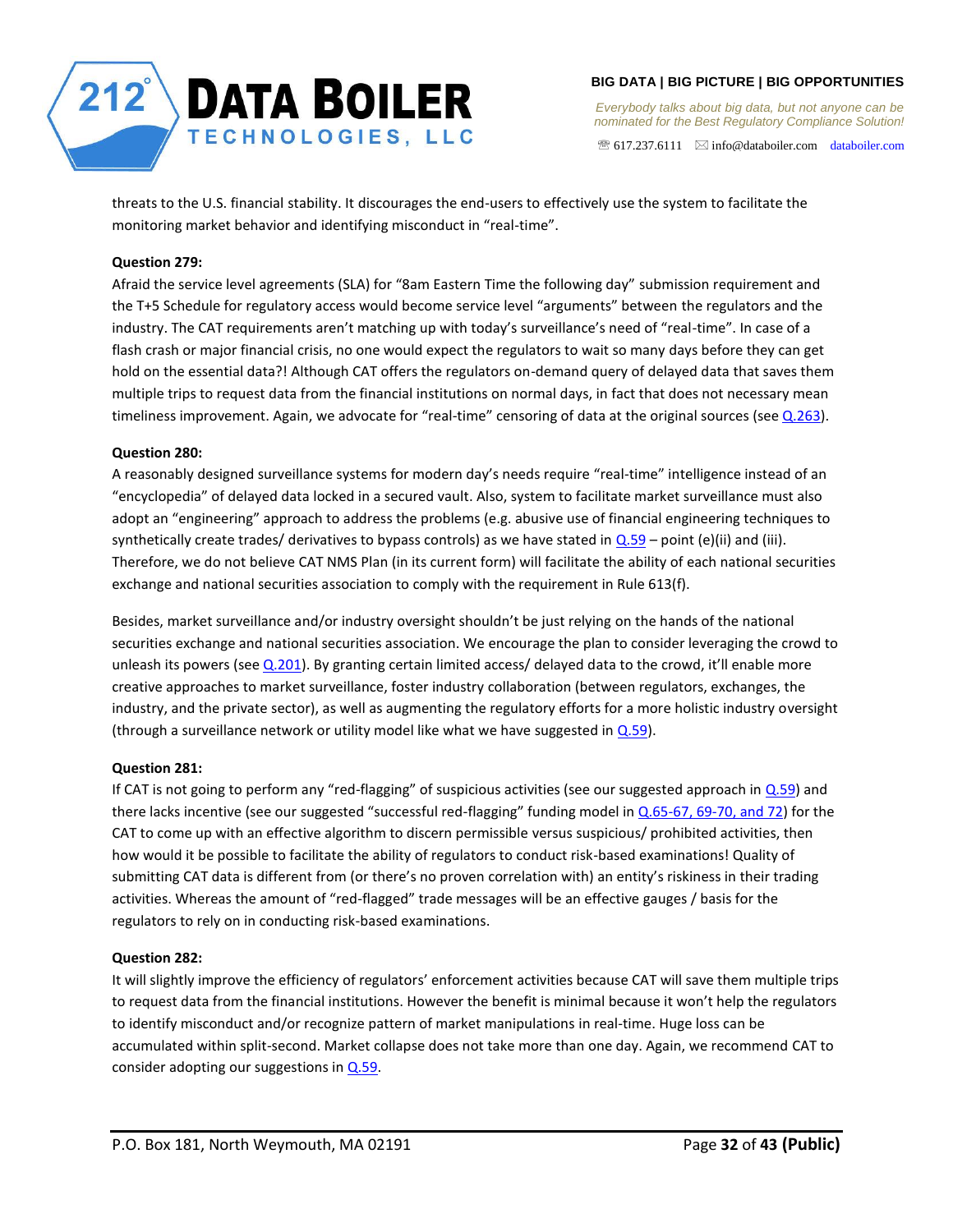

*Everybody talks about big data, but not anyone can be nominated for the Best Regulatory Compliance Solution!* 

 $\mathcal{F}$  617.237.6111  $\boxtimes$  info@databoiler.com databoiler.com

# <span id="page-32-0"></span>**Question 284:**

Overall, VERY MARGINAL IMPROVEMENTS but not a lot, that makes CAT NMS Plan (in its current form) not justify. To effectively and efficiently deter violative behaviors, CAT should consider our suggestions, particularly in  $Q.59$ .

# <span id="page-32-1"></span>**Question 285:**

There appears to be no analytic framework embedded in the design of CAT, thus there is ZERO improvement to reduce the percentage of activities that generate false positives (i.e., detection of behaviors that are not violative) and/or reduce the percentage of activities that are false negatives (i.e., not detecting behaviors that are violative).

Although the Commission's assessment may favorably argue for improvements contributed by CAT, assuming the quality of surveillance output is improved by the quality of data inputs. However, the definition of "quality" shouldn't be about the HYPE of a standardized golden source of data locked in a "vault", but the timeliness, relevancy and completeness of data in the eyes of the users/ analysts. CAT NMS Plan (in its current form) does not satisfy our quality expectation. Analysts need sensors, not encyclopedia. A good decision, made now and pursued aggressively, is substantially superior to a perfect decision made too late. Thus, the plan should mandate censoring of "real-time" information (rather than "8am Eastern Time the following day" submission and the T+5 regulatory access), as well as consider our suggestions in  $Q.59$ .

# <span id="page-32-2"></span>**Question 286:**

There are BIG GAPS between our expectation and the Commission's "overly optimistic" assessment of the economic effects of the improvements to surveillance, examinations and enforcements from the CAT NMS Plan. This is mainly due to the plan lacks an analytical framework embedded in the design. See our responds t[o Q.259-](#page-30-0) [260,](#page-30-0) [263,](#page-30-1) [273,](#page-30-2) [275,](#page-30-3) [278,](#page-30-4) [279,](#page-31-0) [280,](#page-31-1) [281,](#page-31-2) [282,](#page-31-3) [284,](#page-32-0) and [285](#page-32-1) for detail explanations.

## <span id="page-32-3"></span>**Question 287:**

We feel the improvements in efficiency and effectiveness of regulators conducting analysis and reconstruction of market events are MINIMAL, or not sufficient. This is mainly because the plan is majoring in the minors (i.e. overemphasis on storage, and not enough coverage of pattern recognition).

## <span id="page-32-4"></span>**Question 288:**

No, we think CAT NMS Plan (in its form) would do LITTLE help to facilitate market analysis and research. The plan should mandate "real-time" (access to intra-day feeds) rather than the "8am Eastern Time the following day" submission and the T+5 access schedule, in order to be useful for anyone to have a better understanding the dynamics of today's trading markets (e.g. flash crash and crisis could happen in lighten speed – milliseconds if not microseconds).

## <span id="page-32-5"></span>**Question 289:**

No other features of the CAT NMS Plan have caught our attention to consider them unique. Even the custom query functions deem generic, because they aren't financial engineering approach to curb issue as mentioned in our respond to  $Q.59(e)$ (ii) and (iii). Data Boiler has a patent pending invention to systemically "red-flag" suspicious trade activities. It includes a component to convert/ sequence trade streams that cross-over to apply concepts from music plagiarism detection. It'll enable ultra-fast analysis/ pattern recognition up to 50 milliseconds. Also, storing data in music format saves significant space, and it is easy to compare with accuracy. We highly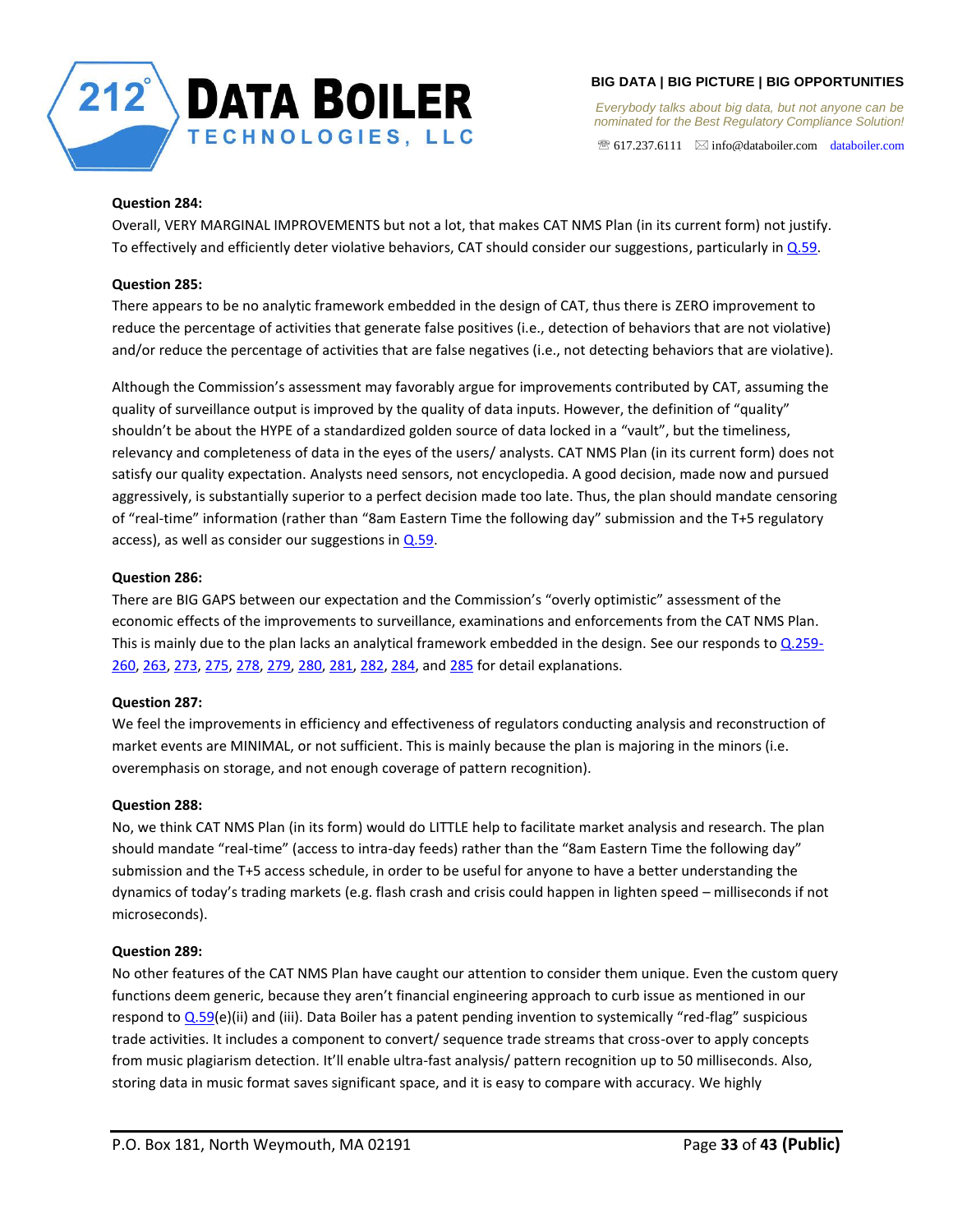

 $\mathcal{F}$  617.237.6111  $\boxtimes$  info@databoiler.com databoiler.com

recommend CAT to consider using our patent pending invention, until then we'll see a possible increase in the benefits of CAT NMS Plan.

# <span id="page-33-0"></span>**Question 290:**

No, the provisions about future upgrades are infrastructure related, rather than "quality" improvements in the sense of timely insights to alert regulators of irregularities and/or better signals detection. Again, per our responds in [Q.93-100,](#page-19-3) anything that deviates from the purpose of facilitating market surveillance cannot and should not be recognized as "quality", no matter how glamorous the CAT "Vault" / "Encyclopedia" may be.

# <span id="page-33-1"></span>**Question 291:**

No, there are insufficient incentives to reduce reporting errors. The approach to require data submission indeed is a setup for failure to the CAT Reporters because of its invasiveness and cumbersome ETL requirements. Instead of punishing the industry with fines (similar to the Citi Incomplete Blue Sheet Data case), why not consider our suggestion i[n Q.40,](#page-7-2) [Q.59,](#page-9-3) [Q.85,](#page-17-2) [Q.87,](#page-17-3) [Q.88,](#page-17-4) and [Q.89?](#page-17-6) By picking up "audit trails" where CAT Reporters have "left behind" (tagging information as data were originated) at any digitized mediums through the use of "sensors", this won't be invasive and it'll preserve the complete audit trails without risks of discounting signals or introducing noises during ETL process.

# <span id="page-33-2"></span>**Question 293:**

YES, we ABSOLUTELY AGREE that communication of data feed delays for public consumption is BENEFICIAL to the operation and effectiveness of the CAT. Market surveillance and/or industry oversight shouldn't be just relying on the hands of the national securities exchange and national securities association complying with the requirement in Rule 613(f). CAT NMS Plan should definitely leverage the crowd to unleash its powers.

By granting certain limited access/ delayed data to the crowd (public disclosure), it'll enable more creative approaches to market surveillance, foster industry collaboration, as well as augmenting the regulatory efforts for a more holistic industry oversight. Please also see [Q.201](#page-26-0) an[d Q.280](#page-31-1) regarding possible crowd access benefits.

There should be no additional cost to obfuscated/ aggregated data for public consumption, because such functionalities should already be included and built-in to cater for regulatory access as well. We estimate the costs to enhance the CAT's information security program to support public disclosure using a "multi-tiers" access approach as we have suggested in [Q.63 and 64](#page-13-1) to be less than half a million. For this minimal cost, it is definitely worth it. Besides, CAT as an "industry utility" is obligated to address the question of civilian oversight of the finance industry/ regulatory actions.

## <span id="page-33-3"></span>**Question 300:**

Please refer t[o Q.258](#page-29-6) for the two biggest uncertainties (real-time and funding model) or factors relating to the operation and administration of the Plan that will dramatically affect the assessment of potential benefits. We appreciate the Commission's consideration of these critical factors in determining whether to approve (or in our opinion, to revisit the key fundamentals) the Plan.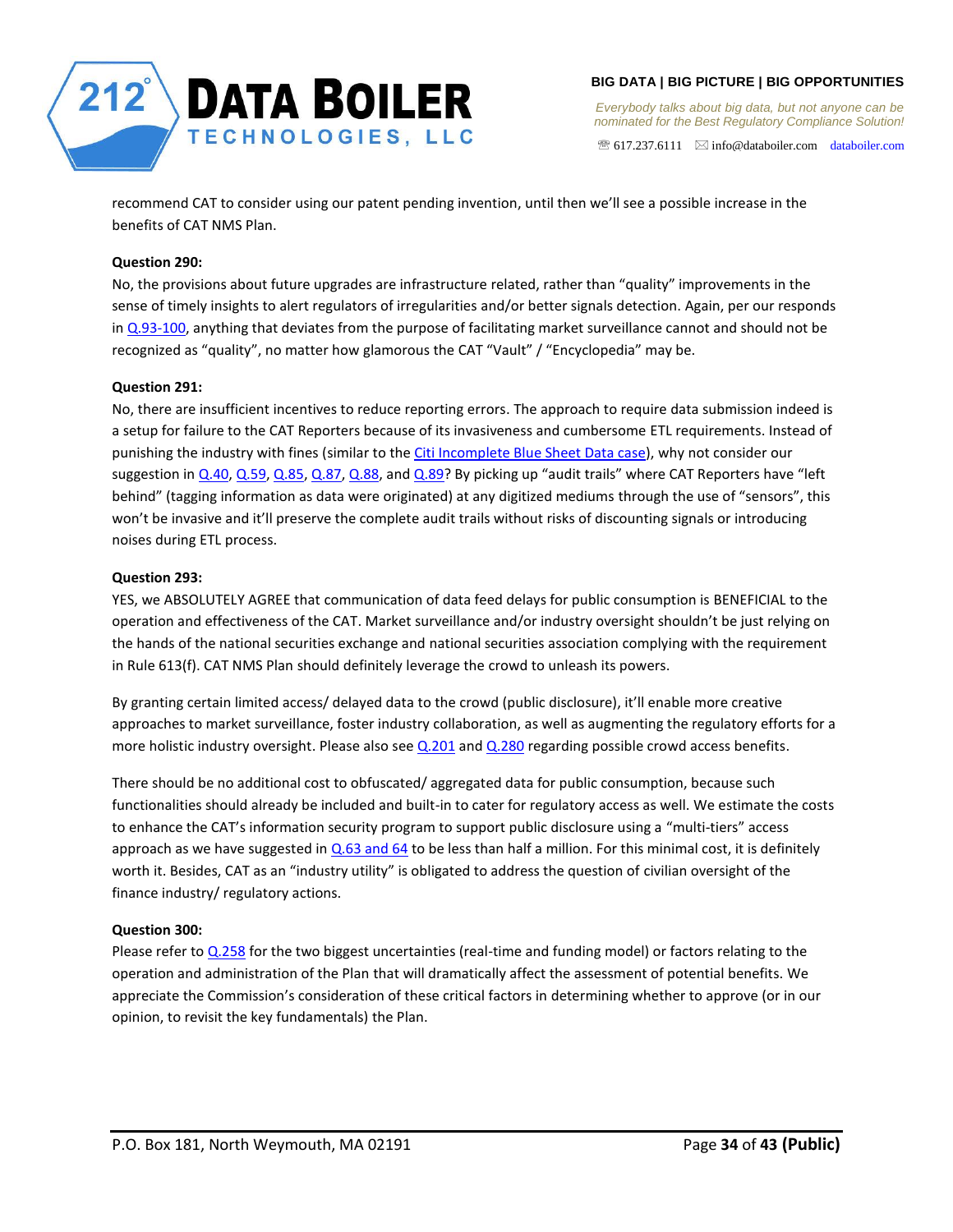

*Everybody talks about big data, but not anyone can be nominated for the Best Regulatory Compliance Solution!* 

 $\mathcal{F}$  617.237.6111  $\boxtimes$  info@databoiler.com databoiler.com

# <span id="page-34-0"></span>**F. Costs**

## <span id="page-34-1"></span>**Question 301:**

No, the Commission's assessment of the potential cost per Table 6 is largely off the mark. Calculation issue is one thing, while the bigger issue is: the cost of building a "Vault" (CAT in its current form) is very different from having an analytical framework embedded in the CAT design to facilitate market surveillance.

From a financial number perspective, \$40+ million in CAT implementation cost and \$100+ million in CAT ongoing cost may "appear reasonable", but the devils are in the details. We cannot follow why there maybe any savings in surveillance cost by participants (\$87.7 million a year for CAT versus \$147.2 million for Current). Also, participants' data reporting cost is grossly underestimated.

We feel "the total implementation cost estimate of \$17.9 million" is not too far off, while we expect more money for the consultants (\$770,000 in current budget) at the initial stage than the full-time employee costs (\$10.3 million) for operational, technical/development, and compliance-type functions. The "rip-off" is indeed related to the CAT "ongoing data reporting cost" – why should participants pay \$720,000 annually to legal and consulting costs after CAT goes live, why shouldn't things be automated instead of incurring another \$7.3 million annually in full-time employee costs for the participants?! This \$14.7 million a year in total for the participants does not include the "per message" toll charge in CAT funding model. We think the actual cost is probably going to be more than the estimate of \$14.7 million a year, but regardless, this cost represents how "invasive" the CAT NMS Plan (in its current form) will have an effect on the participants' daily operations. This cost would have been saved if CAT adopts our suggestion to use "sensors" in picking up "audit trails" where CAT Reporters have "left behind" at any digitized mediums (see  $Q.40$ ,  $Q.59$ ,  $Q.85$ ,  $Q.87$ ,  $Q.88$ , and  $Q.89$ ).

Given CAT (in its current form) lacks analytical framework embedded in the design (i.e. does not have a systemic way to "red-flag" suspicious activities) we cannot imagine how surveillance cost may be reduced by more than 40% (1 – (\$87.7 million / \$147.2 million)) while CAT improving the effectiveness of surveillance?! By the way, we want to remind everyone that the CAT \$87.7 million a year in surveillance cost does not include the "per message" toll charge in CAT funding model.

"Participants could realize efficiencies from having data standardized and centrally hosted that could allow them to handle fewer ad hoc data requests" is merely HYPE relates to the process of "after-the-fact" investigations. It has nothing to do with an effective surveillance program for real-time monitoring of market behavior and identifying misconduct. Also, the calculation seems "artificially' making "CAT implementation cost" of \$41.1 million + "CAT ongoing" cost of \$102.4 million closely approximate the current costs of \$154.1 million, whilst the most significant cost – the per message "toll charge" in CAT funding model is omitted.

# <span id="page-34-2"></span>**Question 305:**

If the Plan (in its current form) is approved, Participants' data reporting costs will significantly increase, whilst surveillance costs will definitely not decrease.

Reference to our respond in  $Q.285$ , although the Commission's assessment may favorably argue for improvements contributed by CAT, assuming the quality of surveillance output is improved by the quality of data inputs. However, the definition of "quality" shouldn't be about the HYPE of a standardized golden source of data locked in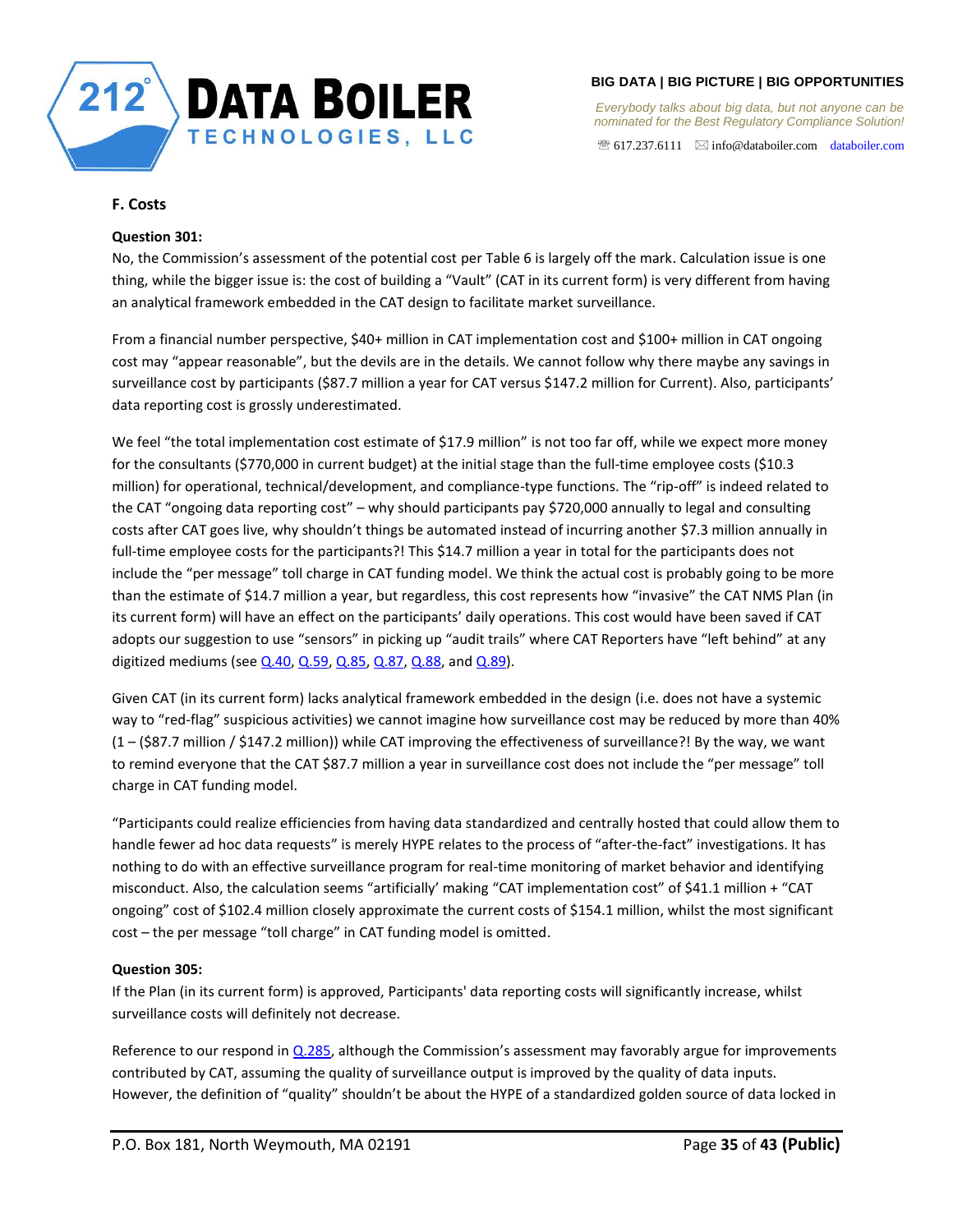

*Everybody talks about big data, but not anyone can be nominated for the Best Regulatory Compliance Solution!* 

 $\mathcal{F}$  617.237.6111  $\boxtimes$  info@databoiler.com databoiler.com

a "vault". Whatever "golden standard" that CAT may strike to achieve, it has no correlation with the surveillance costs. They aren't improving the timeliness and relevancy of intelligence for market surveillance purpose. CAT NMS Plan (in its current form) does not satisfy our quality expectation.

See our respond to  $Q.301$  for elaborated explanation.

# <span id="page-35-0"></span>**Question 308:**

\$50,000 to \$180,000 per year sound reasonable, but why uses "service bureau" when CAT can adopt our suggestion to use "sensors" in picking up "audit trails" where CAT Reporters have "left behind" at any digitized mediums (see [Q.85,](#page-17-2) [Q.87,](#page-17-3) [Q.88\)](#page-17-4).

# <span id="page-35-1"></span>**Question 310:**

Please refer to our respond in [Q.335.](#page-36-2)

# <span id="page-35-2"></span>**Question 318:**

Whether it is under approach 1 to submit data in existing format then converting data into uniform format in a second step, or ask for data in a mandatory format per approach 2, the cost should intuitively be like: having the expense incur from the left pocket versus the right pocket (i.e. indifference or of no significant difference). The only logical explanation we can think of is: CAT will have to use an expensive Enterprise Service Bus (ESB) to accept data in multiple formats under approach 1, while approach 2 does not. The ESB cost is assumed to be borne by CAT Reporters.

We can't imagine if CAT may ask the entire industry to consider replacing ticker symbols for the shake of capturing audit trails?! CAT shouldn't be, and has no authority to, change or invade the existing market practices/ processes. After all, we do not believe the HYPE that there will ever be a "golden" unified "single source of truth". This is because, by the time a common standard is adhered, value of the data subsided to almost worthless in the context of market surveillance.

## <span id="page-35-3"></span>**Question 323:**

Timing to retire duplicative reporting systems should be "now or never". We expect CAT to have milestone target of sun-setting OATS on Day 1 when CAT goes live.

## <span id="page-35-4"></span>**Question 325:**

Asking the question of "what costs that broker-dealers would face in accomplishing a period of duplicative reporting" is like: assuming that it is totally fine to be invasive in troubling the industry for unnecessary data submission. We despise that kind of attitude, and expect the broker-dealers community won't be happy about any CAT arrangements that give them no benefit.

## <span id="page-35-5"></span>**Question 327:**

No, we do not believe that the CAT NMS Plan (in its current form) would deliver additional cost savings from sources other than the retirement of duplicative reporting systems and a reduction in the amount of ad-hoc data requests to regulated entities.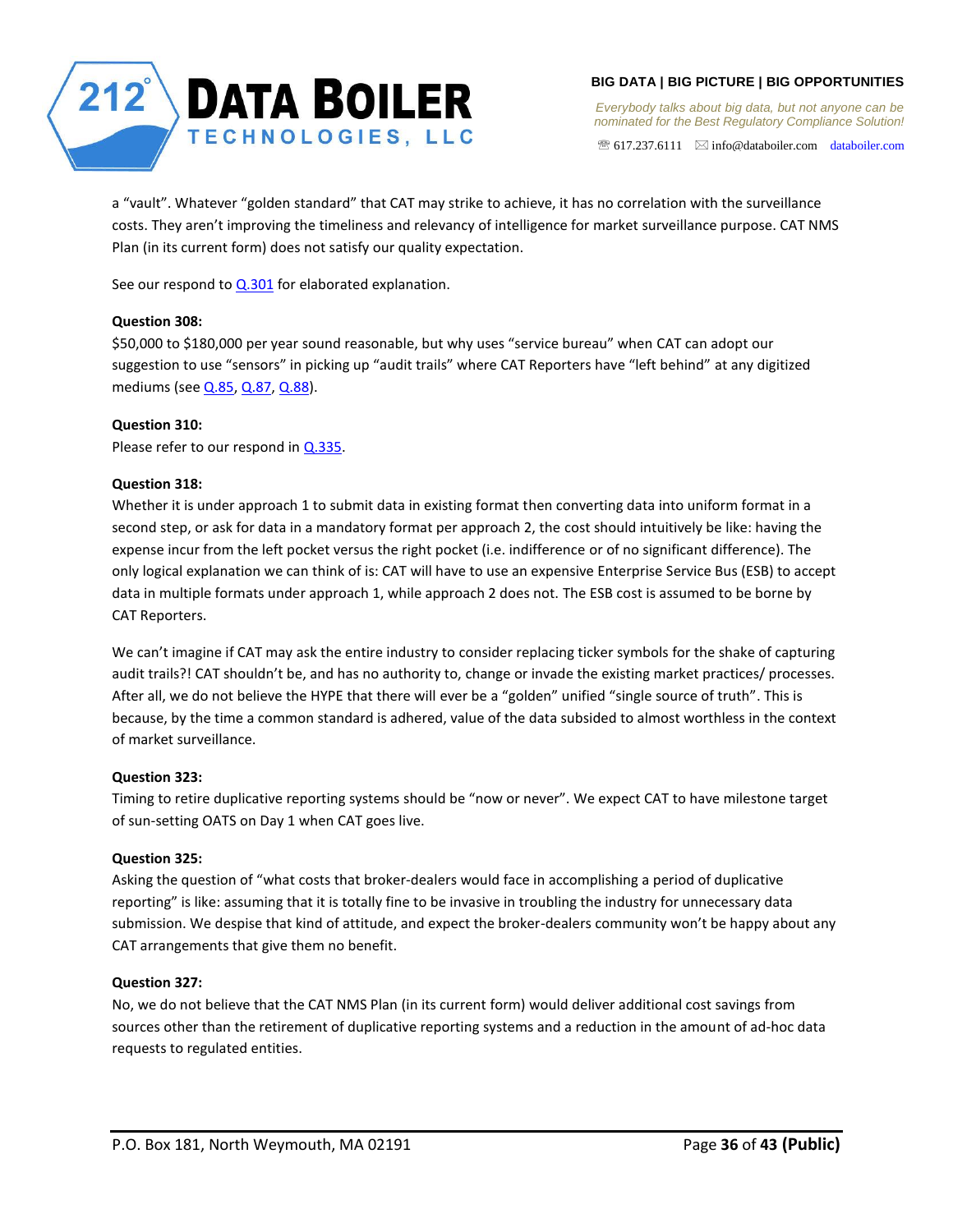

*Everybody talks about big data, but not anyone can be nominated for the Best Regulatory Compliance Solution!* 

 $\mathcal{F}$  617.237.6111  $\boxtimes$  info@databoiler.com databoiler.com

If CAT may adopt our suggestions (particularly in our respond to  $Q.59$ ), then it is possible to save the U.S. economy more than \$22 trillion (see a study by the GAO) by avoiding the next crisis. What also needs to be changed is the regulatory exam and/or market surveillance practices. Instead of the current "passive" approach to investigate issues/ losses after-the-fact, we envisage the regulators to monitor queue of early warning signals and consider "proactive" risk prevention in "real-time". Reality is: huge loss can be accumulated within split-second. Market collapse does not take more than one day. If CAT is truly meant to enable effective market surveillance, then this is a "must have", not a "nice-to-have" functionality.

# <span id="page-36-0"></span>**Question 331:**

Please refer to our respond in [Q.318.](#page-35-2)

# <span id="page-36-1"></span>**Question 332:**

Treating all costs related to development of the Plan as sunk costs may sound conservative. However, we think this is indeed a preferred approach based on our review of CAT's fit for its purpose (i.e. the cost of building a glamorous "vault" is of ZERO value to the purpose of facilitating market surveillance). Se[e Q.258.](#page-29-6)

# <span id="page-36-2"></span>**Question 335:**

It is a significant cost-driver for the total industry (Outsourcers and the others) to provide customer information to the central repository. Keep in mind that customer information include PII confidential data, moving sensitive data require extreme precaution (including encryption, obfuscation, etc.) The more PII data that are "in-motion" and/or store at multiple systems, the bigger the risk and the higher the cost it will be.

## <span id="page-36-3"></span>**Question 336:**

We have suggested an alternate ways in which this data can be made available to regulators that would prove less costly to the industry and the investors per our respond i[n Q.40,](#page-7-2) [Q.59,](#page-9-3) [Q.85,](#page-17-2) [Q.87,](#page-17-3) [Q.88,](#page-17-4) [Q.89,](#page-17-6) and [Q.90.](#page-18-0)

We recognize that "censoring" may involve challenges to analyze unstructured data, but there are technology solutions, such as NoSQL document store/ semantic database to help. Also, per our respond in  $Q.51$ , data analysts prefer flexibility to slice and dice data, so matters can be analyzing from multi-dimensional angles in discerning truths, or we refer it as "object-oriented analysis and design" (OOAD). We can adopt data in 'any digitized form' so long as it can be read by computers, rather than emphasis on Extract/ Transform/ Load (ETL) to convert data in particular format to feed certain SQL database's structure.

The key advantage of our suggestion is: CAT may effectively use a "divide and conquer" approach to deal with only the relevant signals at each "stage" (i.e. clear violation, white list/ black list, detection engine, and backstop QA).

# <span id="page-36-4"></span>**Question 337:**

Please refer to our respond in  $Q.318$  regarding the using of listing exchange symbology.

In addition, as we have mentioned in  $Q.51$ , modern technologies are capable of analyzing data beyond just text or structured data. There are many advantages in analyzing multimedia and/or voice recognized data than interpreting text or structured data alone. Multimedia describes messages in richer 'colors', whereas 'treated data' after the ETL process may discount a lot of useful signals. Our point here is: in the future, there may no longer be a need of "standardized" symbology, while traded product will better be identified through Blockchain and/or other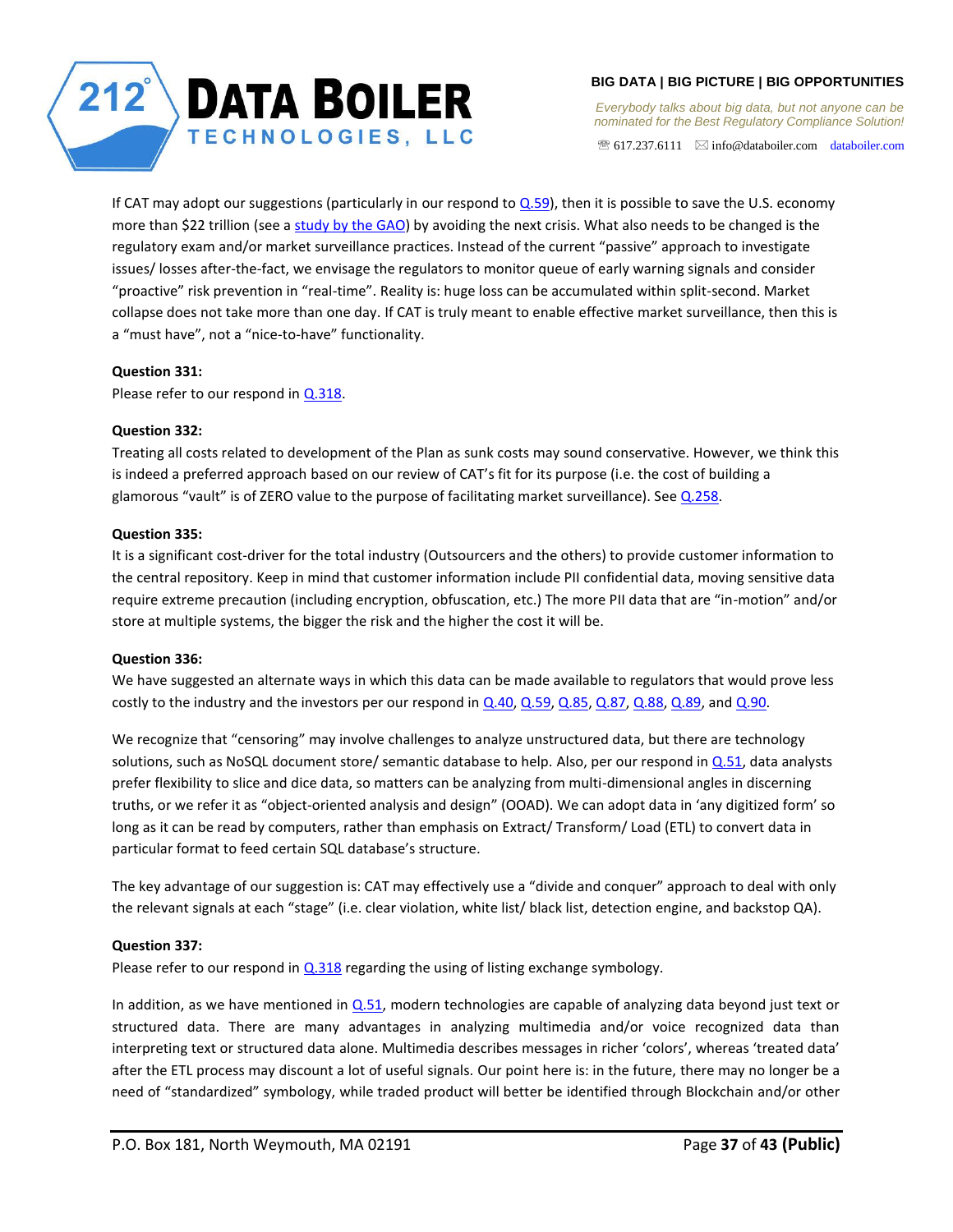

 $\mathcal{F}$  617.237.6111  $\boxtimes$  info@databoiler.com databoiler.com

types of audit trails. In the meantime, in order to minimize cost and invasiveness to the industry, we suggest CAT to accept whatever existing tickers, CUSIPs, or any notations/ symbology "as-is".

# <span id="page-37-0"></span>**Question 341:**

There may be some savings from a reduction in the number (and ultimately the cost) of data requests as a result of regulators having direct access to CAT Data. In our opinion: about 5%, but definitely not over 10%. Per our respond in  $Q.301$ , we cannot imagine how surveillance cost may be reduced by more than 40% (1 – (\$87.7 million / \$147.2 million)) while CAT improving the effectiveness of surveillance?! The Commission's analysis of the potential cost savings in here is simply HYPE!!

# <span id="page-37-1"></span>**Question 346:**

ABSOLUTELY NOT, "Manual data entry option" exposes CAT to significant information security risk, such as: ingestion of junk data intentionally or inadvertently by CAT reporters and/or their logins were compromised by hackers using social engineering techniques (see [Q.230\)](#page-29-0). It also affects data accuracy and a whole host of problems related to updates and correction.

If CAT may adopt our suggestion (see  $Q.87$ ) to tag information as they were originated, there should not be worries about any updates and/or correction to CAT Reportable events. In big data, we prefer and believe the most original the data, the slighter the chance of introducing any noises and/or discounting the signals during the ETL process. According to Viktor Mayer-Schönberger and Kenneth Cukier in their book - Big Data: A Revolution That Will Transform How We Live, Work, and Think, "any particular reading may be incorrect (in a messy dataset), but the aggregate of many readings will provide a more comprehensive picture." Essentially, the messy whole can outperform exact, accurate subsets.

# <span id="page-37-2"></span>**G. Efficiency, Competition, and Capital Formation**

# <span id="page-37-3"></span>**Question 368:**

NO, we disagree with the Commission's analysis of the Plan's effects on the efficiency of market regulation and oversight. Per our respond in [Q.301,](#page-34-1) we cannot imagine how surveillance cost may be reduced by more than 40% (1 – (\$87.7 million / \$147.2 million)) while CAT improving the effectiveness of surveillance?! "Participants could realize efficiencies from having data standardized and centrally hosted that could allow them to handle fewer ad hoc data requests" is merely HYPE that has little to no correlation with the efficiency of market regulation and oversight.

## <span id="page-37-4"></span>**Question 369:**

NO, we disagree with the Commission's analysis of the Plan's effects on market efficiency due to reductions in violative behavior (see  $Q.284$ ). In order to effectively and efficiently deter violative behaviors, CAT should consider our suggestions, particularly i[n Q.59.](#page-9-3)

## <span id="page-37-5"></span>**Question 370:**

NO, we disagree with the Commission's analysis of the Plan's effect on efficiency related to reductions in ad hoc data requests from regulators. Per our respond in [Q.341,](#page-37-0) we expect only marginal improvement, like 5%, but definitely not 40% savings as the Commission's analysis suggested.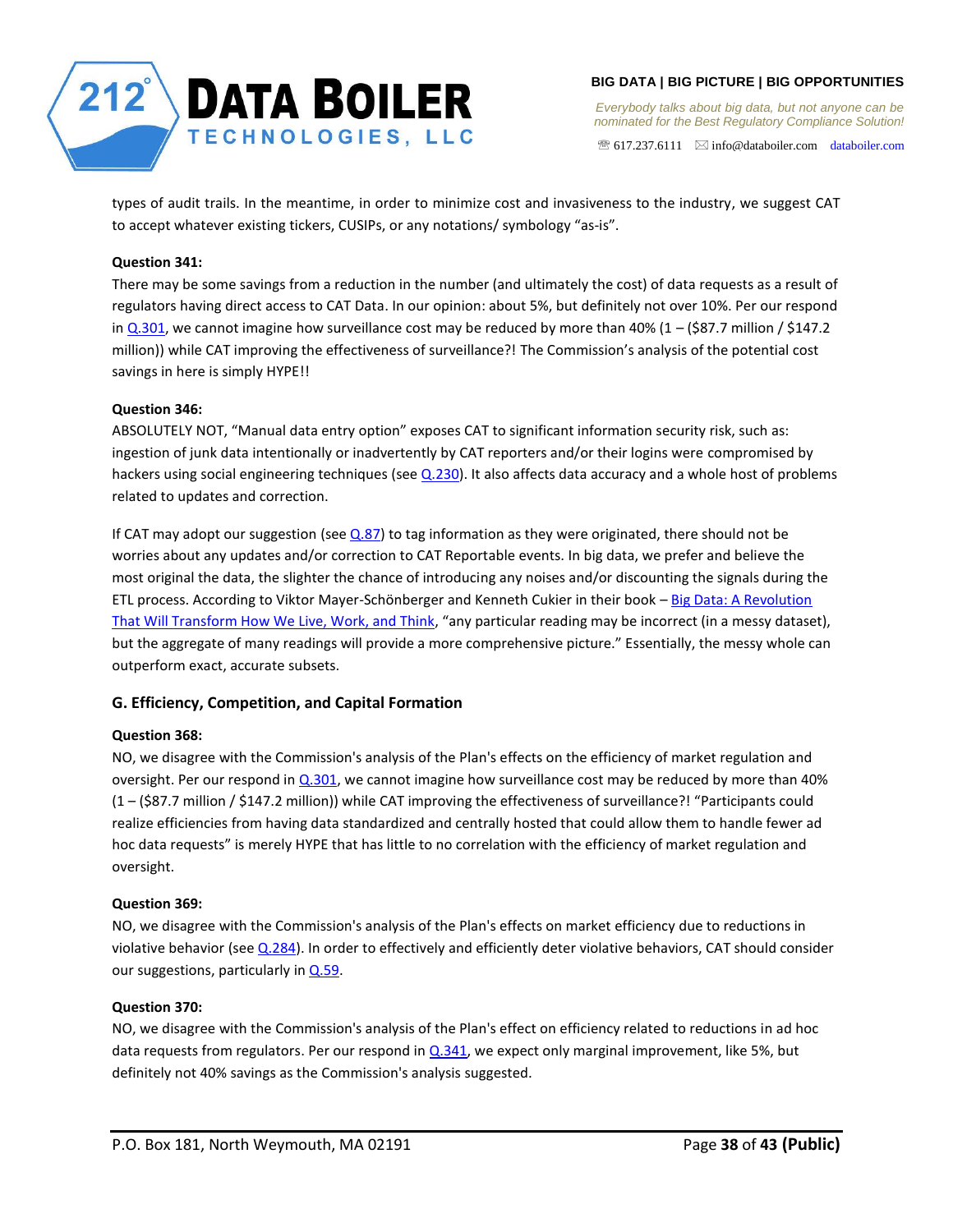

*Everybody talks about big data, but not anyone can be nominated for the Best Regulatory Compliance Solution!* 

 $\mathcal{F}$  617.237.6111  $\boxtimes$  info@databoiler.com databoiler.com

# <span id="page-38-0"></span>**Question 371:**

NO, we disagree with the Commission's analysis of the Plan's effect on efficiency due to reductions in duplicative reporting systems. Given OATS cannot even be sunset on Day 1 when CAT goes live, and we cannot see how other data collection/ metric reports may be consolidated through CAT, we are HIGHLY SKEPTICAL of what CAT (in its current form) will achieve.

On a separate note, we are aware of additional new data reporting requirements by the SEC (see related news on Bloomberg and Reuters). We urge the SEC to review any new data reporting requirements in conjunction with CAT implementation.

After all, with reference to our suggestion in [Q.79,](#page-15-1) CAT presents an opportunity where all the regulatory data submission and/or metrics reports (e.g. CCAR/DFAST, TLAC, Volcker, Basel III, BCBS-283, etc.) may be consolidated to cross-tabulate into insights for better market surveillance. We demand to see a better "roadmap" of how these data, metrics reports, and/or audit trails may be consolidated.

# <span id="page-38-1"></span>**Question 374:**

"Commission preliminarily does not know whether Plan costs incurred by the industry are likely to be passed on to investors" is merely a diplomatic way to say: the costs are probable to be passed on to the investors, which we agree. "Competition in the market for broker-dealer services could mitigate some of these costs, but it may not minimize costs passed on to retail investors" in our frank interpretation means: most of the costs are expected to pass on to retail investors. In fact, we absolutely disagree and disbelieve that CAT (in its current form) will yield the "additional benefits they receive from the potential of a market that is more effectively regulated justify any additional costs they pay to access capital markets".

## <span id="page-38-2"></span>**Question 379:**

We believe that the CAT NMS Plan (in its current form) would "adversely" impact investor confidence, because the plan lacks connection with real-world problems (i.e. huge loss can be accumulated within split-second; market collapse does not take more than one day; abusive use of financial engineering techniques to synthetically create trades/ derivatives to bypass controls).

On the flip side, CAT presents an opportunity where all the regulatory data submission and/or metrics reports (e.g. CCAR/DFAST, TLAC, Volcker, Basel III, BCBS-283, etc.) may be consolidated to cross-tabulate into insights for better market surveillance. Unfortunately, these are missing in the current Plan.

In order to boost investor confidence, CAT must mandate "real-time" censoring of data and embed an analytical framework in its design. Again, we strongly recommend CAT to adopt our suggestions (see [Q.59](#page-9-3) in particular). It is possible to save the U.S. economy more than \$22 trillion (see a study by the GAO) by avoiding the next crisis.

## <span id="page-38-3"></span>**H. Alternatives**

# <span id="page-38-4"></span>**b. Alternatives to the Approaches Permitted by the Exemption Order**

<span id="page-38-5"></span>**Question 387:**  Please refer to our respond in [Q.162.](#page-23-5)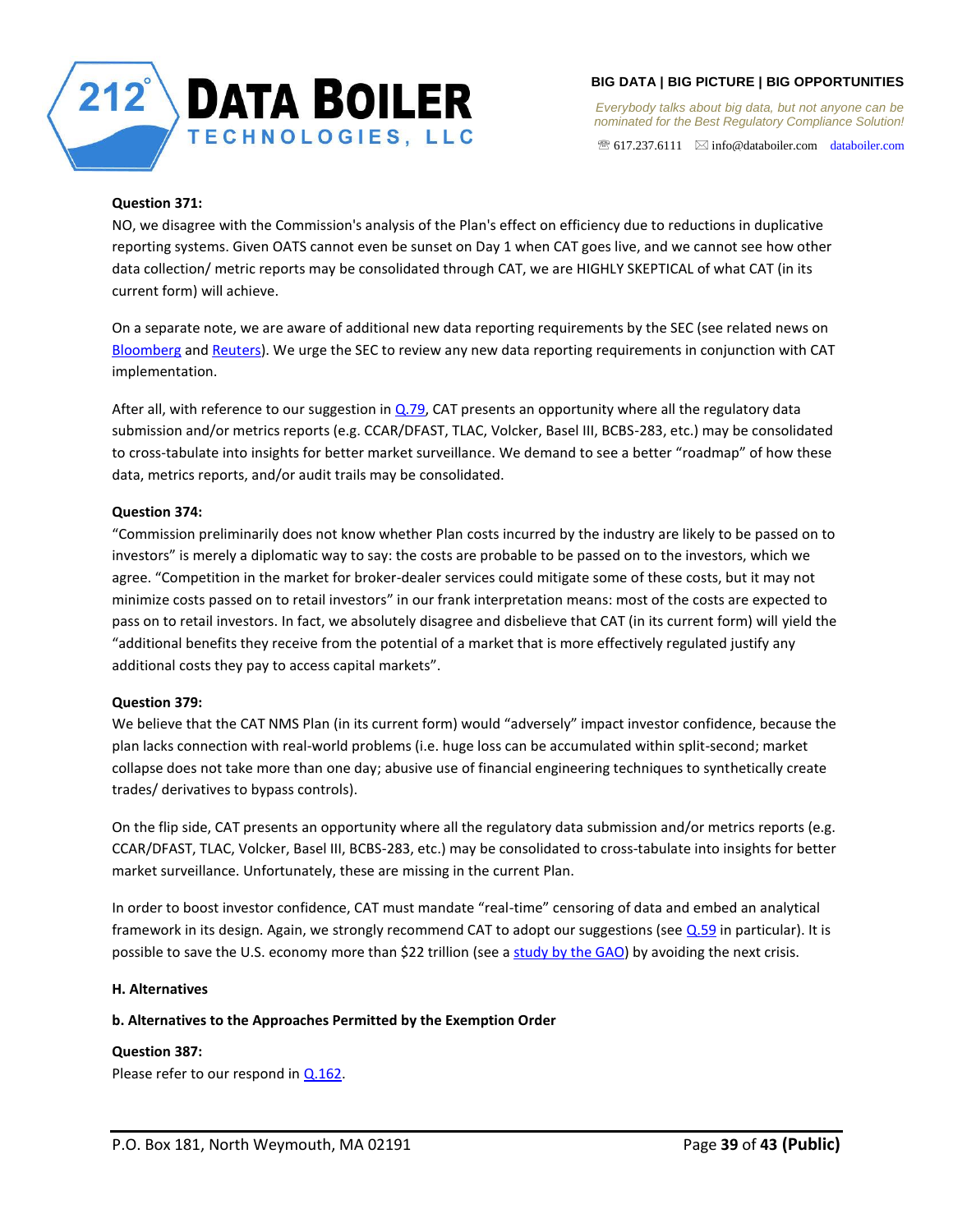

*Everybody talks about big data, but not anyone can be nominated for the Best Regulatory Compliance Solution!* 

 $\mathcal{F}$  617.237.6111  $\quad \boxtimes$  info@databoiler.com databoiler.com

## <span id="page-39-0"></span>**Question 388:**

In our opinion, broker-dealers should and can track order allocation information, including many-to-many situation, like a material resources planning (MRP) system in manufacturing (which can be used in conjunction with a job costing system to become an enterprise resources planning (ERP) system).

# <span id="page-39-1"></span>**Question 389:**

Please refer to our respond in [Q.135-142.](#page-21-4)

# <span id="page-39-2"></span>**Question 390:**

Please refer to our respond in [Q.128-133.](#page-21-1)

# <span id="page-39-3"></span>**Question 391:**

Please refer to our respond in [Q.134.](#page-21-2)

# <span id="page-39-4"></span>**c. Alternatives to Certain Specific Approaches in the CAT NMS Plan**

<span id="page-39-5"></span>**Question 400:**  Please refer to our respond in [Q.117.](#page-20-2)

# <span id="page-39-6"></span>**Question 404:**

No updates and/or correction will be necessary, if CAT may adopt our suggestion to tag information as they were originated. See our respond in  $Q.87$  for explanation.

# <span id="page-39-7"></span>**Question 406, 407:**

Please refer to our respond in [Q.66, 67.](#page-13-3)

# <span id="page-39-8"></span>**Question 422:**

Please refer to our respond in  $Q.318$  and  $Q.337$ .

# <span id="page-39-9"></span>**Question 424:**

Please refer to our respond in [Q.91.](#page-19-0)

# <span id="page-39-10"></span>**Question 425:**

We agree Daisy Chain is more favorable than a unique ID approach. Daisy Chain can be configured by connecting each component to another similar component, rather than require multi-interfaces to directly connect the system's core to each of the component being used. Although daily chain is easy and cheap, it has significant drawback – Daisy chain is suitable only for fixed functional units that cannot be removed.

In normal switchboard/ network topology operations, there may possibly be some components pulled out, and it will break the communication chain downstream. Fortunately, this issue can be resolved by considering a "tree" (hierarchical topology)/ "mesh" approach. "Tree"/ "Mesh", in essence, use sub-system that "self-heals" after a component unit is removed. By having separate "bypass switches" that close when components may be taken out, the system then close the loop to avoid data flow breaks. To further strengthen the "link", the system may use more than one device ("bypass switches") to act as controller, so the system may support more channels with more accurate timing that helps sequencing events.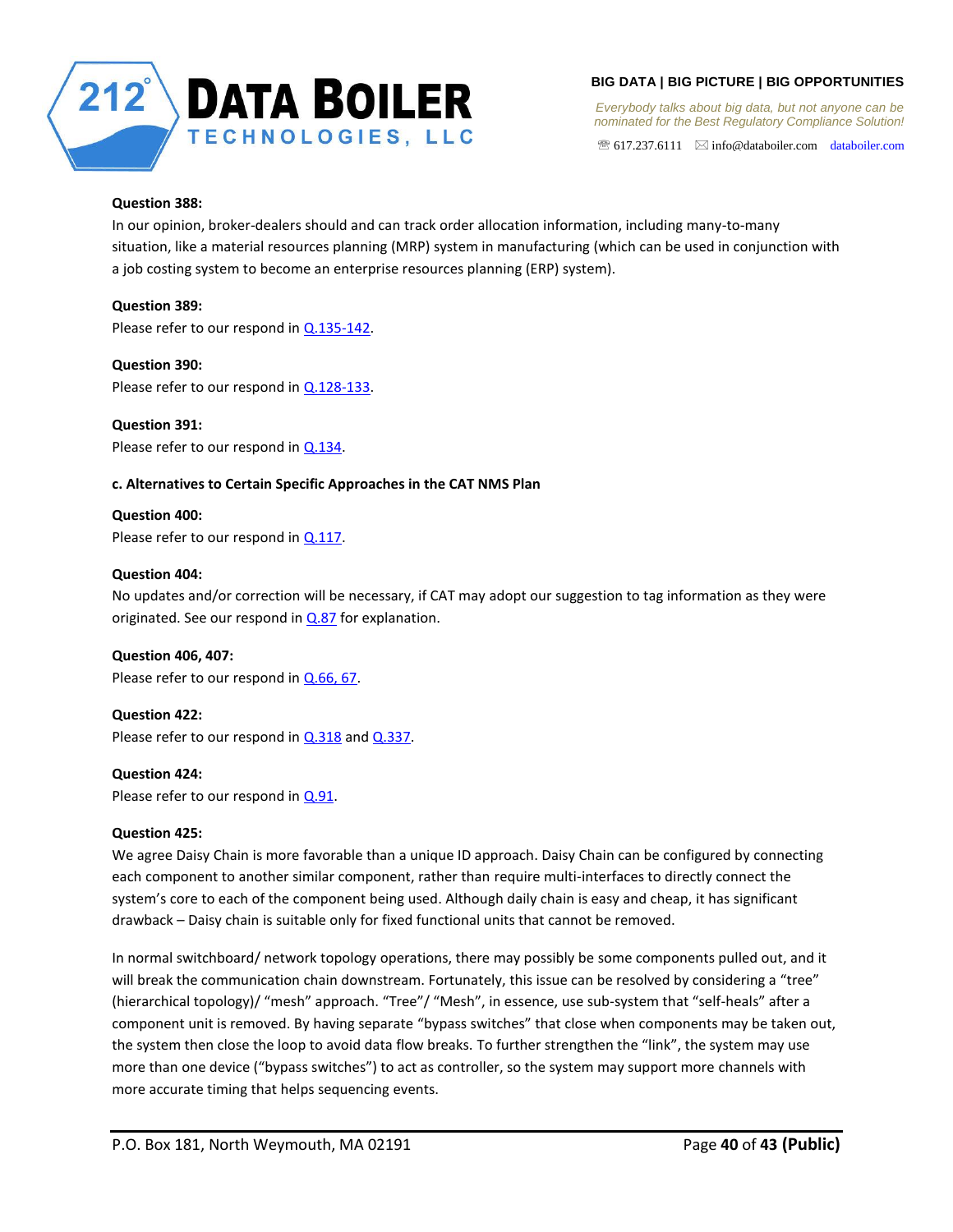

*Everybody talks about big data, but not anyone can be nominated for the Best Regulatory Compliance Solution!* 

 $\mathcal{F}$  617.237.6111  $\boxtimes$  info@databoiler.com databoiler.com

"Tree" and "Mesh" are more effective ways than Daisy Chain to cope with modern topology design requirements. In fact, it'll always be an art to choose between centralization ("tree") versus decentralization ("mesh"). There is no absolute right/ wrong answer, but we can help optimize between the cost of control and the most desirable "link" of orders.

# <span id="page-40-0"></span>**d. Alternatives to the Scope of Certain Specific Approaches in the CAT NMS Plan**

# <span id="page-40-1"></span>**Question 435:**

As we have highlighted the issue about "customers" versus "counterparties" in our respond to [Q.135-142,](#page-21-4) we think periodic refreshes of all customer information to the Central Repository is a bad idea. The only way CAT NMS Plan may provide sufficient safeguards or enforceable policies to maintain an accurate database of customer information is by tagging trade pattern to become unique "fingerprint" to hunt down if one may conveniently flip between the two.

Besides, it is possible for a customer to concurrently be dealing with the same or another division of the same financial institution as counterparty. However, possible "conflict of interests" (a form of violation) may arise in such situation. Thus, tagging trade patterns as "fingerprint" to a customer and/or counterparty is part of CAT's responsibilities because it helps facilitate an exam by the regulators to check for consistency that supports their prosecution works. Again, CAT's purpose is to enable "significantly increase the ability of industry oversight to conduct research, reconstruct market events, monitor market behavior, and identify and investigate misconduct".

# <span id="page-40-2"></span>**f. Alternatives Discussed in the CAT NMS Plan**

<span id="page-40-3"></span>**Question 438:**  Please refer to our respond in [Q.42.](#page-7-4)

## <span id="page-40-4"></span>**Question 439:**

Please refer to our respond in [Q.150-155,](#page-23-1) [Q.213 and 214.](#page-28-0)

## <span id="page-40-5"></span>**Question 441:**

CAT should be system agnostic to accept the two (or more) data ingestion format approaches. FIX, SWIFT and any other formats that are recognized as "industry standards" are all good. The worst can happen is: when there is only one uniform format remains, because it'll be a monopoly. So be careful of what you wish for!

Translating different (including bespoke) formats into a uniform format for sequencing events, as well as facilitate pattern recognition/ data comparison for market surveillance purpose are part of CAT responsibilities. Indeed, Data Boiler has a patent pending invention to systemically "red-flag" suspicious trade activities (see related suggestions in our respond to **Q.59**). It includes a component to convert/ sequence trade streams that cross-over to apply concepts from music plagiarism detection. It'll enable ultra-fast analysis/ pattern recognition up to 50 milliseconds. Also, storing data in music format saves significant space, and it is easy to compare with accuracy. We highly recommend CAT to consider using our patent pending invention.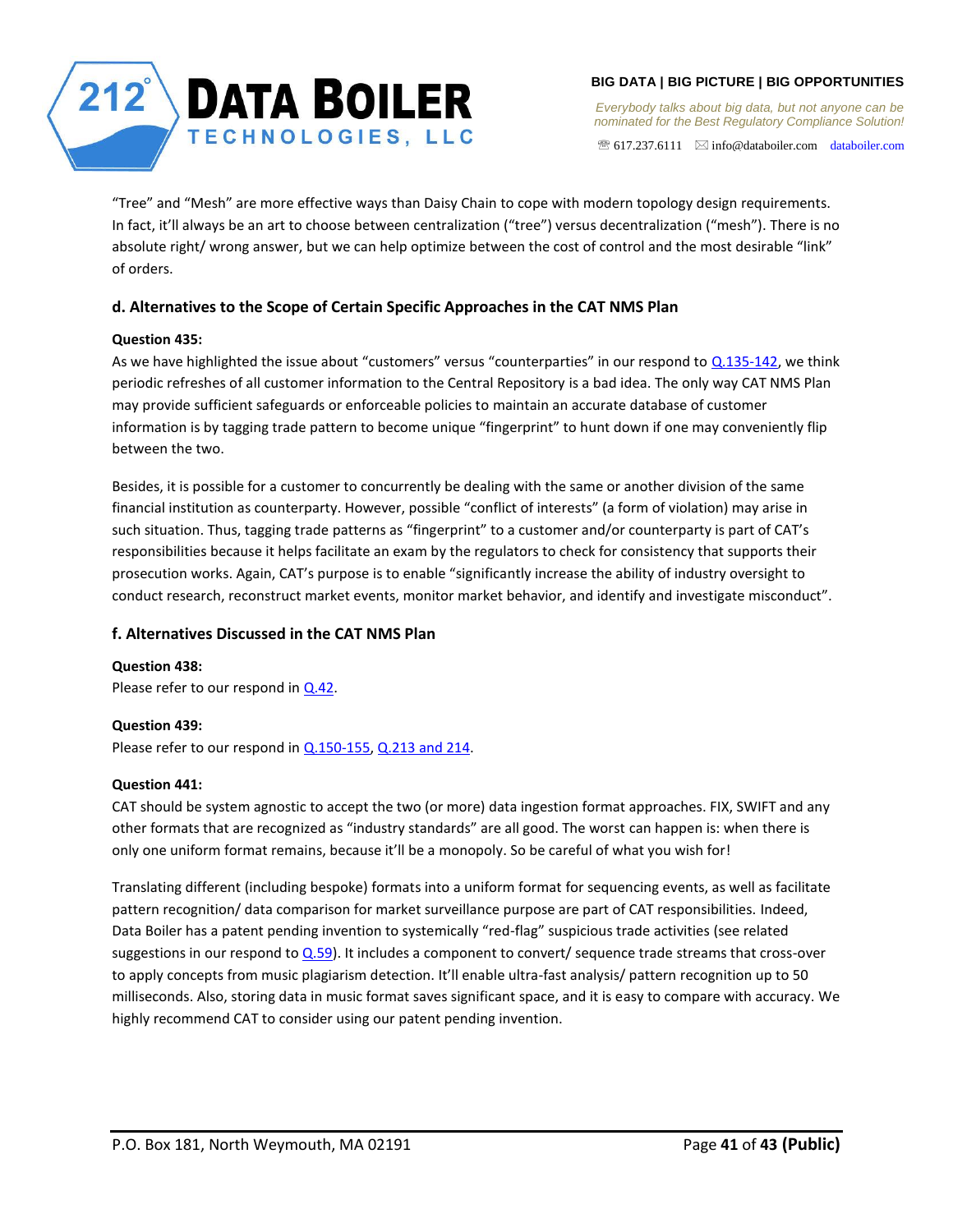

 $\mathcal{F}$  617.237.6111  $\boxtimes$  info@databoiler.com databoiler.com

# <span id="page-41-0"></span>**Question 444-446:**

We think CAT NMS Plan should NOT mandate a particular: development model, testing process, and quality assurance method. Appropriate management flexibilities/ discretions are needed.

# <span id="page-41-1"></span>**Question 447-448:**

Support and Help Desk costs could have been minimized or eliminated if CAT may adopt our suggestion to tag information as they were originated (see  $Q.40$ ,  $Q.85$ ,  $Q.87$ ,  $Q.88$ , and  $Q.89$ ), rather than the existing data collection and reporting ("submission") method. The whole process would be automated, rather than worrying about the user entitlement for the authorized submission/ reporting of data.

Regarding user creation and multi-role solutions, we advocate for granting certain limited access/ delayed data to the crowd (public disclosure), it'll enable more creative approaches to market surveillance, foster industry collaboration, as well as augmenting the regulatory efforts for a more holistic industry oversight. Please also see [Q.201,](#page-26-0) [Q.280,](#page-31-1) and [Q.293](#page-33-2) regarding possible crowd access benefits

# <span id="page-41-2"></span>**Question 449:**

We think having additional order events, such as the "results order event" and the "CAT feedback order event" are actually good idea from a "twisted" perspective. We envisage using them not as a separate "event type", but mixing in as a way to introduce randomness for the shake of improving information security control. "Chaos" somehow may be the best approach to comprehend the security defense  $\odot$ 

## <span id="page-41-3"></span>**Question 450:**

The Plan should mandate the collection of SIP data in real-time, as opposed to through an end-of-day batch process. No additional processing support to deal with out-of- sequence or missing records would be required if CAT may embrace the big data theology of: the messy whole can outperform exact, accurate subsets (see  $Q.87$  and [Q.93-100\)](#page-19-3). Allowing CAT Report to report order information on a next-day basis indeed is the BIGGEST FLAW.

Huge loss can be accumulated within split-second. Market collapse does not take more than one day. The T+5 Schedule for regulatory access is USELESS in terms of effective market surveillance in prevention of threats to the U.S. financial stability. Analysts need sensors, not encyclopedia. A good decision, made now and pursued aggressively, is substantially superior to a perfect decision made too late. Thus, the plan should mandate "realtime" (access to intra-day feeds) rather than the "8am following day" submission and the T+5 access schedule. If CAT (in its current form) be implemented without a proper analytical framework, we envisage there will be absolutely ZERO BENEFIT to be realized out of building a gigantic vault that its data won't be effectively used for real-time market surveillance purpose.

## <span id="page-41-4"></span>**I. Request for Comment on the Economic Analysis**

## <span id="page-41-5"></span>**Question 456:**

The probable unintended effect would be: "bureaucracy". See [Q.279](#page-31-0) for how SLAs may become "Service Level Arguments". Yet, the two uncertainties (real-time and funding model) as stated i[n Q.258,](#page-29-6) will dramatically affect the assessment of potential benefits.